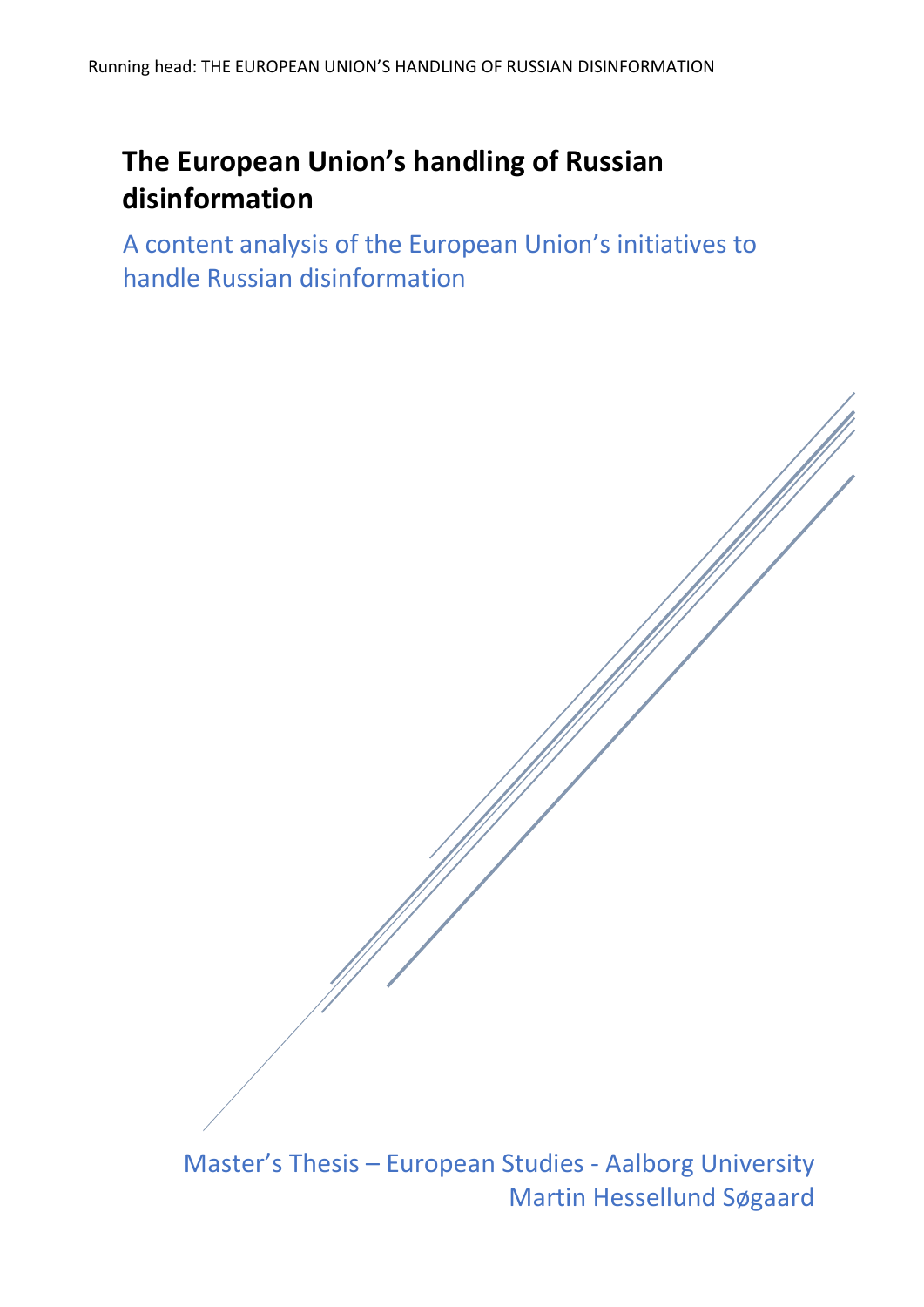# **Abstract**

The European Union's democratic features, such as open and fact-based public deliberation processes and free and fair election processes and principles, are threatened by anti-EU and pro-Kremlin disinformation. This thesis explores the European Union's motivations to handle Russian disinformation. By employing the case study method and conducting a qualitative content analysis on official European Union documents and three elite interviews. This thesis employs the theory of realism and social constructivism to examine the empirical material. This thesis focuses on the EU's initiatives after 2015 – the year of the establishment of the East StratCom Task Force, which was the first major initiative taken by the European Union to handle Russian disinformation.

This thesis found that the European Union's main motivations to handle disinformation are to protect public deliberation and the democratic processes within the European Union from being meddled by foreign actors. Most of the initiative launched by the European Union provides solutions to the issue by undertaking internal actions and does not seek to implement offensive sanctions towards Russia.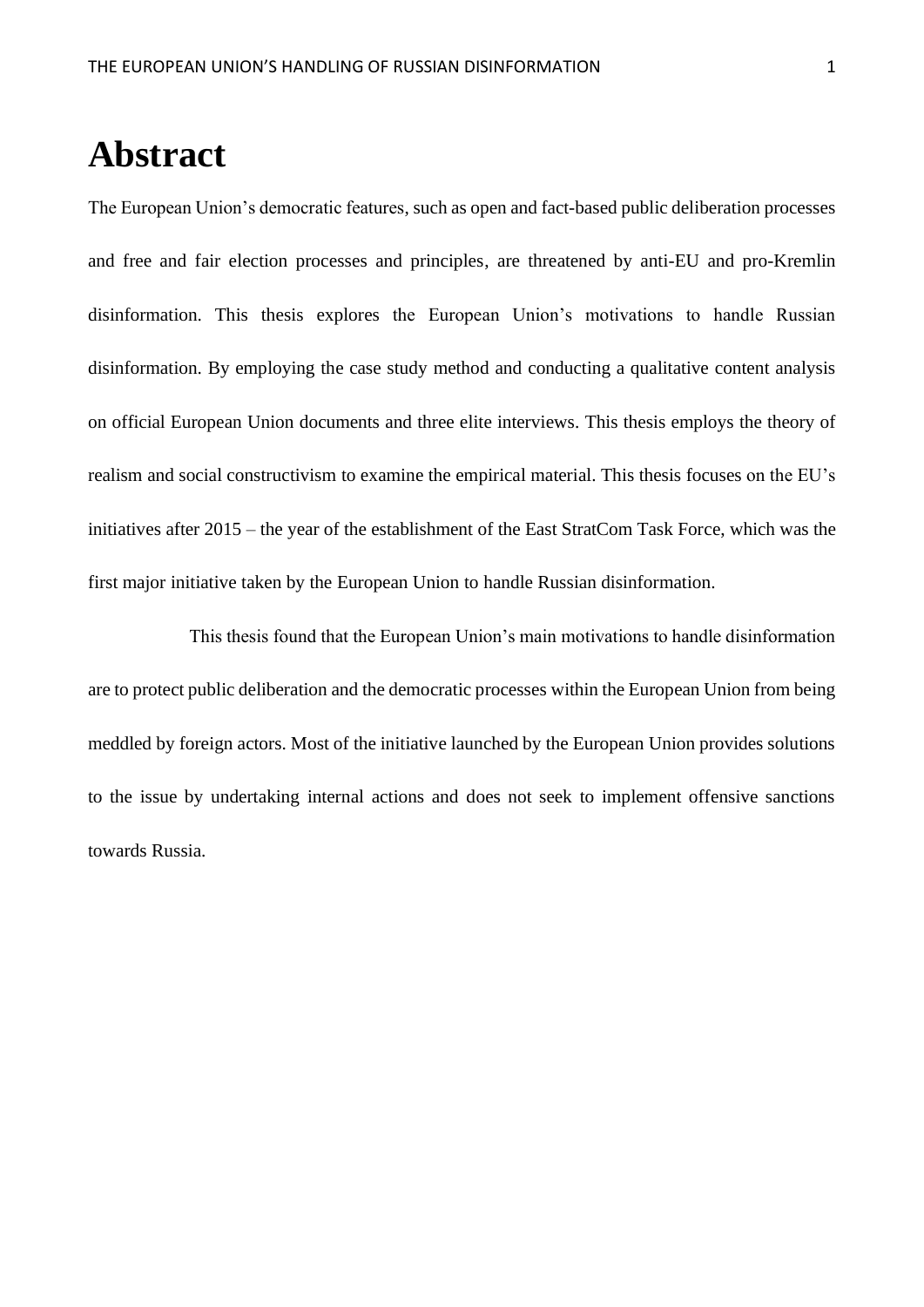# Table of contents

| 1 |       |  |
|---|-------|--|
| 2 |       |  |
| 3 |       |  |
|   | 3.1   |  |
|   | 3.2   |  |
| 4 |       |  |
|   | 4.1   |  |
|   | 4.1.1 |  |
|   | 4.1.2 |  |
|   | 4.2   |  |
|   | 4.3   |  |
|   | 4.4   |  |
|   | 4.4.1 |  |
|   | 4.4.2 |  |
|   | 4.4.3 |  |
|   | 4.5   |  |
|   | 4.5.1 |  |
| 5 |       |  |
|   | 5.1   |  |
|   | 5.1.1 |  |
|   | 5.2   |  |
|   | 5.2.1 |  |
|   | 5.3   |  |
|   |       |  |
|   | 5.4   |  |
| 6 |       |  |
|   | 6.1   |  |
|   | 6.1.1 |  |
|   | 6.1.2 |  |
|   | 6.1.3 |  |
|   | 6.2   |  |
|   | 6.2.1 |  |
|   | 6.2.2 |  |
|   | 6.2.3 |  |
| 7 |       |  |
| 8 |       |  |
|   |       |  |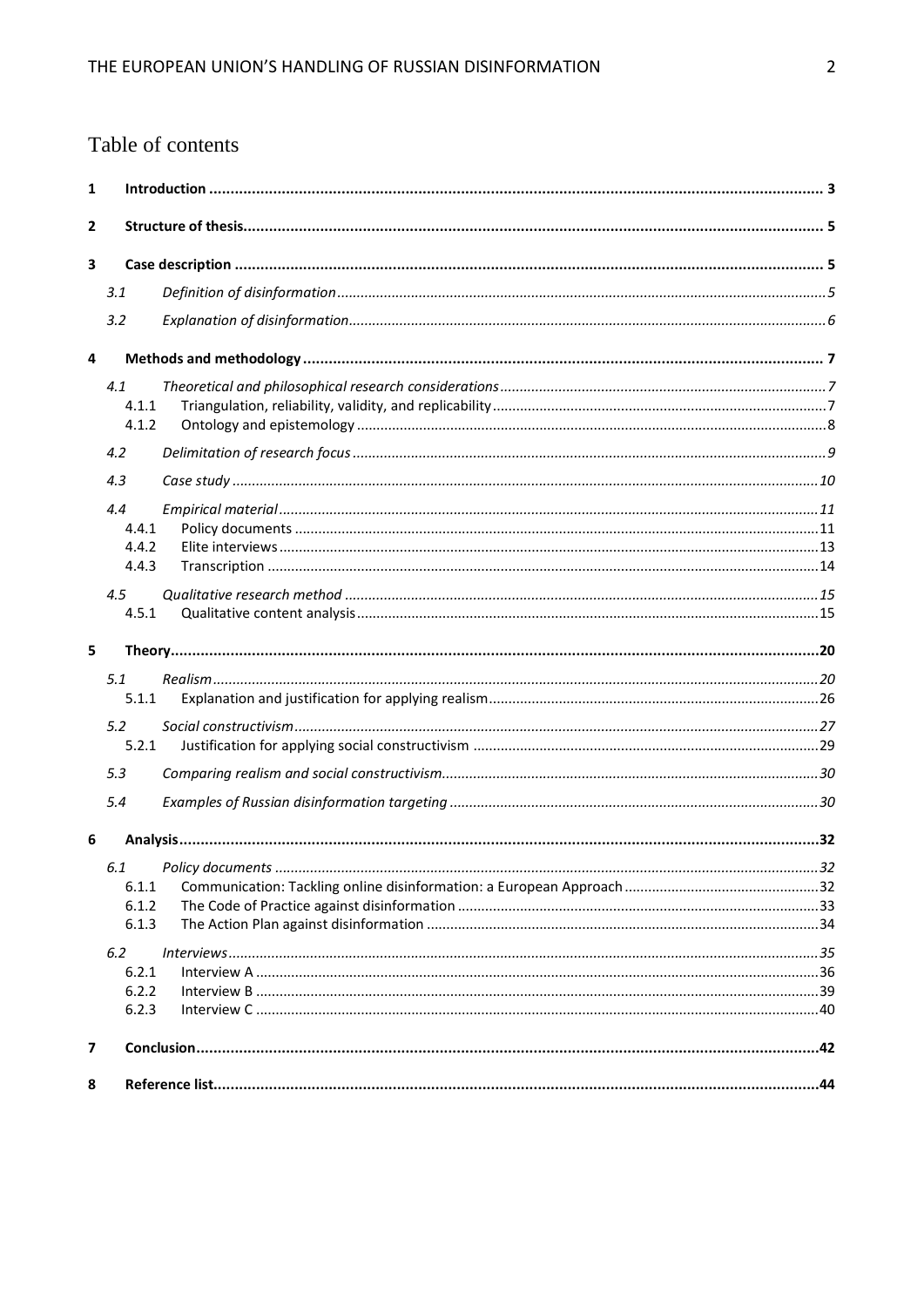# <span id="page-3-0"></span>**1 Introduction**

"Words also shoot"

*- Russian Minister of Defence Sergei Shoigu, 2015* (Hansen F. S., The weaponization of information, 2017)

Since the establishment of the European Union, the member states have integrated in-depth and in width. This has caused many threats to be shared by the member states. One of these is disinformation, which has become an increasingly more significant threat to the European Union in recent years. The increased prominence is predominantly caused by the development of modern information technology, specifically social media platforms. These platforms constitute beneficial and advantageous conditions for disseminating disinformation, as it can spread more rapidly than it can through traditional mainstream media outlets. For instance, disinformation has been shown to spread up to six times faster than accurate news on the social media platform Twitter (Dizikes, 2018).

The European Commission and 83% of EU citizens consider disinformation a threat to the European Union (European Commission, 2021), as disinformation can threaten democracy and democratic principles, which are cornerstones of the European Union. Disinformation is a threat to the European Union because it can erode public trust in the institutions and values the Union is constituted by. Thus, if Russian disinformation disseminators are successful in their aim, it can ultimately lead to the European Union's decay.

Therefore, this master's thesis investigates the European Union's initiatives and motivations to counter disinformation. The rationales and motivations behind the concrete initiatives are examined using the classic theory of international relations, realism, and social constructivism.

Russia has shown to be a major place of origin for disinformation targeting the European Union (Parliament, 2016). Albeit some of the European Union's initiatives towards disinformation does not focus on particular actors and senders of disinformation, at the issue in general, this master's thesis focuses on the European Union's initiatives towards Russian disinformation.

This thesis is an embedded case study constituted by a qualitative content analysis of official policy documents and elite interviews. The thesis accounts for the threat Russian disinformation poses towards the European Union and examines the European Union's initiatives towards it.

As "Disinformation has not received much theoretical attention in International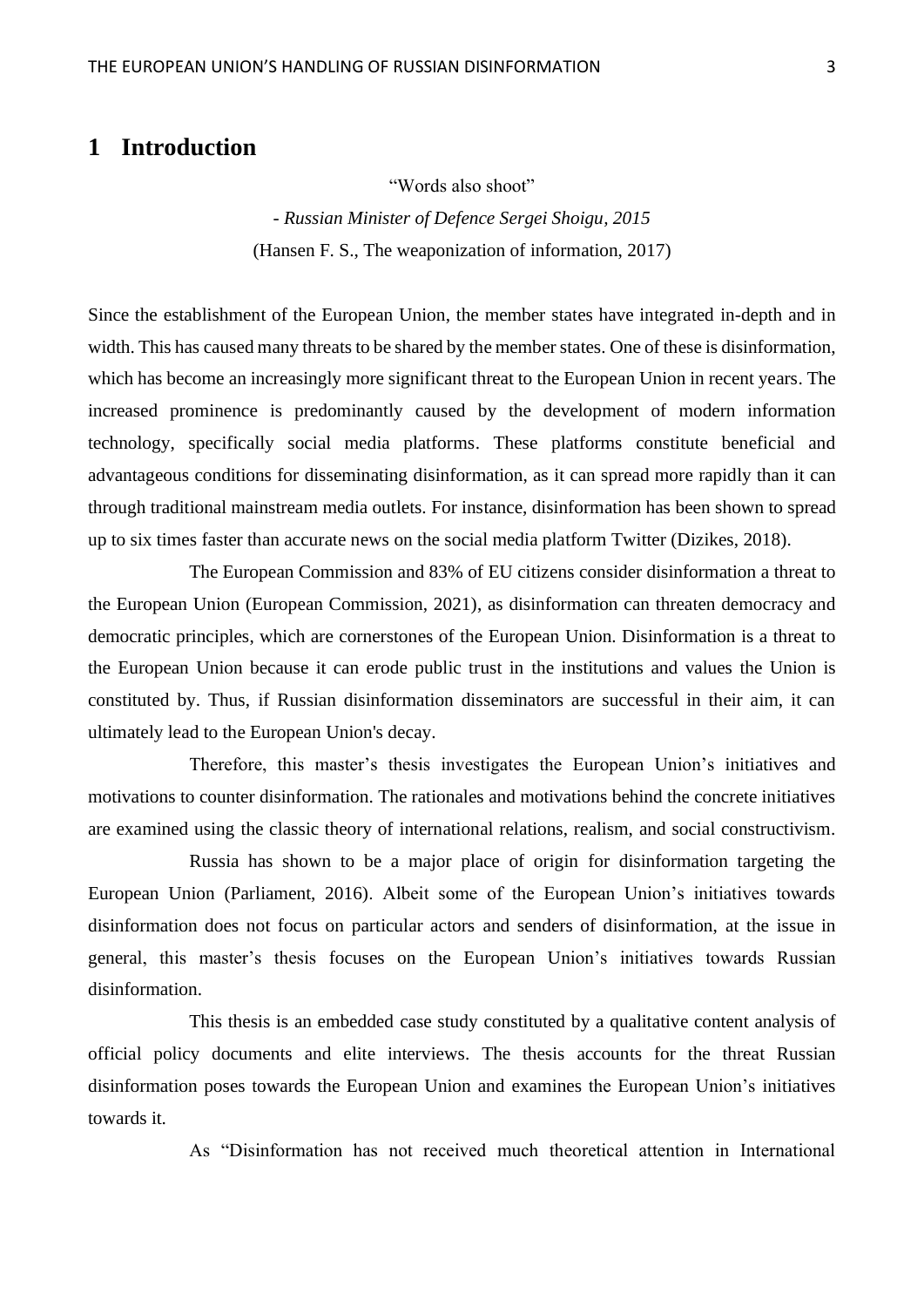Relationship scholarship" (Lanoszka, 2019, p. 4), this thesis seeks to contribute to generating knowledge on this issue.

Specifically, this master's thesis seeks to answer the following research question: **Why and how does the European Union seek to handle the increased dissemination of Russian disinformation?**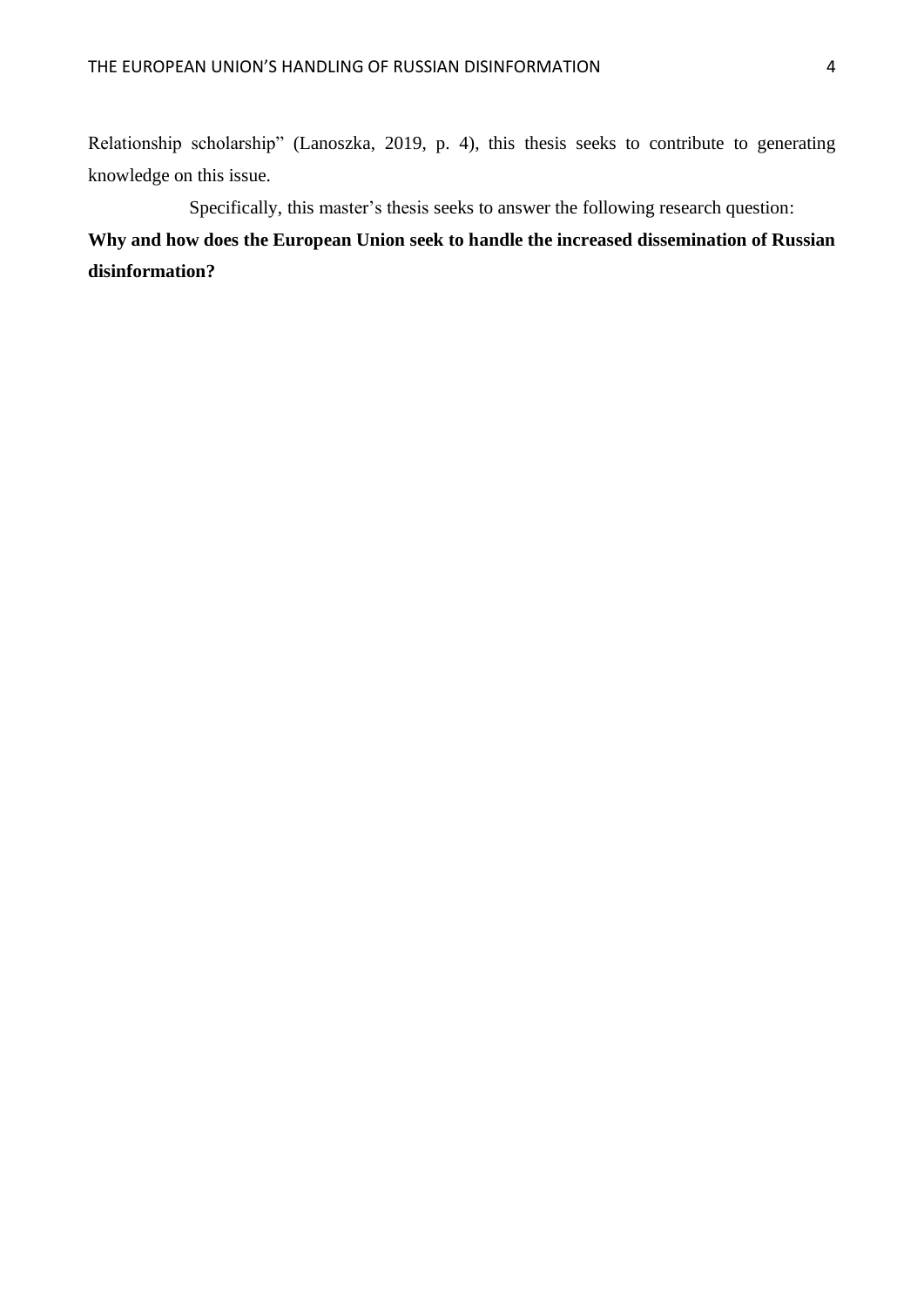# <span id="page-5-0"></span>**2 Structure of thesis**

This thesis starts by defining and explaining the issue of disinformation as it is essential to understand the term make sense of the rest of this thesis. Later the empirical material is presented, and its relevance is justified. The chosen qualitative methods and theoretical framework are also explained, and their relevance to this thesis research question is justified. In the analysis, various extracts are incorporated (the remaining can be found in the attached appendix), as they provide a more concrete understanding of the various empirical materials points and functions as a proper supplement to the coding results. Finally, in the conclusion, the research question is answered.

# <span id="page-5-1"></span>**3 Case description**

As mentioned in the introduction, this thesis focuses on the EU's initiatives and reasons to handle Russian disinformation. The East Strategic Communication Task Force (often abbreviated 'East Stratcom') was the first major EU initiative to handle Russian disinformation. It was agreed to be established during a European Council meeting in March 2015 (General Secretariat of the Council, 2015). Cohen (1978) argues that "if a threat is not perceived […] there can be no mobilization of defensive resources (p. 93). Hence, I argue that the EU's launch of initiatives to handle Russian disinformation obviously shows that the EU perceives disinformation as a threat. Also, I examine the role of the EU's values as explained with social constructivism because "liberal democracies [are] especially vulnerable as a result of their free media culture" (Hansen, F.S, 2017, p. 37).

Russia is interested in creating division among the European Union's member states as it is easier for Russia to handle the individual member-states than it is to handle the European Union as a coherent actor. Some EU-member states have their own institutions to counter disinformation, e.g., the Anti-Disinformation Agency, a part of the Czech Republic's Ministry of Interior (Czech Radio, 2016). However, it is reasonable for the member states to collaborate on such issues as Russian disinformation campaigns targeting the individual member states domestic affairs and the European Union level affairs, such as the legitimacy of its institutions and democratic features.

# <span id="page-5-2"></span>**3.1 Definition of disinformation**

The European Commission defines disinformation as "'verifiably false or misleading information that is created, presented and disseminated for economic gain or to intentionally deceive the public, and may cause public harm.' Public harm comprises threats to democratic political and policy-making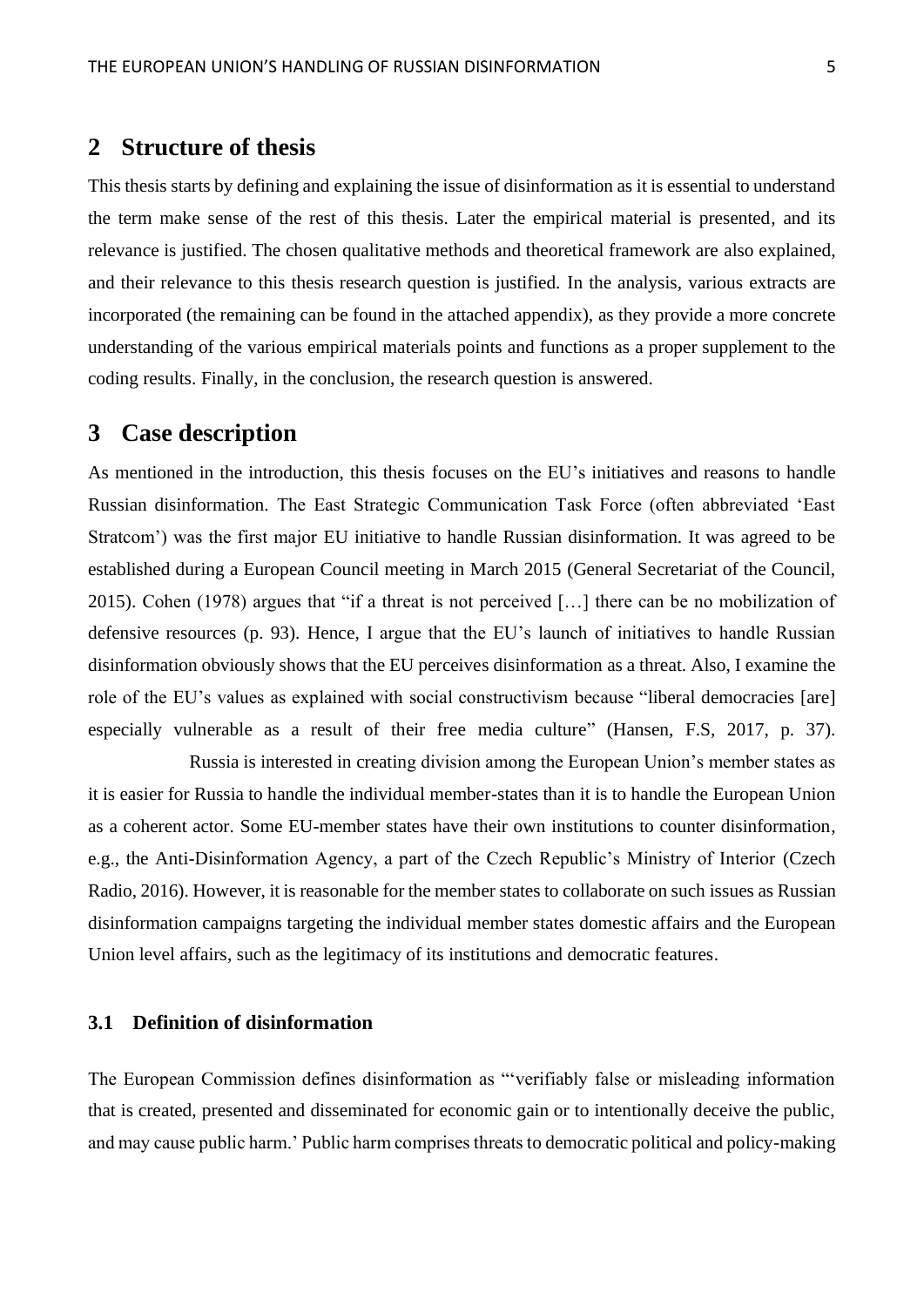processes and public goods such as protecting EU citizens' health, the environment or security. Disinformation does not include reporting errors, satire and parody, or clearly identified partisan news and commentary" (European Commission, 2018, pp. 3-4). Another definition is provided by EUvsDisinfo, which "is the flagship project of the European External Action Service's East StratCom Task Force" (EUvsDisinfo, 2022). I include two definitions to enhance understanding of the phenomenon. The definition provided by EUvsDisinfo's sounds: "The fabrication or deliberate distortion of news content aimed at deceiving an audience, polluting the information space to obscure fact-based reality, and manufacturing misleading narratives about key events or issues to manipulate public opinion" (EUvsDisinfo, 2019).

# <span id="page-6-0"></span>**3.2 Explanation of disinformation**

Disinformation differs from misinformation, as disinformation is deliberately misleading, whereas misinformation false component is rooted in "genuine errors or ignorance" (Butcher, 2019, p. 5). If disinformation "is subsequently spread by someone who is unaware of its false nature, it is reduced to misinformation" (Hansen, F.S., 2017, p. 21).



(Butcher, 2019, p. 5)

Disinformation is not a new phenomenon, and there are examples of its use in the Roman Republic (BBC, 2021) and in the 13th century's Mongolian Empire (Gergő Vér, 2011). However, the speed at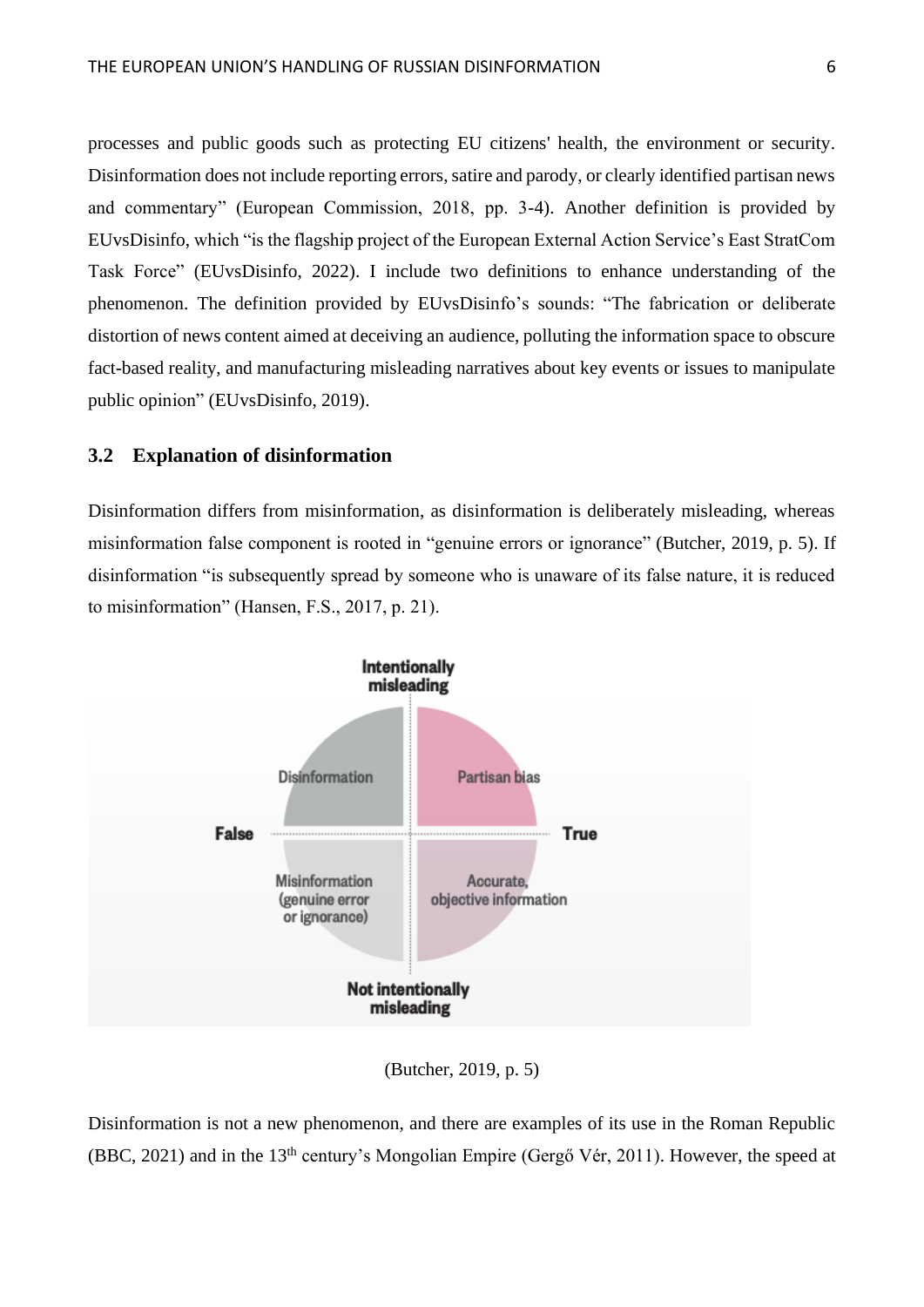which it can spread is unprecedented due to online platforms and the absence of 'gatekeepers' on these platforms, a role journalists and editors undertake in traditional media outlets (Farkas & Schou, 2020, p. 2).

F. S. Hansen (2017) argues that the "digital domain is the scene for the transfer of information from sender to target. In other words, new information technology is the force multiplier, which allows a sender to reach a global audience instantly and with a massive amount of information in the hope of influencing modes of thought" (p. 2). Moreover, online disinformation can transcend national borders instantly and thereby influence multiple states simultaneously. A major initiative for states disseminating disinformation is that this type of hybrid warfare can be effective, but in contrast to kinetic warfare, there is no soldiers life at risk, and it is much easier to remain unidentified. As argued by Filipec (2019), "Confrontative frontal wars are costly, hybrid wars are cheaper as a single hashtag may have a much more destructive impact than bombs dropped from a plane". Moreover, hashtags and fake news do not destroy property" (p. 58).

Russian disinformation often seeks to incite division and social cleavages in the EU's population by playing different groups off against each other. This can be achieved with disinformation by drawing on discourses such as the upper socioeconomic and lower socioeconomic groups, old vs young, urban vs rural, etc.

An aim of disinformation is "changing or reformulating the content of ideas or values and influencing the target's identity to become closer to that of the attacker. In other words, the attacker seeks to create a target more alike or at least more distant from the others in order to disrupt cooperation and further integration between allies" (Filipec, 2019, pp. 64-65).

# <span id="page-7-0"></span>**4 Methods and methodology**

## <span id="page-7-1"></span>**4.1 Theoretical and philosophical research considerations**

This section will discuss how high levels of reliability, validity, and replicability is ensured in this thesis. In connection to that, I discuss the role of triangulation. Finally, I explain the ontological and epistemological considerations regarding the chosen theoretical framework.

# <span id="page-7-2"></span>**4.1.1 Triangulation, reliability, validity, and replicability**

Bryman (2012) defines triangulation as: "The use of more than one method or source of data in the study of a social phenomenon so that findings may be cross-checked" (p. 392). Denzin (1970) described triangulation as a phenomenon that can occur on various levels in research. Essentially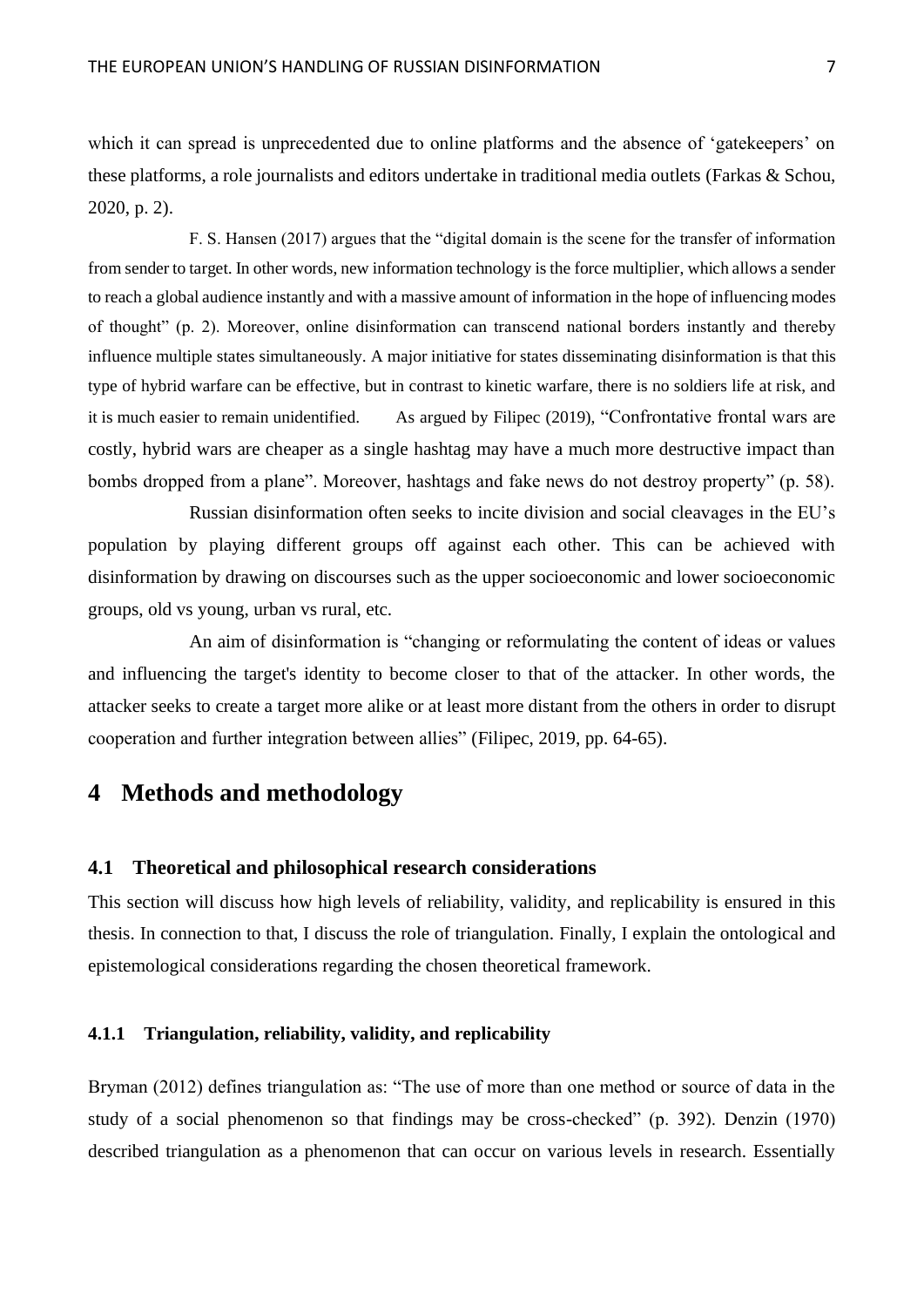Denzin (1970) is concerned with multiple triangulations, i.e., triangulations occurring on various levels, e.g., "multiple observers, theoretical perspectives, sources of data, and methodologies" (p. 310). The advantage of triangulations is that light is shed on an object from different perspectives. Thus, as triangulations give "a more detailed and balanced picture" (Altrichter, Posch, & Somekh, 2005, p. 115), the risk of omitting essential elements is reduced.

In this thesis, multiple triangulations occur in, e.g., the presentations and description of the theories, the case study method, and the method of qualitative content analysis, where several sources are drawn on. Furthermore, the employment of more than one theory and theoretical concept in the examination of the empirical material is a triangulation, which combined provides a comprehensive overview of the material. As the empirical material comprises different data types, it can also be classified as a triangulation. Essentially, triangulation enhances validity and reliability (Moon, 2018, p. 103), as explained below.

Reliability, validity, and replicability are essential to consider when constructing a research design.

Regarding reliability, the coding process is conducted twice, which reduces the risk of errors. This is known as intracoder reliability (Hellevik, 2002, pp. 184-185). If anyone is to replicate this study, intercoder reliability, i.e., multiple coders coding the same material (Andersen, 2012, p. 103), would be advantageous as it naturally reduces the risk of errors even more, granted that all coders follow the same coding manual (Hansen K. M., 2012, p. 297).

The approach to the qualitative content analysis and how the coding categories are employed are thoroughly explained to increase the replicability factor. Moreover, the interview transcripts and examined policy documents are attached as appendix. This increases replicability as regarding the interviews, it is virtually impossible to obtain identical answers if the same interviewees were interviewed again.

Validity is ensured as the chosen theories' characteristics, and the way they will be employed in the analysis are accounted for, i.e., the operationalisation of the theories is explained.

# <span id="page-8-0"></span>**4.1.2 Ontology and epistemology**

The theories of realism and social constructivism are both employed as they have two fundamentally different ontologies and epistemologies (Mearsheimer, 1994, pp. 40-41). They are characterised by respectively positivism and interpretivism (della Porta & Keating, 2008, pp. 23-24). Whereas positivists seek understanding through structural and context-independent explanations, interpretivists aim to perceive and understand events through the features actors assign to them and the features that characterise the actors themselves (della Porta & Keating, 2008, p. 26). Multiple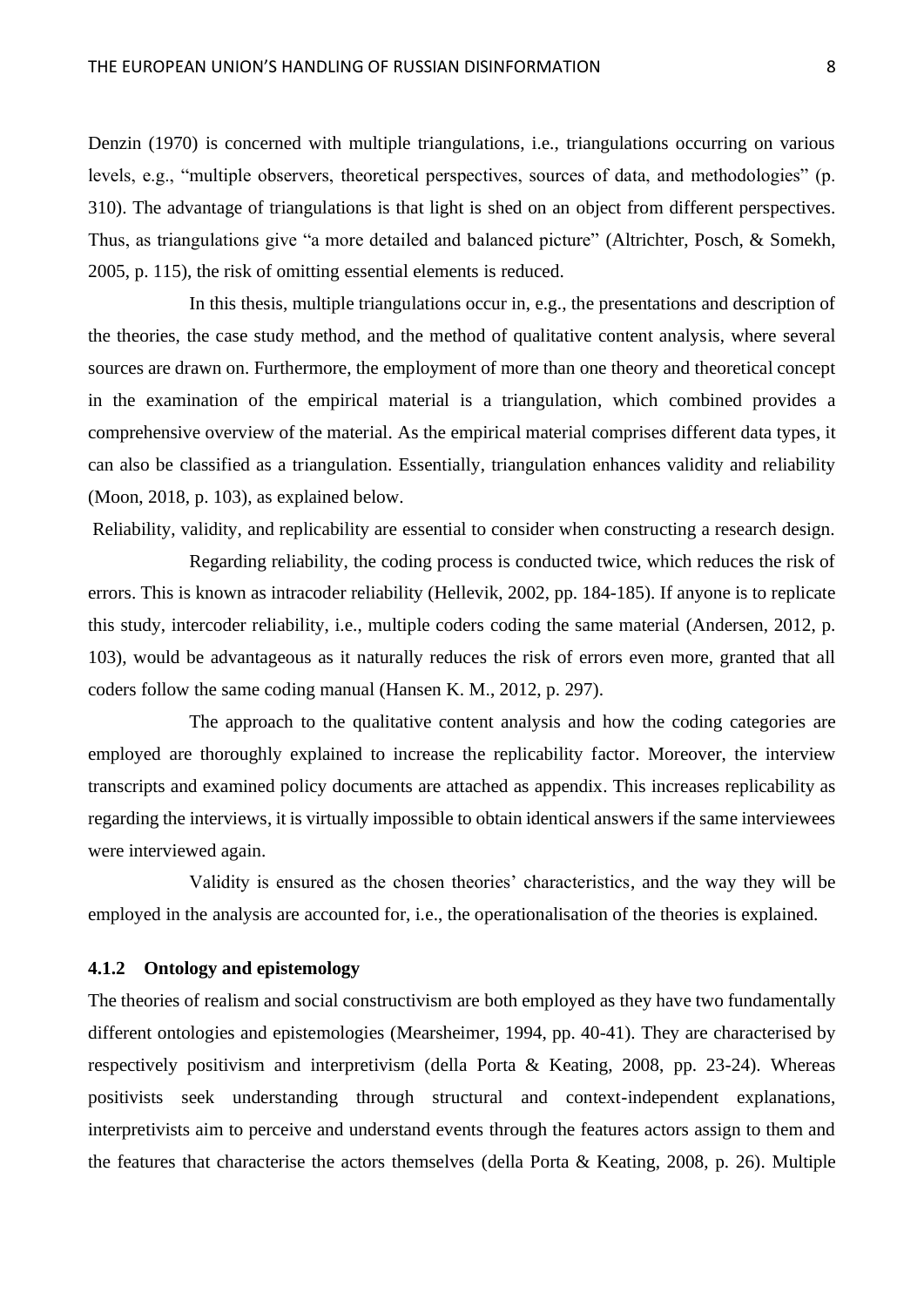actors can share identical perceptions of phenomena. This is known as intersubjectivity (Klemmensen, Andersen, & Hansen, 2012, p. 23).

Realism's positivist ontology is, e.g., manifested in its perception of the international system, which according to realists, is characterised by anarchy and that this view on the international system is a single objective reality. Contrary, the interpretive approach expressed in social constructivism allows for multiple social realities (Slevtich, 2011, p. 79).

The chosen theories have different ontologies and epistemologies and thus bring different strengths and limitations to the research process. Moreover, within the social sciences, no single hegemonic paradigm exists. Instead, multiple approaches exist and can be equally valid for different purposes (della Porta & Keating, 2008, p. 20). As realism and social constructivism cover many of each other's shortcomings, they provide the basis for a solid analysis. This is essential because "in the social world there are always at least two stories to tell" (Hollis & Smith, 1991). The concrete strengths and limitations of the chosen theories are explained in the theory section.

## <span id="page-9-0"></span>**4.2 Delimitation of research focus**

I focus on the EU's initiatives launched in 2015 and thereafter. The reason for this is that the first major imitative taken by the EU to handle disinformation was launched in 2015, namely the establishment of the East StratCom Task Force.

I chose to focus on pro-Kremlin and disinformation with Russian origin because Russia is a prominent disseminator of disinformation seeking to delegitimise the EU and the West in general.

Regarding delimitation of the empirical material, it consists solely of EU perspectives in policy documents and interviews. I consider this appropriate because the research question seeks to answer the EU's actions, i.e., it is focussed on the EU's motivations to launch the concrete initiatives. Besides, I found it unrealistic to arrange interviews with Russian officials on this topic but acknowledge that such perspective could contribute to the overall understanding of disinformation's role in the EU and Russia's relationship. However, it is highly questionable whether I could gather trustworthy information on the Kremlin's involvement in disseminating disinformation in EU member states.

Methodological delimitation counts the employed case study method, which does not allow for generalisations to be declared. Another methodological delimitation is the focus on qualitative methods, thereby lacking quantitative examination. This is elaborated on and explained further below.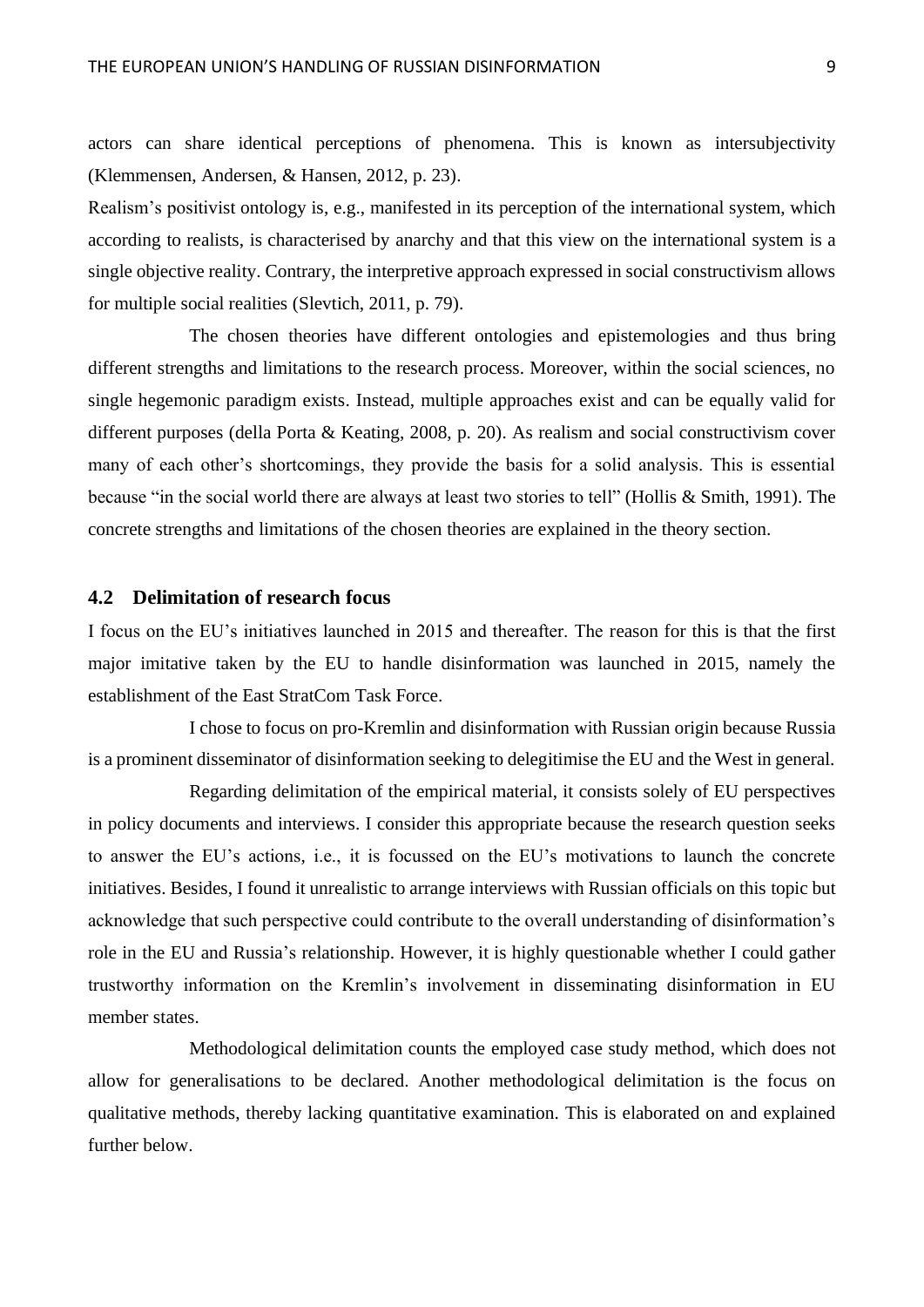# <span id="page-10-0"></span>**4.3 Case study**

In this master's thesis, I employ the case study method. In this section, I explain the strengths and limitations of the case study method in regard to this thesis.

An advantage and strength of the case study method is that it allows a more in-depth examination of the chosen case than analyses that cover several cases. Unlike other types of research, context-dependent knowledge is produced when employing the case study method (Flyvbjerg, 2006, p. 222). Meaning that the researcher cannot generate general and context-independent theories based on the findings, as the findings possibly only apply to the concrete case and thus may not be generalizable. At least, it is not possible to prove whether they are generalizable through a case study analysis. However, I argue that the case study approach is particularly appropriate in this thesis, as an embedded case study is the most suitable method to employ when answering the research question of this thesis. Eysenck (1976) stated that "sometimes we simply have to keep our eyes open and look carefully at individual cases—not in the hope of proving anything, but rather in the hope of learning something!" (p. 9). I include this to emphasize the point that this thesis does not seek to create theories or (dis)prove any hypotheses.

Flyvbjerg (2006) argues that the social sciences have not successfully produced general context-independent knowledge, but context-dependent knowledge only, which the case study is intrinsically particularly well-suited for (p. 223). I argue that he might exaggerate in that point and diminish theories within the social science, but that it is accurate that the case study is a well-suited method for context-dependent social scientific research.

It is reasonable to conduct a case study and approach the issue of disinformation in Europe from an EU-perspective due to the vast integration among the member states. Much policy decision-making and areas of responsibility have been pooled and delegated from the member states to the EU.

The most suitable and proper research method depends on the concrete issue being examined (Flyvbjerg, 2006, p. 226). I consider the case study a suitable method due to both the content and the examined actors due to the EU's 'sui generis' nature.

This thesis does not seek to discover overall findings of disinformation as a general concept but is focused solely on Russian disinformation that seeks to discredit the EU and its member states and the EU's responses to it.

As I conduct an embedded case study, I examine several sub-units of a case, concretely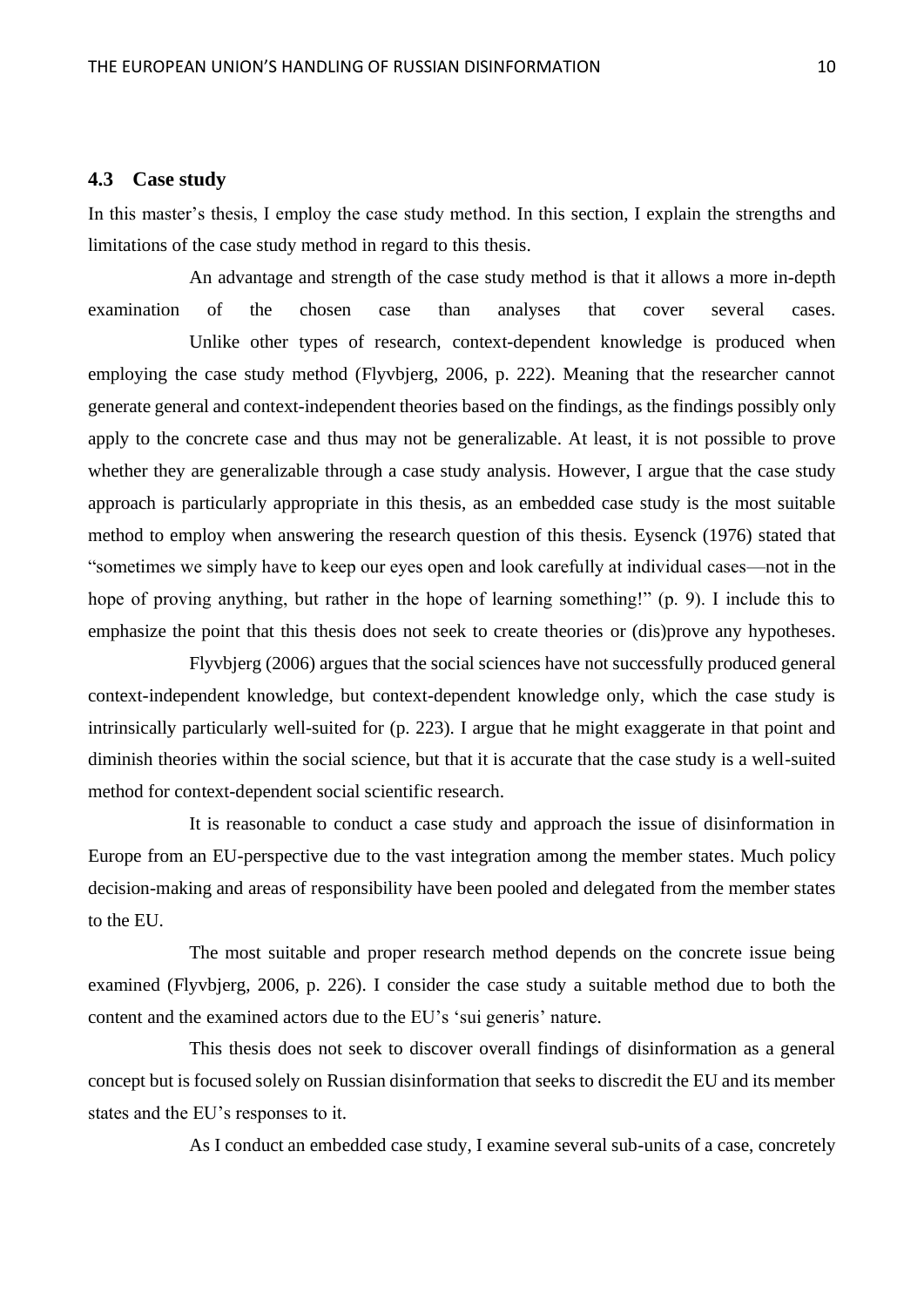central policy documents launched by the European Union to handle Russian disinformation and elite interviews. A central strength of the case study approach is that it allows for an in-depth examination of the chosen case (Saldaña, 2011, p. 8).

# <span id="page-11-0"></span>**4.4 Empirical material**

This section will present the empirical material and the chosen methods to examine it.

The empirical material consists of three official EU policy documents and three elite interviews with relevant EU officials. Therefore, I will explain the method of document analysis, semi-structured interviews and how the transcription process has been conducted.

# <span id="page-11-1"></span>**4.4.1 Policy documents**

The three policy documents that will be examined are:

- The communication from the European Commission to other EU institutions "Tackling online disinformation: a European Approach".
- The Code of Practice against disinformation
- The Action Plan against disinformation

Schreier (2014) argued that there is often a large amount of available material in qualitative research. Consequently, only a part of the material is chosen for examination when working with coding. Therefore, it is essential to carefully consider and select "material so that it reflects the full diversity of data sources" (p. 8). The three policy documents are chosen because they are significant components of the EU's actions to handle disinformation (cf. graphic overview below).

The 'Communication' outlines "key overarching principles and objectives to guide action to raise public awareness about disinformation, as well as the specific measures the Commission intended to take." (European Court of Auditors, 2021, p. 7).

The 'Code of Practice' is especially interesting to examine as it calls upon nongovernmental actors, mainly online platforms, to take part and act responsible in the battle against disinformation. It has been signed by major online corporations, including Facebook, Google, Twitter, Mozilla, Microsoft, and TikTok (Code of Practice on Disinformation, 2021).

The 'Action Plan' presents a "structured approach to address issues requiring both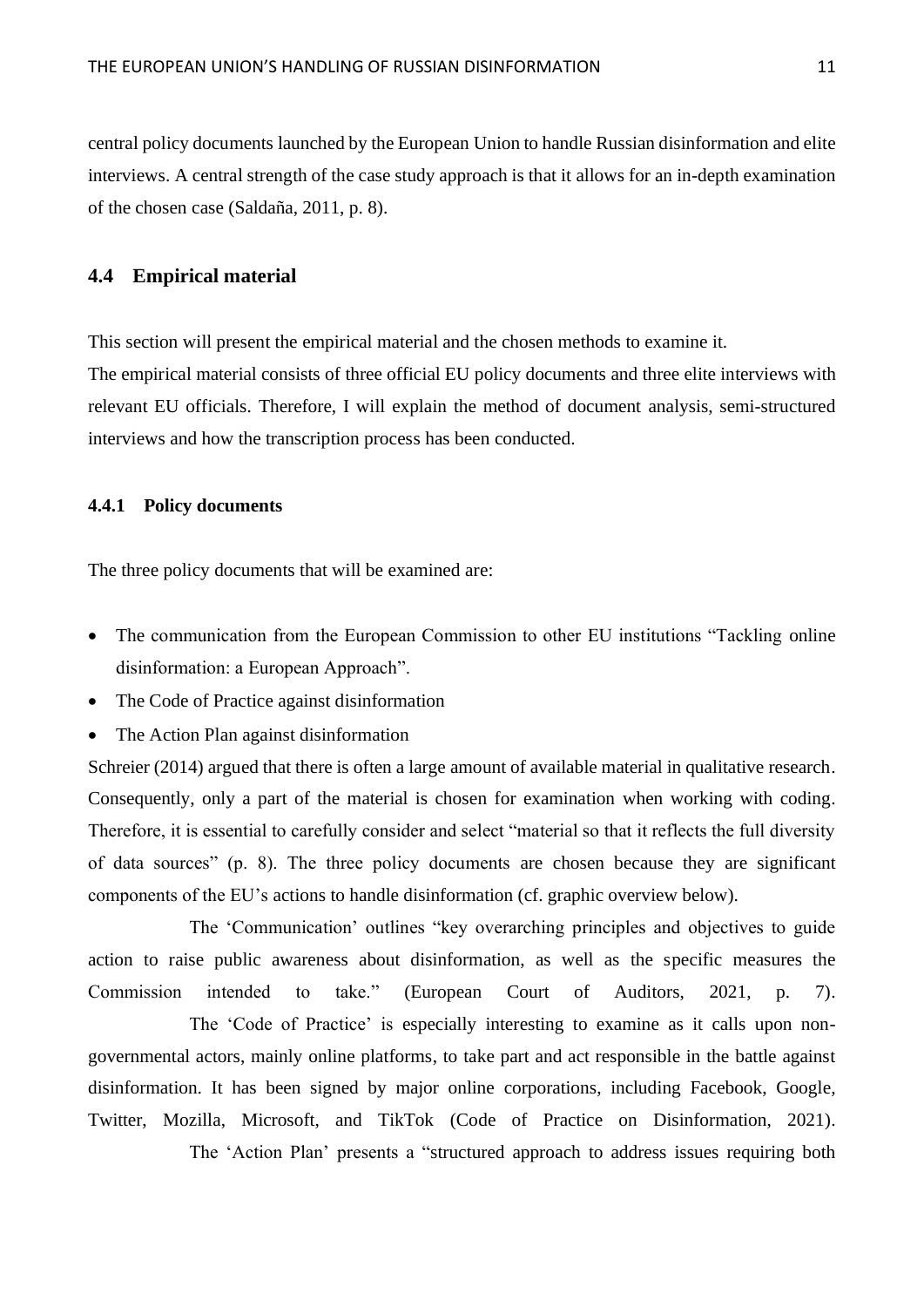reactive (debunking and reducing the visibility of disinformation content) and proactive longer-term efforts (media literacy and measures to improve societal resilience)." (European Court of Auditors, 2021, p. 13).



(European Commission, 2019)

# *4.4.1.1 Document analysis*

As parts of the data are policy documents, this section will outline the strengths and limitations of document analyses and documents as data sources.

Scott (1990) emphasises that a researcher must ensure that the examined documents are authentic (p. 6). It is a clear strength to documents' credibility if they are primary sources that are thus not manipulated in any way by others. The documents examined in this thesis are published and authored by the European Union's institutions, which are also the object of study, fulfil this criterion.

Documents can be considered "windows onto social and organizational realities" (Bryman, 2012, p. 554). However, as Atkinson and Coffey (2011) emphasised, documents' peculiar ontological status must be considered. Atkinson and Coffey (2011) disregard that documents are direct 'windows' into organisational realities, but stress that they are written to serve specific purposes (p. 79). Such as advancing certain viewpoints or intended perceptions by readers "that will be favourable to the authors" (Bryman, 2012, p. 555). Therefore, such documents must be approached critically to avoid overlooking authors' (underlying) reasons and motivations for publishing the documents.

Moreover, the documents' origins must be kept in mind when examining them (Elklit & Jensen, 2012, pp. 124-125). This is especially relevant when examining policy documents from the EU, as the authors unquestionably know that the documents will be read and investigated by various actors, such as academics, journalists, other - including foreign - political institutions and actors, etc. Therefore, it is crucial to examine documents in "the context in which they were produced and, [...] their implied readership" (Bryman, 2012, p. 554). Consequently, throughout the analysis, I approach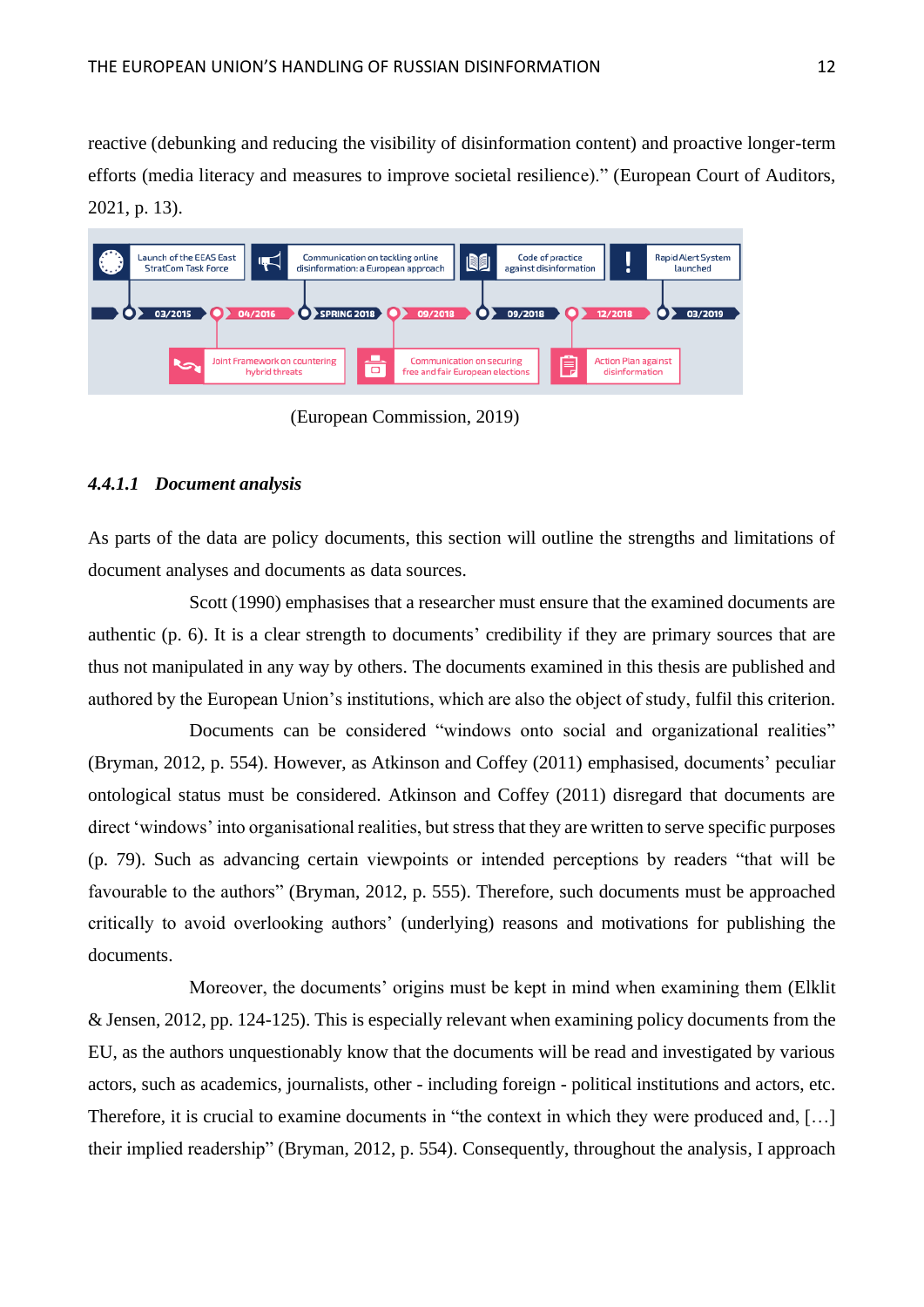the material critically and am aware that the authors (EU) might outline several initiatives to handle disinformation, but that it most likely is easier said than done to realise the intended effects of these initiatives. Moreover, as argued by Bryman (2012), "if we want to treat documents as telling us something about an underlying reality, we are likely to need to employ other sources of data regarding that reality and the contexts within which the documents are produced" (p. 555). This leads me to the next section on interviews, which supplement the data constituted by the documents.

## <span id="page-13-0"></span>**4.4.2 Elite interviews**

I have conducted three elite interviews with relevant people who are or have been employed by the European External Action Service. Kvale and Brinkmann (2015) describe elites as leaders or experts in their field (section 8: Interviewpersoner).

The interviews were conducted in English through the video communication service 'Zoom'.

I chose to interview elite persons as I seek to understand the EU's motivations and perception of Russian disinformation and how that is reflected in the initiatives to handle disinformation. I considered these elite people to be more qualified to elucidate and provide this thesis with relevant information than random ordinary EU citizens are. Hence, the choice of interviewees.

It was a requirement from the interviewees' sides to remain anonymous in the material because they are not official spokespersons for their organisation. Consequently, I will refer to them as interviewee 1, 2, and 3. The interviews will be labelled respectively as interview A, B and C. However, I can present some information about them without revealing their identity.

- Interviewee 1 is currently employed by the European External Action Service, specifically the East StratCom Task Force.
- Interviewee 2 is a former employee who held a high-ranking position within the East StratCom Task Force and worked there for more than five years.
- Interviewee 3's current position cannot be specified here as it would reveal the person's identity. However, it can be mentioned that interviewee 3 has held high ranking positions (and still do) within the European External Action Service in Brussels and Moscow.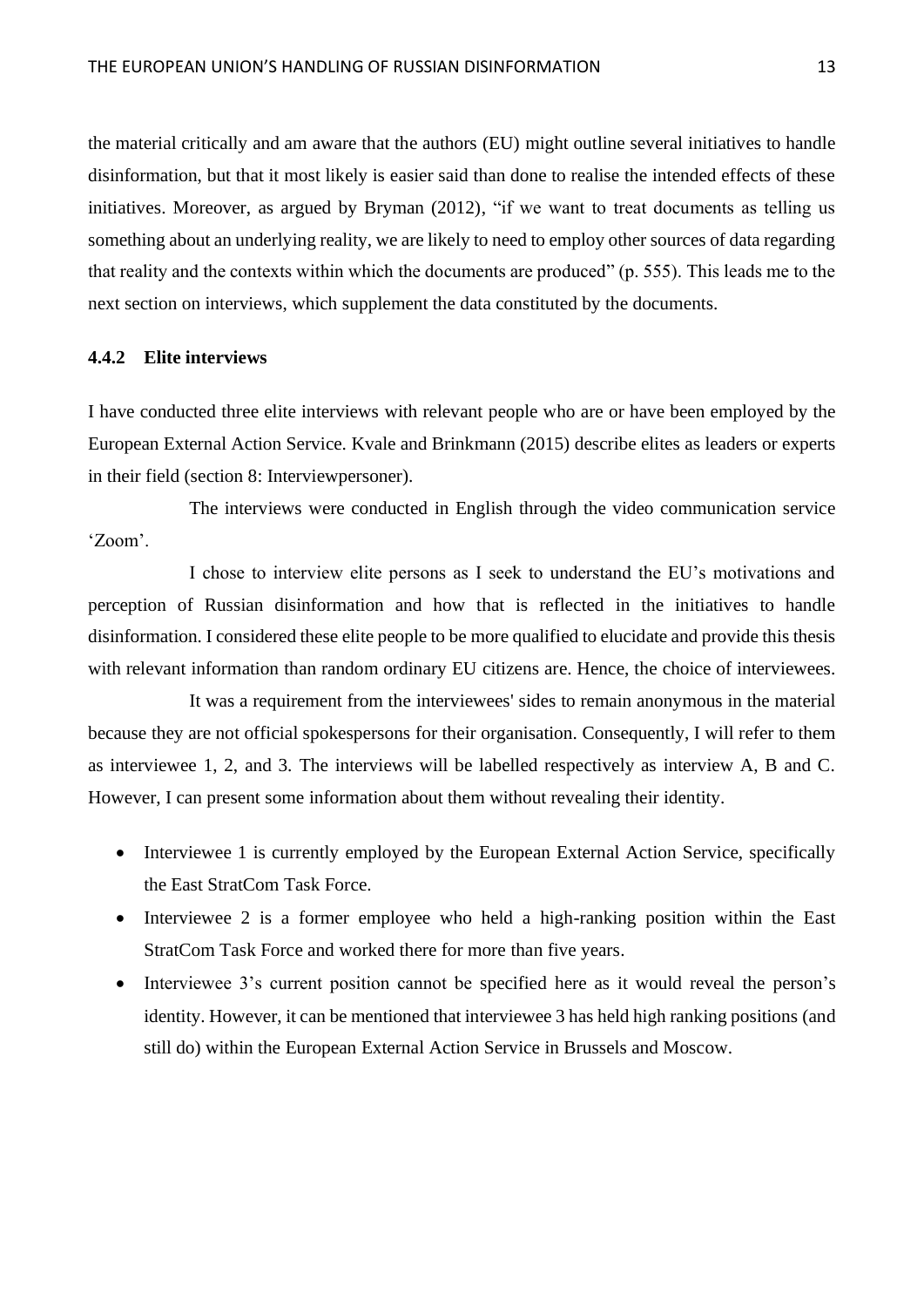#### *4.4.2.1 Semi-structured interview method*

The interviews can be characterised as semi-structured. As the name indicates, this interview technique lies between the structured and unstructured interview techniques, which respectively follows a rigid interview guide containing a prepared set of questions and non-existence of such guide (Kvale & Brinkmann, 2015, section 2: Fænomenologi og forståelsesformen i et kvalitativt forskningsinterview).

The opportunity for follow-up questions is one of the reasons for the employment of semi-structured interviews in the thesis. Semi-structured interviews are generally characterised by the interviewer having prepared questions (an interview guide), while it also allows the interviewer to deviate from the prepared order of questions and ask follow-up questions or other questions that were not initially incorporated in the interviewer's interview guide. An example of this from my research is found at the end of the interview with the current EEAS diplomat (interview A), when the question regarding disinformation in various EU languages is raised (cf. appendix). It was an issue I had already considered during my research process, but it was not originally a part of the interview guide.

The questions asked in the three elite interviews were not phrased in the exact same way, but the topics and meaning of them were very similar. Bryman (2012) argued that this is acceptable in semi-structured interviews (p. 471). Another characteristic of the semi-structured method is that the questions are typically broader than a structured interview (Bryman, 2012, p. 212).

Interview data is a valuable supplement to other empirical material because it can have a cumulative effect as it provides opportunities to clarify elements that are not sufficiently elucidated in the other empirical material (Elklit & Jensen, 2012, p. 134). In contrast to the policy documents examined in this thesis, interview data provide more nuanced and personal perceptions of the issue. Interviews can resolve and clarify doubts from the other material.

A typical point of critique of the interview method is that the data it produces is subjective (Kvale & Brinkmann, 2015, section: Standardkritik af kvaliteten af interviewforskning). However, I employ this method partly to gather subjective perspectives on the issue as a supplement to the already publicly available policy documents.

# <span id="page-14-0"></span>**4.4.3 Transcription**

Kvale and Brinkmann (2015) argues that transcription is the first step towards analysis of interview data and that the extent and form of the transcription depends on the purpose of the specific research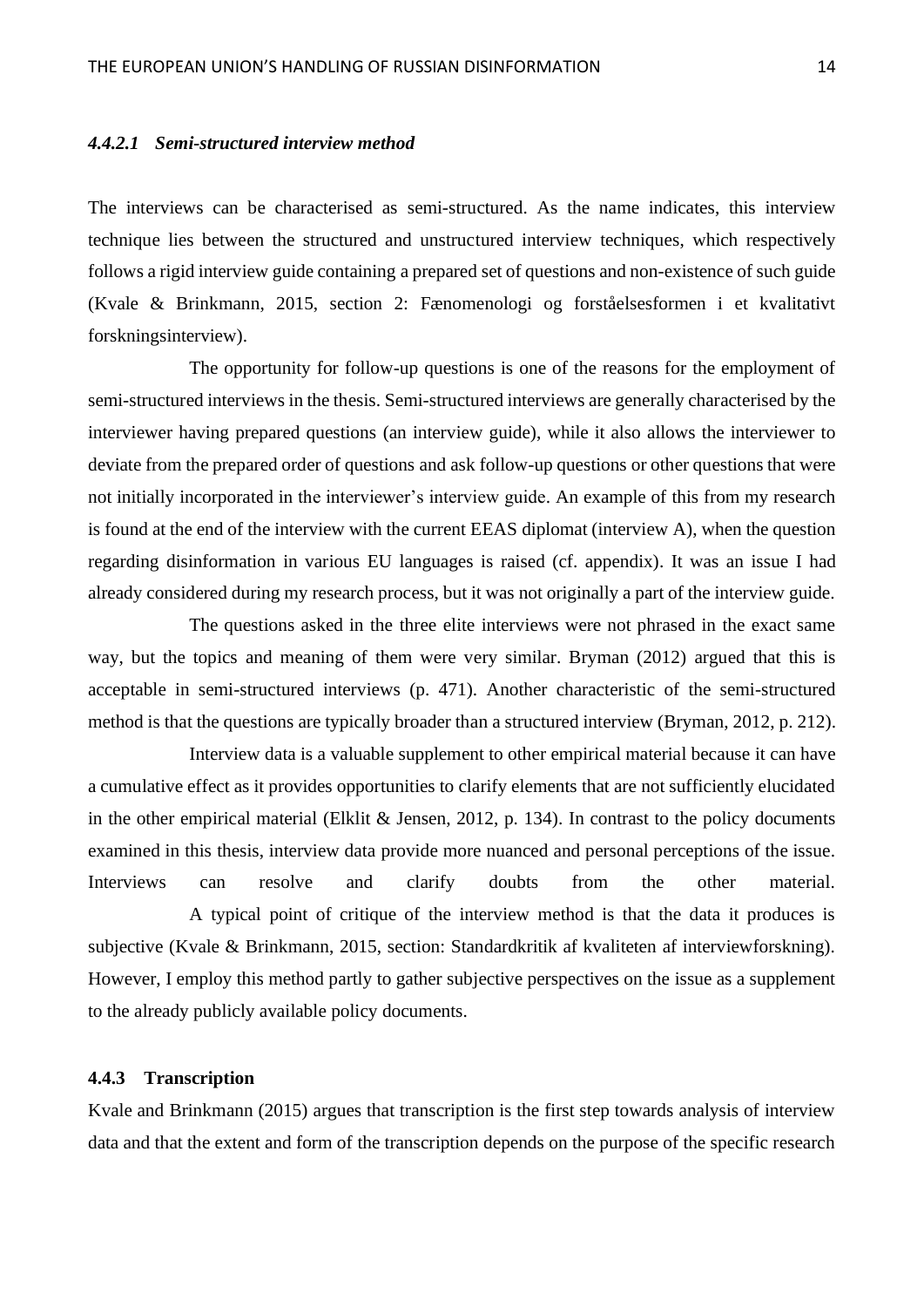(Section 10: Transskription af interview).

During the transcription process, irrelevant sounds such as 'uhm' uttered by the interviewees when they paused to think between words and sentences have been omitted to ease the reading process of the transcripts. Additionally, repeated words that disturb the reading process and does not contribute to the point made by three interviewees have been omitted as well. I argue that it is justifiable to do so in this thesis because such sounds are irrelevant in regard to the topic and focus of this thesis.

I have omitted repeated words that disturb the ease of reading does not indicate that the interviewee is emphasising that specific part or that in any other way contribute to the meaning. An example of this is from interview A where the interviewee says, "If you look at the disinformation or propaganda dissemination history *of of of of* Russia". In that sentence, I have deleted the excess prevalences of the word "of". A few of such editorial actions have been taken in the transcripts. Additionally, interviewee 2 often constructed 'confusing' sentences, e.g., said half a sentence and then decided to say something else. A few times, unnecessary words have been deleted from the transcript to ensure that the meaning is correctly represented. Finally, I have not transcribed the first part of the interviews comprised of greetings and

technical issues.

# <span id="page-15-0"></span>**4.5 Qualitative research method**

Both qualitative and quantitative research methods have strengths and limitations (Flick, 2011, p. 13). This thesis' methods and empirical material are qualitative because it allows for a more thorough insight into policy-makers motivation and incentives to implement specific policies and initiatives (Pressman & Wildavsky, 1973).

## <span id="page-15-1"></span>**4.5.1 Qualitative content analysis**

Qualitative content analysis is a research method that enables the researcher to describe qualitative data systematically. This is achieved by assigning, i.e., coding, relevant parts of the data to specific categories of a coding frame. The coding frame is a central component of qualitative content analysis (Schreier, 2014, p. 2). Bryman (2016) defines coding as a process where "data are broken down into component parts, which are given names" (p. 568). As the research question guides the analysis, I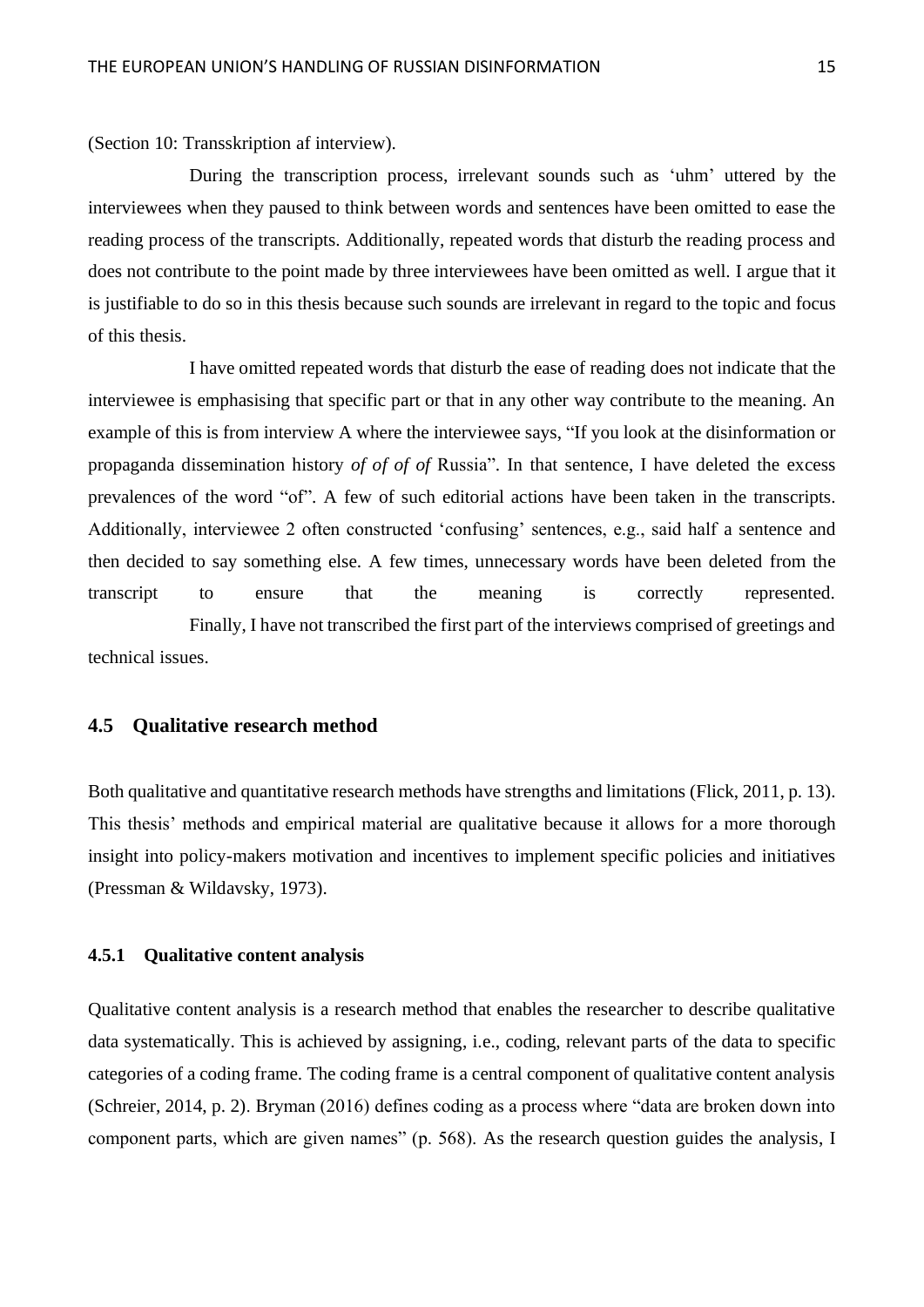focus solely on the data elements that are relevant to it.

The method was developed in the first half of the  $20<sup>th</sup>$  century on issues similar to the research topic of this thesis. Namely a "broadening media landscape and […] the analysis of propaganda distributed in Nazi Germany" (Schreier, 2014, p. 3). Regarding the similarities with the topic of this thesis, the broadening media landscape can be compared to the breeding ground and arena for disseminating disinformation that social media platforms constitute today. Although propaganda and disinformation are different, they have several shared characteristics.

The qualitative coding research method has been criticized for having low reliability and being too "impressionistic and lacking in rigor" (della Porta & Keating, 2008, p. 19). However, clearly defined coding categories can counter this critique as it enables a systematic approach, which contributes to achieving high validity and reliability, meaning that the coding process is conducted in a well-structured manner (Jakobsen, 2012, pp. 182, 185). Another component making it systematic is the requirement of double coding, meaning that the material must be examined twice. As I am the only researcher of this analysis, there is no possibility for inter-rater reliability (two coders coding the same material). Although it cannot eliminate the risk, double coding can reduce erroneous coding and improve the quality of the analysis and intra-rater reliability. Moreover, this tests the quality of the coding frame as the categories "should be so clear and unambiguous that the second coding yields results that are very similar to those of the first coding" (Schreier, 2014, pp. 2-3).

This method reduces data volume and distinguishes itself from other qualitative research methods, e.g., discourse analysis, which often opens or expands the data. The proponents of qualitative content analysis believe "that meaning is often complex, holistic, context dependent" (Schreier, 2014, p. 3). A unique feature of the qualitative content analysis, which explains the presence of data-driven coding categories (as explained below), is that it is employed to unveil "latent and more context-dependent meaning" (Schreier, 2014, p. 5).

Albeit this method is systematic, it also has flexible features that distinguish it from its quantitative counterparts. This is especially evident concerning the coding categories, as both concept-driven and data-driven categories exist within the same coding frame (Schreier, 2014, p. 3). The coding frame must be designed accordingly to the material it seeks to examine. Hence, some of the categories must be data-driven (Schreier, 2014, p. 3) and not solely stem from the theoretical approaches applied in the study. This thesis's main categories are theory-driven by realist and social constructivist theory. And the sub-categories are data-driven. The coding categories are presented below.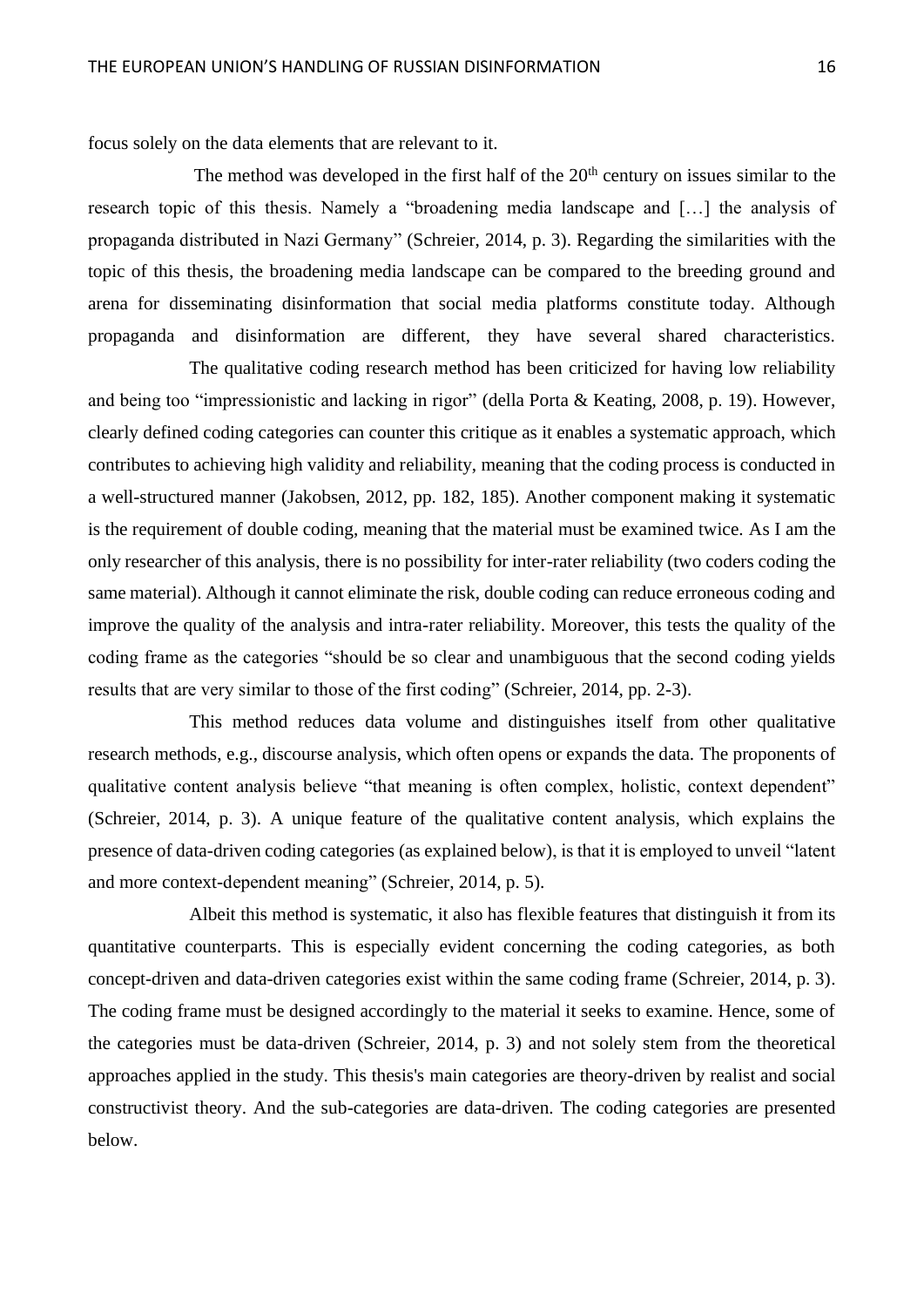The coding frame must consist of at least "one main category and at least two subcategories" (Schreier, 2014, p. 7). As seen below, this thesis employs two main theories and five subcategories. The main categories are based on the researcher's focus. Subcategories specify the actual content of the data with regard to the main categories (Schreier, 2014, p. 7). The researcher can develop subcategories for subcategories within the coding frame. However, Schreier (2014) argues that it can be challenging to manage coding frames with more than three hierarchical levels (p. 7).

There are specific requirements for coding frames in qualitative content analysis. One of these is the unidimensional nature of the categories, the requirement of mutual exclusiveness of subcategories, the requirement of exhaustiveness, and segmentation.

The requirement of mutual exclusiveness applies to the subcategories. If subcategories were not mutually exclusive, the process of employing the coding frame would be less meaningful. The coding frame in its entirety is multidimensional, whereas the individual categories must be unidimensional, meaning that the categories must "cover one aspect of the material only" (Schreier, 2014, p. 7). It is important to note that parts of data can be coded twice, but only once within one main category. Thus, it is possible to code and assign a piece of data to two main categories (Schreier, 2014, p. 7).

The requirement of exhaustiveness is concerned with the categories' covering range. Concretely it ensures that all relevant parts of the data are covered by a category (Schreier, 2014, p. 8).

The same piece of text can be labelled with more than one code (Jakobsen, 2012, p. 179). The main categories of the coding frame can each cover multiple passages of the material. A strength of the overarching categories is that it generates indicators for how various data interrelates. A limitation of the overarching categories is that they do not allow for each part of the data to be examined in isolation and as in-depth as would have been possible if another approach was employed (Schreier, 2014, p. 2).

## **Approach**

The first step taken by the researcher is to examine all parts of the material relevant to the research question. This procedure is always the same, regardless of the "exact research question and material" (Schreier, 2014, p. 2). A strength of this approach is that it reduces the influence and tendency of researchers to focus solely on the parts of the data that suits their partisan bias, "assumptions and expectations" (Schreier, 2014, p. 2).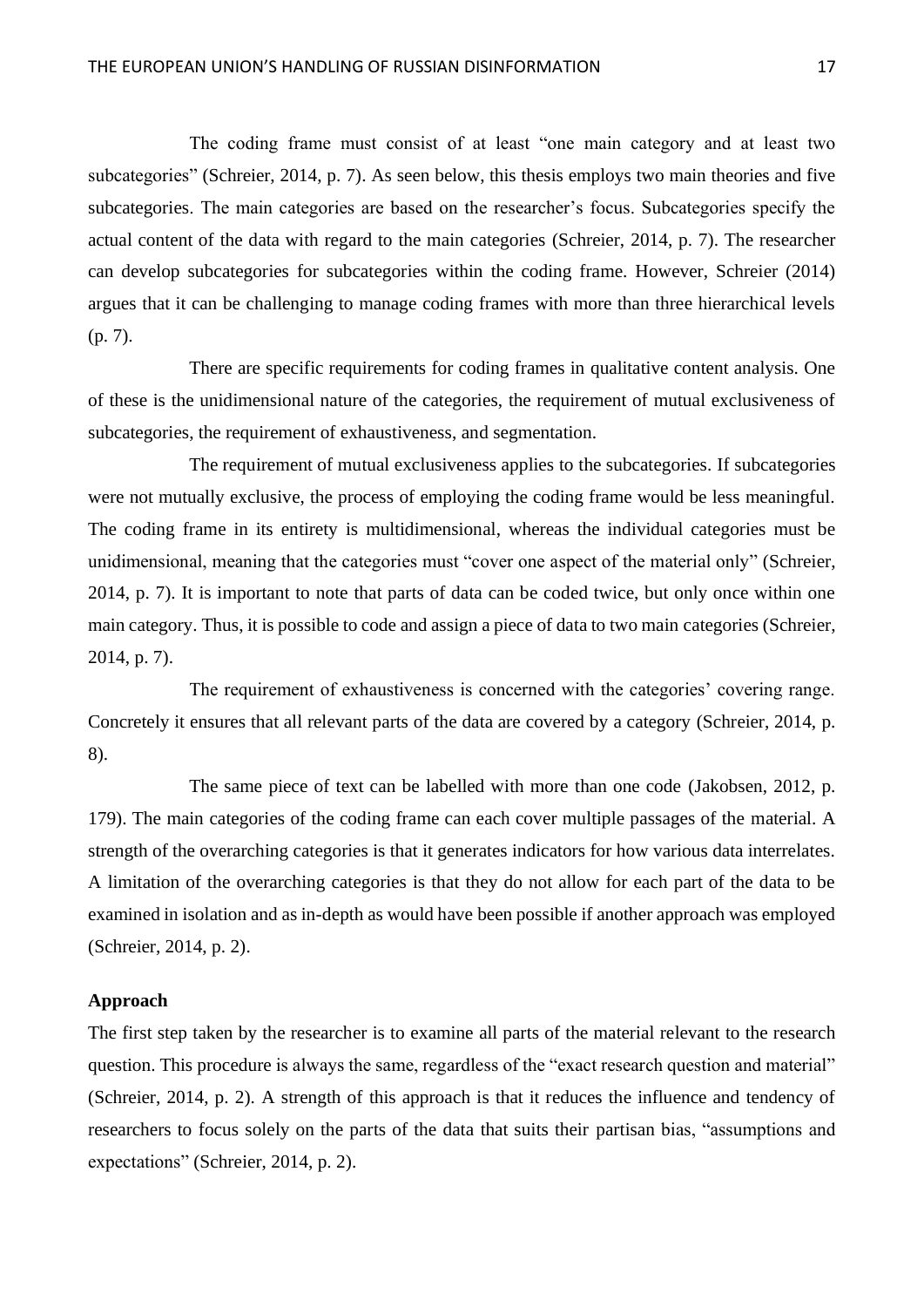The coding categories must be named and defined. The names must entail and indicate a succinct description of what the category implies (Schreier, 2014, p. 10). The definition explains the features that characterise the category. In essence, the definitions function as a tool for the researcher because they signify when a particular category applies to a piece of data (Schreier, 2014, p. 10).

Besides the definitions, indicators can be incorporated as a helpful tool. As the concept's name hints, indicators indicate when elements of the data can be linked to a specific category of the coding frame. The indicators "can be specific words, or they can be descriptions of the ways in which the presence of a phenomenon manifests itself in the data" (Schreier, 2014, p. 10).

Decision rulers are not mandatory to include but can be helpful if overlapping subcategories are employed. Concretely, they specify which of two overlapping subcategories a piece of data shall be assigned to (Schreier, 2014, p. 11). Thus, the function of decision rulers is to uphold the mutually exclusive nature of subcategories within a main category.

Before the actual analysis is conducted, a 'pilot phase' is conducted on parts of the material. Its purpose is to uncover shortcomings and revise the coding frame before the main analysis is performed (Schreier, 2014, p. 12). Therefore, I undertake a combination of 'open' and 'closed' coding, which is a typical approach to qualitative analyses in social sciences (Jakobsen, 2012, p. 179). Open coding requires the researcher to strive for objectivity, albeit practically impossible in social sciences, and thus leave one's pre-understandings and stance towards the issue in the background and simply let the 'data talk' (Jakobsen, 2012, p. 178).

As argued by Schreier (2014), "the coding frame itself can be the main result" (p. 14) of the analysis. It can be presented and expounded through quotes (Schreier, 2014, p. 14). A frequency table can supplement the qualitative presentation of the data. Such coding presentations typically focus on the various categories' appearance frequencies (Schreier, 2014, p. 15). In the analysis, I have inserted a number in parenthesis next to the sub-categories name in a table, indicating the code frequency in each data source. And I provide extracts exemplifying units assigned to the respective coding categories in the analysis. The codes are used to indicate when the data mentions areas that can be threatened by disinformation and/or how the EU can respond to that.

Here is a representation of the coding categories employed in this thesis. The same codes are applied to all parts of the coded material.

| <b>Main category: Realism</b> | Description of coding category | <b>Example from data</b> |
|-------------------------------|--------------------------------|--------------------------|
|                               |                                |                          |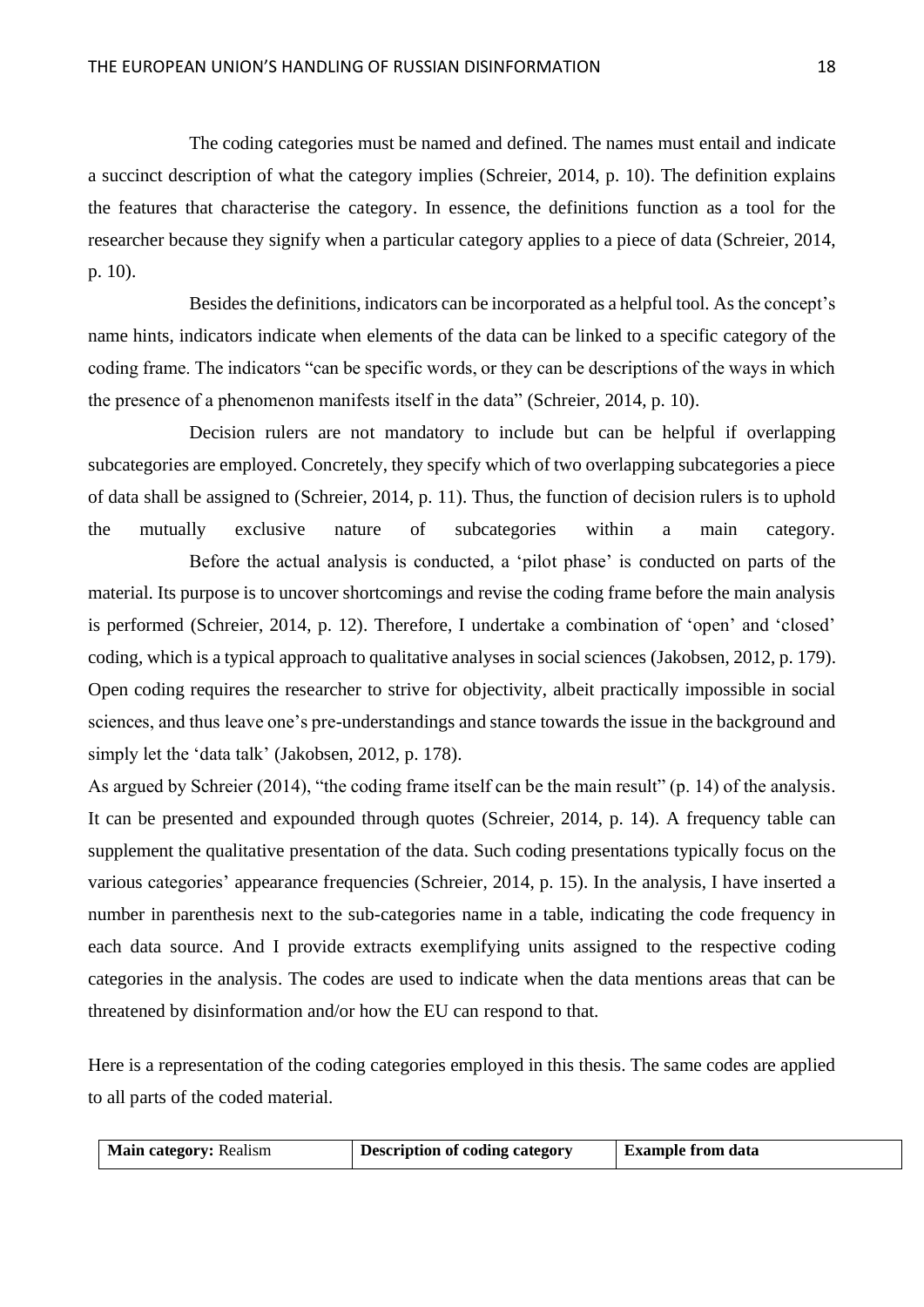| <b>Subcategory:</b> Survival of the state | (Risks to) the continuing existence of<br>the EU and its institutions                                                                                                                                                                | " $()$ it's potentially one of the more<br>existential threats to the European<br>Union because of the very devious<br>nature of disinformation" (Interview<br>$\bf{A}$ |
|-------------------------------------------|--------------------------------------------------------------------------------------------------------------------------------------------------------------------------------------------------------------------------------------|-------------------------------------------------------------------------------------------------------------------------------------------------------------------------|
| <b>Subcategory:</b> Internal security     | Defensive realist features. Including<br>ensuring internal social cohesion,<br>public trust, avoiding domestic crises,<br>features<br>that<br>and<br>can<br>counter<br>disinformation<br>domestically,<br>e.g.,<br>'calling it out.' | " () bolstering resilience against<br>hybrid<br>threats that highlighted<br>strategic<br>communication<br><b>as</b><br>a<br>priority field " (Action Plan)              |
| <b>Subcategory: Offensive realism</b>     | action<br>Military<br>(economic)<br>and<br>sanctions                                                                                                                                                                                 | "() the use of sanctions where<br>appropriate" (Action Plan)                                                                                                            |

| Main category: Social constructivism    | <b>Description of coding category</b> | <b>Example from data</b>                             |
|-----------------------------------------|---------------------------------------|------------------------------------------------------|
|                                         |                                       |                                                      |
|                                         |                                       |                                                      |
| Ensuring free public<br>Subcategory:    | Freedom of media, expression, and     | "This contributes to eroding. $(\ldots)$             |
| deliberation                            | ensuring transparent and objective    | trusts $()$ in a free and trustworthy                |
|                                         | information                           | media landscape" (Interview C)                       |
| Protecting<br>Subcategory:<br>democracy | Securing free and fair elections and  | " $()$ democracy is built on certain                 |
| and democratic principles               | avoiding foreign meddling.            | principles $(\ldots)$ , and if someone is            |
|                                         |                                       | in that<br>meddling<br>$\dot{\mathbf{r}}$<br>process |
|                                         |                                       | undermines the whole democracy                       |
|                                         |                                       | itself" (Interview B)                                |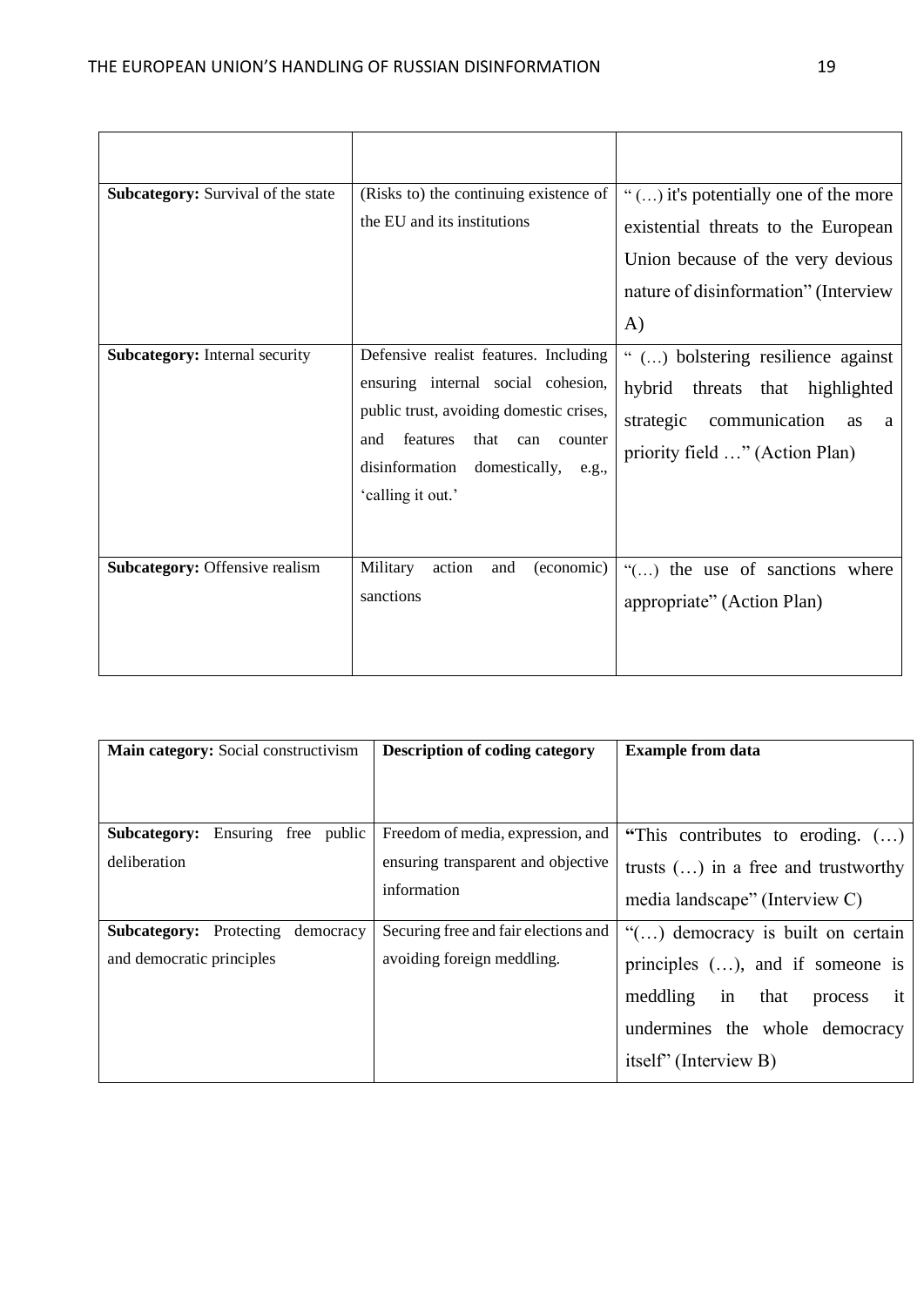# <span id="page-20-0"></span>**5 Theory**

Several theories seek to describe actors' behaviour in international relations. Nonetheless, no single theory can sufficiently explain the various nuances that determine actors' behaviour on the international scene. The inability to describe phenomena entirely is a general limitation within the humanities and social sciences (Smith, Hadfield, & Dunne, 2016, pp. 6, 10). Flyvbjerg (2006) argues that there does not and probably cannot exist predictive theory in social science" (p. 223). Unlike natural sciences that focus on causality, phenomena in social sciences are not 'black and white' and cannot be isolated from the influence of human actions, as the subjects of study within the social sciences fundamentally are socially constructed by humans. However, I seek to discover much relevant information on the examined issue by applying these two different theories.

In this thesis, I apply realism and social constructivism to explain the European Union's initiatives towards disinformation. As described in the section on ontology and epistemology, realism and social constructivism differ and cover many of each other's shortcomings, which combined makes them a powerful set of theories.

As employed in the coding process, the theories and their theoretical concepts are applied to enhance understanding of and explain the EU's initiatives to handle disinformation. I.e., the theories and theoretical concepts are employed to make sense of the empirical material. The theories have a central influence on the analysis as they constitute the theory-driven coding categories.

In the following, I will explain and critically evaluate the theories capability to work as a tool to answer the research question. After the sections on realism and social constructivism, I have devoted a section to consider the major differences and similarities of the theories to show how the employment of both theories are beneficial in this thesis.

# <span id="page-20-1"></span>**5.1 Realism**

Realists perceive the international system as an arena characterised by anarchy in which nation-states are the most important actors, and no central executive entity exists. According to realism, states are rational actors motivated by maximising self-interest. As the international system is anarchic and characterised as a zero-sum game (Friis & Juncos, 2019, p. 288), any state can, if its resources allow it, act independently to pursue its self-interests, regardless of the opinions of other – weaker – states. Thus, states find themselves in constant power battles, not necessarily wars, but endless power competitions (Donelly, 2000, p. 8), where a latent risk of war is always present (Mearsheimer, 1994, p. 9). As accounted for below, in contemporary times, 'war' is increasingly seldomly conducted using conventional kinetic arms since hybrid warfare, including disinformation, has become increasingly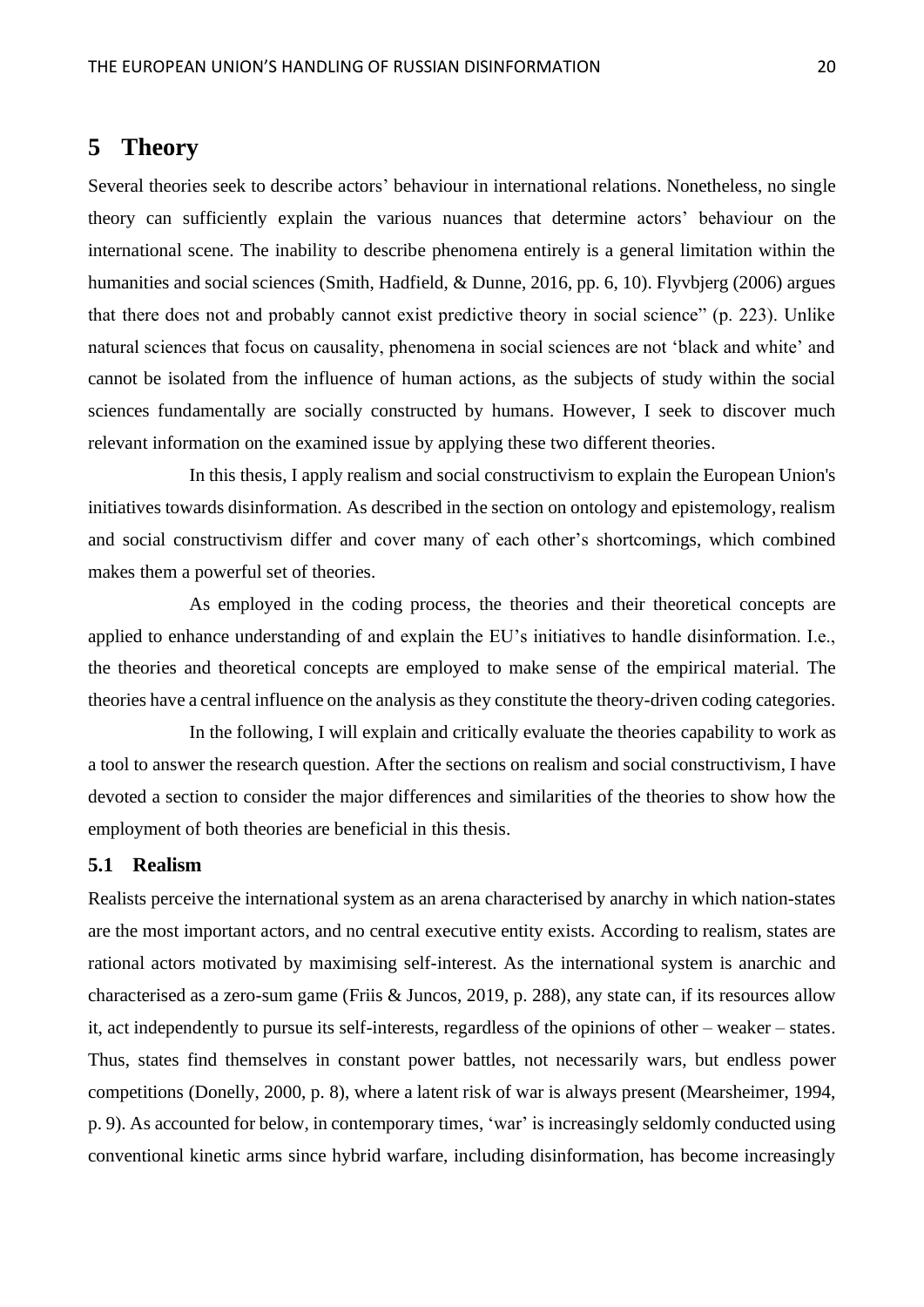prevalent.

The concept of 'power' is central to realist theory. Power inequality is present in all human affairs and determines actors' behaviour (Wohlforth, 2016, p. 36). Waltz (1979) states, "The web of social and political life is spun out of inclinations and incentives, deterrent threats and punishments. Eliminate the latter two, and the ordering of society depends entirely on the former - a utopian thought impractical this side of Eden'" (p. 186). This encapsulates realism's cynical worldview.

Another central element of realist theory is that actors are egoistic and always driven by self-interests. Realists argue that egoism is a fundamental trait rooted in human nature that characterises nation-states. Albeit actors can undertake altruistic behaviour, they prioritise selfinterest if they must choose between that and the interests of a collective. A classic realist adage states, "Inhumanity is just humanity under pressure" (Wohlforth, 2016, p. 36).

Realism is the earliest developed theory of international politics. Its origins trace back to Thucydides' Peloponnesian War (~430 BC) (Wohlforth, 2016, p. 37) where "relations between Greek city states" was examined (Rynning, 2005, p. 20). Realism constitutes the foundation for developing other international relations theories, and most others are developed as responses to realism (Wohlforth, 2016, pp. 36, 52).

Realism is not one single theory but a "body of theories and related arguments that flow from a very small set of basic assumptions about how the world works" (Wohlforth, 2016, p. 36). Several theorists created and contributed to these, including the early thinkers and developers of the theory, such as Thucydides and later Machiavelli, to more contemporary theorists such as Morgenthau, Mearsheimer, Waltz, and others. These thinkers' views differ and occasionally contradict and challenge each other on certain points, e.g., as expressed in defensive and offensive structural realism (Rynning, 2005, p. 16). Examples of this are Hans Morgenthau and Kenneth Waltz, some of the most prominent realists. Morgenthau, a proponent of offensive realism, argues that states have ambition for power maximization, whereas Waltz undertakes a defensive realist stance and argues that states simply want to survive and enhance their security capabilities to ensure their survival (Mearsheimer, 1994, p. 9).

Offensive realism focuses on the anarchic structure of the international system, which it considers conflict generating. According to offensive realists, "Attack is not a question of whether but when, and even defensive states must ponder an uncomfortable choice: be offensive, or be attacked" (Rynning, 2005, p. 17). Contrary to defensive realism, offensive realism does not believe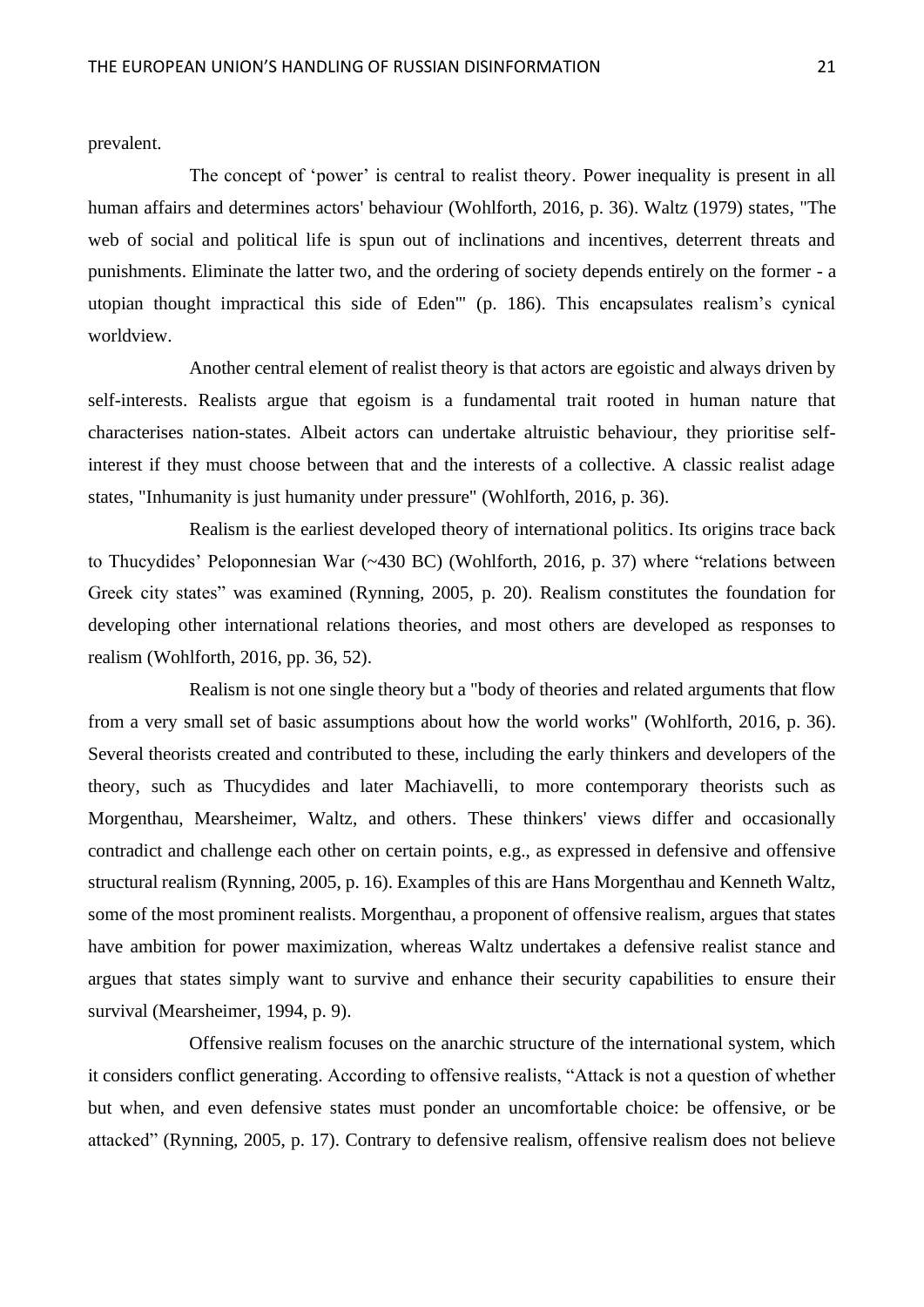that conditions that stabilise the international arena and ensure peaceful conditions can be relied on due to the non-existence of an authority to enforce such arrangements. Such conditions can, e.g., be alliances or a bi-polar world order where the two poles keep each other in check and mutually prevents the use of, e.g., nuclear weapons. Thus, the only way a weaker state can be protected against a more potent adversary is through strategic alliances or indirectly if a third-party nation-state finds it appropriate due to its self-interests (Mearsheimer, 1994, p. 11).

Consequently, states should not base their security on such conditions according to offensive realism. Moreover, offensive realists perceive other states enhanced power and capacities with suspicion and are often motivated to strengthen their own capabilities – or weaken others – to ensure their own survival (Wohlforth, 2016, p. 39). Additionally, Morgenthau, paraphrased in Antunes & Camisão (2017), believed that policies based on morality or idealism could lead to weakness – and possibly the destruction or domination of a state by a competitor"  $(p. 16)$ .

The realist ideas developed from Thucydides up to the middle of the Cold War are labelled classical realism (Wohlforth, 2016, p. 38) and emphasise human nature's reflection in nationstates' behaviour. Neorealism, initially developed by Kenneth Waltz (1979), focuses on the role of structure in the international system, which according to realism is anarchic. Specifically, Waltz, as cited in Wohlforth (2016), stresses that the "mere existence of groups in anarchy" (p. 38) can cause clashes and power battles. Waltz particularly criticised the existing approaches to realism lack of clearly distinguishing between "human nature, the internal attributes of states, and the overall system of states" (Wohlforth, 2016, p. 38).

Neoclassical realism consists of elements from both classical and neorealism. I acknowledge that realism is not a single theory. In this thesis, I will, however, often refer to it as such for the sake of simplicity and because I rely on concepts from different sub-schools. Overall, the different types of realism agree on central arguments, thereby forming the main ideas of realism, and collectively they constitute a "coherent intellectual school" (Wohlforth, 2016, p. 37).

Mearsheimer, a neorealist, presents five realist assumptions, which are inspected and elaborated on below in regard to the focus of this thesis, namely how they relate to the interrelationship between the European Union and Russia and the issue of disinformation.

The assumptions are respectively:

- 1. "The international system is anarchic
- 2. States have some type of offensive military capability
- 3. States can never fully trust other states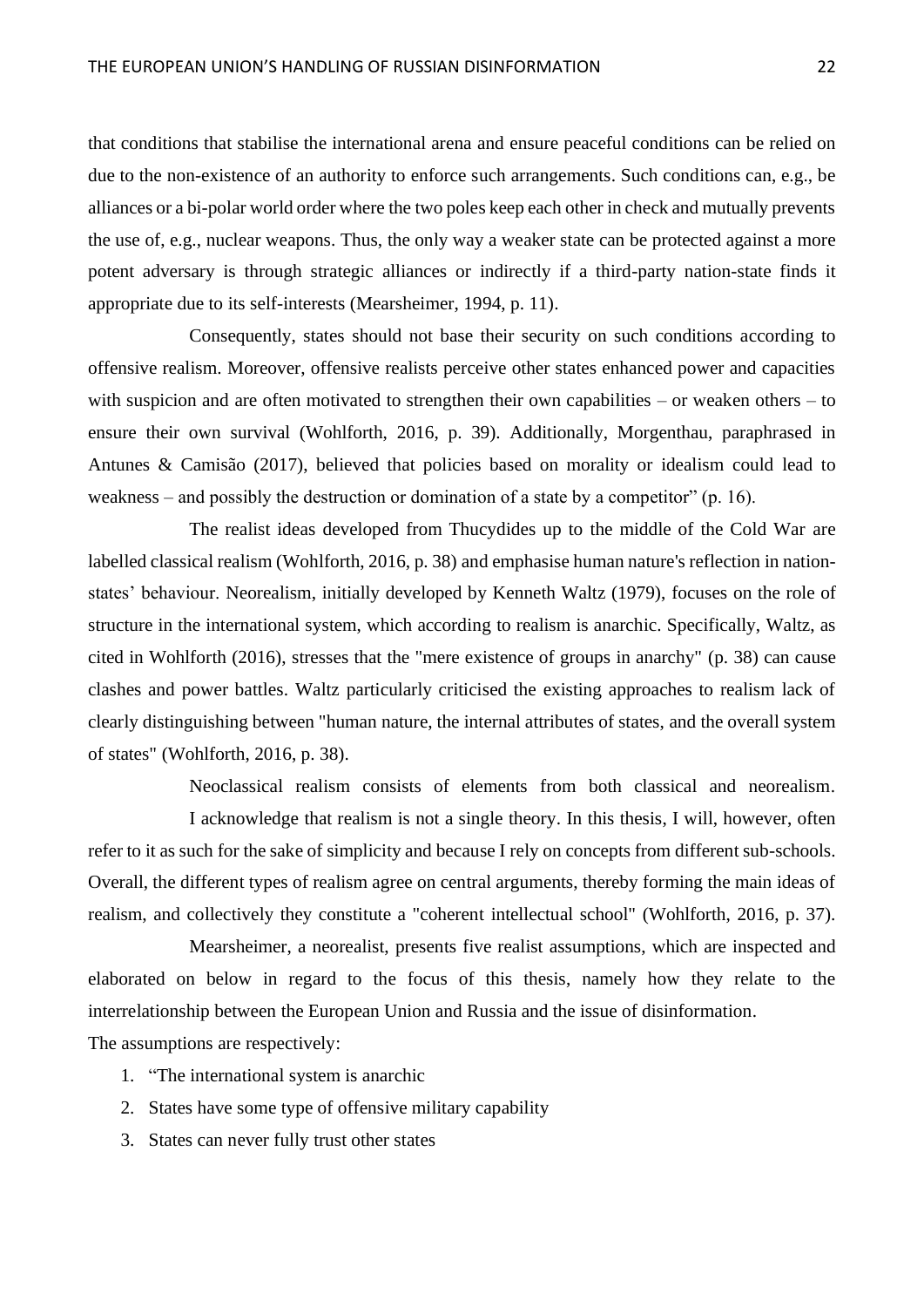- 4. Survival is the most basic motive that drives states
- 5. States act strategically to ensure their survival" (Mearsheimer, 1994, p. 10).
- i. Regarding the first assumption, namely the international system's anarchic nature, realists do not mean that the world is necessarily doomed to be permeated by war and chaos. Instead, they emphasise that no superior authority to nation-states exist (Mearsheimer, 1994, pp. 10, 11). Regarding disinformation, this assumption proclaims that if the EU is frustrated with Russia's dissemination of disinformation, the lack of a superior executive entity makes it difficult for the EU to force Russia to end the dissemination as there is no one 'to call' in the anarchic system. However, from a realist perspective, the EU can force Russia to cease the dissemination of disinformation if the EU has more powerful military (including hybrid ones) capabilities than Russia as these capabilities can be utilised strategically to realise the EU's preferences vis-á-vis Russia – and vice versa. Nevertheless, it is often difficult to identify the sender of disinformation, for which reason military capabilities can be irrelevant if it is uncertain where such capabilities should be applied. In fact, this is a prominent motivational factor for the senders of disinformation, which is explained and elaborated on further in sections below.

As explained, realists consider nation-states the most important actors. In this thesis, I apply realism to elucidate the EU's actions. I am thus expanding the concept of the 'state' to include the EU. I elaborate on this in the section on realism's justification in this thesis. The anarchic feature and distrust on a military level are attenuated within the EU (Wohlforth, 2016, p. 40). "For realists, peace results when the key causes of war are absent. Thus the amity you might observe among some groups of states may be a result of the attenuation of anarchy among them caused by a local order-providing great power. Or amity among one group of states may arise from their shared need to oppose another state or group. In either case, realist theories predict that the absence of conflict is contingent on a particular configuration of power and that conflict might return when that configuration changes" (Wohlforth, 2016, p. 42).

Power battles still occur, but they are civilised and take the form of political 'battles' rather than latent threats of military force. The defensive realist point on states seeking to balance threats (Wohlforth, 2016, pp. 40-41) rather than power can explain this as states with concordant preferences and strong interdependence, as seen in alliances, do not constitute threats to each other, regardless of increased power. As stressed by realism and liberal intergovernmentalism, nation-states are rational actors that only enter alliances and integrate if they believe it improves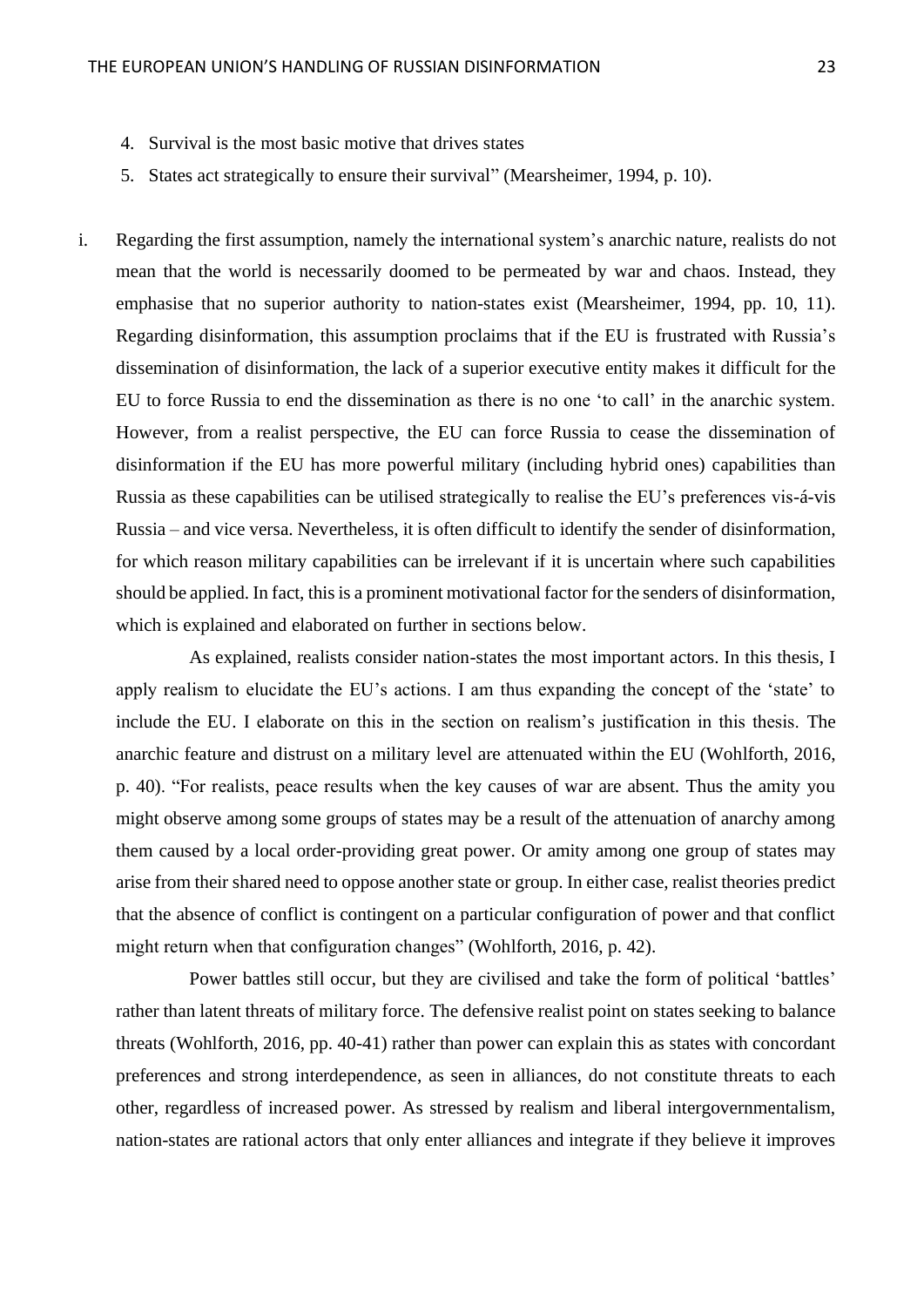their chances of realising preferences (Moravcsik, 1998, p. 21). Hence, alliances are built upon shared interests. Moreover, democratic peace theory, as evolved out of Kant's (1795) idea of democratic states' reluctance to wage war against each other, can also explain this.

Distrust is, however, still prevalent outside the EU when it faces external actors, such as Russia.

ii. The second assumption, namely that states have a type of offensive military capability, is rooted in the distrust among nation-states and nation-states' intrinsic ambition for survival (as outlined in assumptions three and four). However, the fact that Mearsheimer (1994) stresses that states have a type of *offensive* type of military (p. 10) capability reveals his offensive realist perspective, which stresses that an actor's security is best obtained by becoming a hegemon (Mearsheimer, 1994, p. 12).

As a state can never be perfectly assured of the intentions of other states, it can, from a defensive realist perspective, apply its military capabilities to protect itself. And from an offensive perspective, anticipate an attack by attacking the adversary or simply utilise its offensive military capabilities to refrain from potential attacks from adversaries. The latter will typically occur for a hegemon.

Concerning disinformation, it is vital to note the words 'some type' in the second assumption where Mearsheimer declares that states have "some type of offensive military capability" (Mearsheimer, 1994, p. 10). As, e.g., the interviewees also mention (cf. transcripts), the concept of military capabilities must be understood as more than traditional kinetic military capabilities such as armed solider, combat vehicles, fighter aircraft etc., to also include hybrid warfare, which embraces disinformation (Richter, 2009, p. 104).

iii. The third assumption regarding distrust among states does not necessarily imply that states have constant malicious intentions towards each other. Rather it stresses that states simply cannot be sure of other states intentions and how they might apply their offensive military capabilities, including hybrid ones (Mearsheimer, 1994, p. 10). Currently, the European Union is observing Russia with vast distrust (Wesel, 2021) (at the time of hand-in of this thesis, the situation at the Ukrainian border is tense disinformation is being used (EUvsDisinfo, 2022), however, I will maintain a general view on the issue of disinformation in this thesis). Distrust towards other states can motivate a state to improve its own capabilities to protect itself, which is precisely what the EU has done with its various initiatives against Russian disinformation, as examined in the analysis. The focus on protection leads us to Mearsheimer's fourth assumption.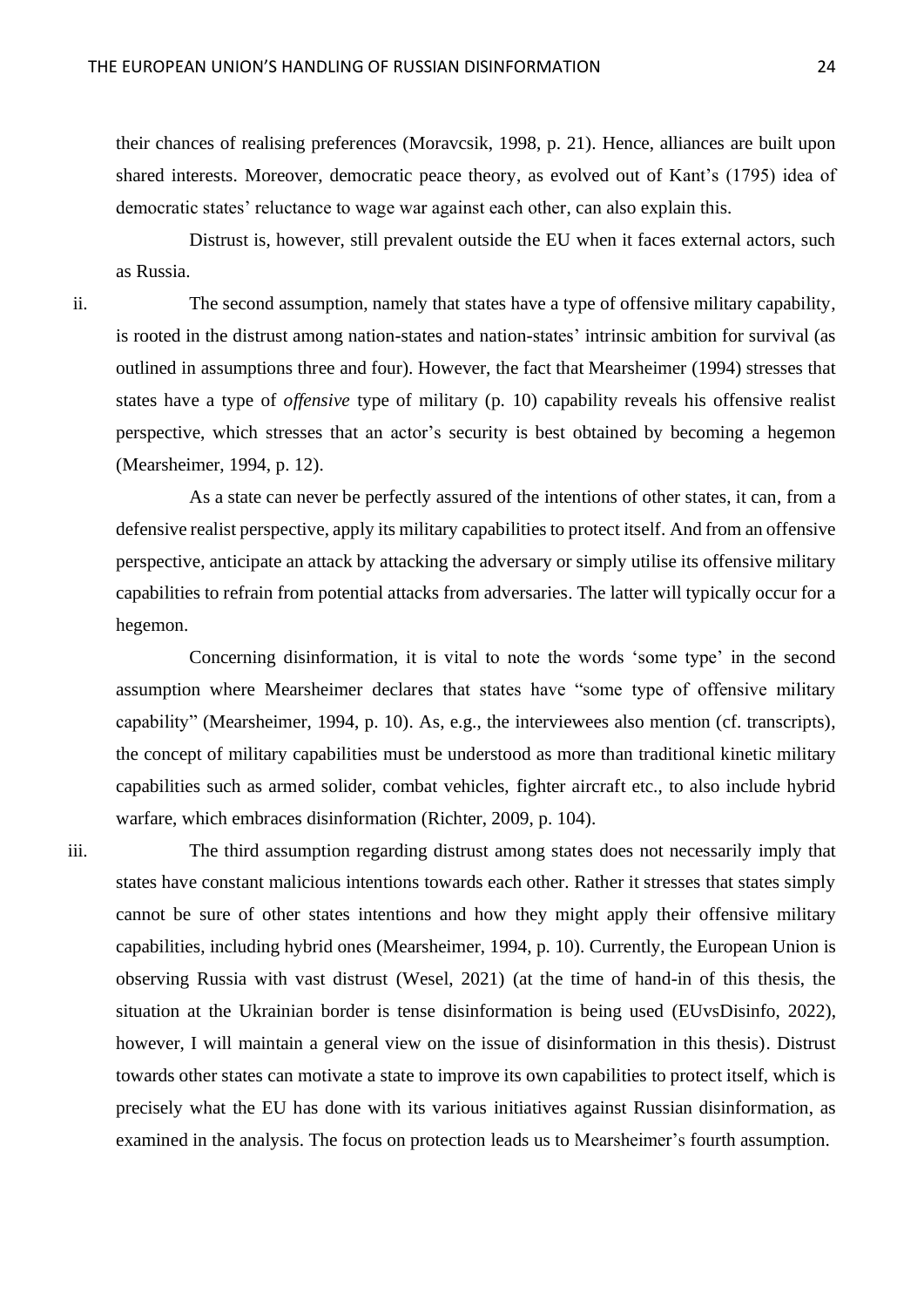iv. The fourth assumption simply emphasises that the fundamental objective of a state is to maintain its sovereignty and ensure its survival (Mearsheimer, 1994, p. 10). As mentioned, defensive and offensive realism propose different solutions to this. Offensive realists argue that the ideal means is through power maximization, which leads to hegemony. Defensive realists are not as focused on power maximization and argue that states should simply be sufficiently robust and strong to protect themselves. In fact, defensive realism stresses that an increase of power can provoke an attack from other states as they might seek to hinder another actor from achieving hegemony. Waltz (1986) argued that states' actual behaviour lies somewhere in between the two claims, as he argued that states "are unitary actors who, at a minimum, seek their own preservation and, at a maximum, drive for universal domination" (p. 117).

To put it into the context of this thesis, as elaborated on below, Russia can perceive the integration of Eastern European and former Soviet Republics, i.e., Russia's near sphere of interest, into the European Union as a threat, which motivates Russia to interfere in such integration processes. This can also be explained by assumption three (distrust) and offensive realism's point of power maximization. In this case, Russia seeks to obstruct EU integration, especially in Eastern Europe (Euractiv.com, 2020). Besides, the reasons for the integration of Eastern European nationstates are, at least, twofold. Following the logic of offensive realism, the EU is motivated by expansion. However, another realist point is that of 'bandwagoning', causing the Eastern European nation-states to "join the winning organization, the EU (and NATO)" (Rynning, 2005, p. 22).

The fifth and final assumption, as outlined by Mearsheimer (1994), is that states are rational actors that act strategically to pursue their best interests and realise their preferences. Generally, states' strategies possess both offensive and defensive realist traits, as they are motivated by conquest and interest's maximization while constantly balancing and trying to deter and minimise the actions of malicious states (Mearsheimer, 1994, p. 12). Despite states' intentions of acting rational, disinformation disseminated from adversaries can cause actors to act unconsciously irrational, as disinformation can affect the basis of decision making. Additionally, Mearsheimer (1994) argues that "they operate in a world of imperfect information, where potential adversaries have incentives to misrepresent their own strength or weakness and to conceal their true aims." (p. 10).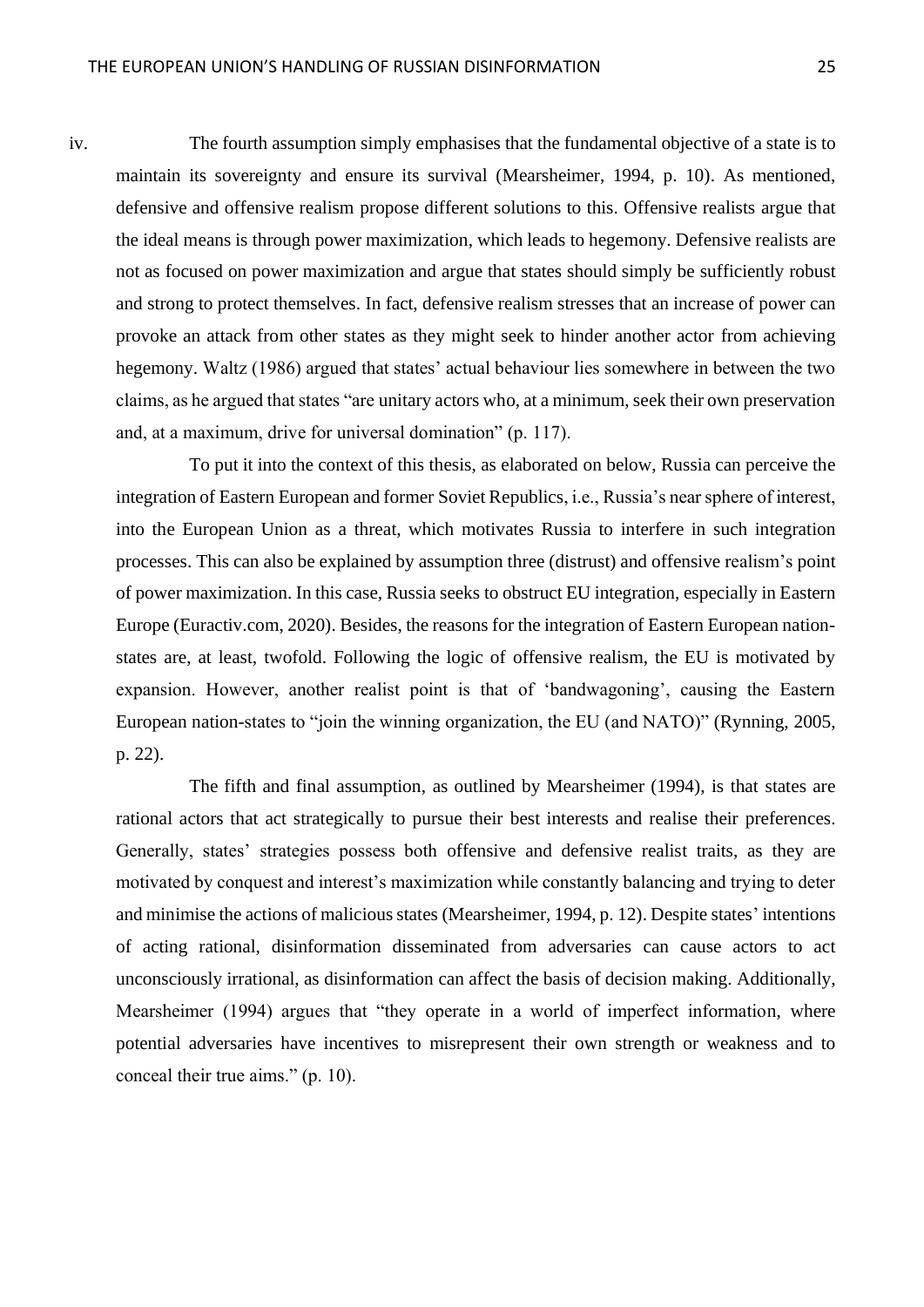## <span id="page-26-0"></span>**5.1.1 Explanation and justification for applying realism**

Realism is employed because it is a major theoretical approach to international relations. As realism primarily focuses on high politics and hard power, it is especially relevant to this thesis when examining the European Union's initiatives to handle Russian disinformation.

Concretely, realism is applied to examine to what extent the EU's initiatives are characterised and motivated by realist features. Therefore, some of the coding categories used in the analysis are based on realist points. Moreover, I present extracts from the empirical material in the analysis and examine them using the theories and concepts.

Realism's belief of nation-states as the most important actors in the international system does not disregard the application of realism to explain the actions and features of the European Union. As argued by Rynning (2005), "Many observers of European Union affairs discard the theory of Realism *[sic]* in the belief that this "crude" theory of sovereignty and conflict cannot grasp the "sophisticated" politics of dialogue and compromise in the EU. However, this rejection is based more on a false stereotypical view of Realism than on the insights generated by real Realism" (p. 10).

Due to increased integration among the member states, the EU has gained several statelike features, including enhanced cooperation within the area of security policies. This makes it relevant to examine the EU as an entity. Therefore, despite my focus on the EU and not on individual nation-states, I argue that applying realism in this thesis is relevant, possible, and justifiable. This is especially so because this is a case study focussing solely on the EU as a coherent actor and not a comparative analysis of, e.g., the EU and individual nation-states. Moreover, in recent international relations literature, non-state actors and regional entities, such as the EU, are recognised as important and pertinent actors playing essential roles in the international system (Smith, Hadfield, & Dunne, 2016, p. 3).

Despite the attenuated anarchic structure, liberal institutions, and vast integration within the EU, the global system is mainly characterised by realists features such as anarchy. The European Union is often labelled 'sui generis', as it is more than an institution facilitating international cooperation but less than a traditional nation-state. "Instead, it is a unique polity that combines elements of intergovernmentalism […] and supranationalism […]. The EU is a transnational entity with state-like attributes" (Dinan, 2016, p. 30). Because of the EU's unique nature, it can be arduous to examine it using theories developed to describe and predict the actions of nation-states. However, as significantly furthered with the Common Foreign and Security Policy (CFSP), established with the Maastricht Treaty that entered into force in 1993, the European Union has become an entity through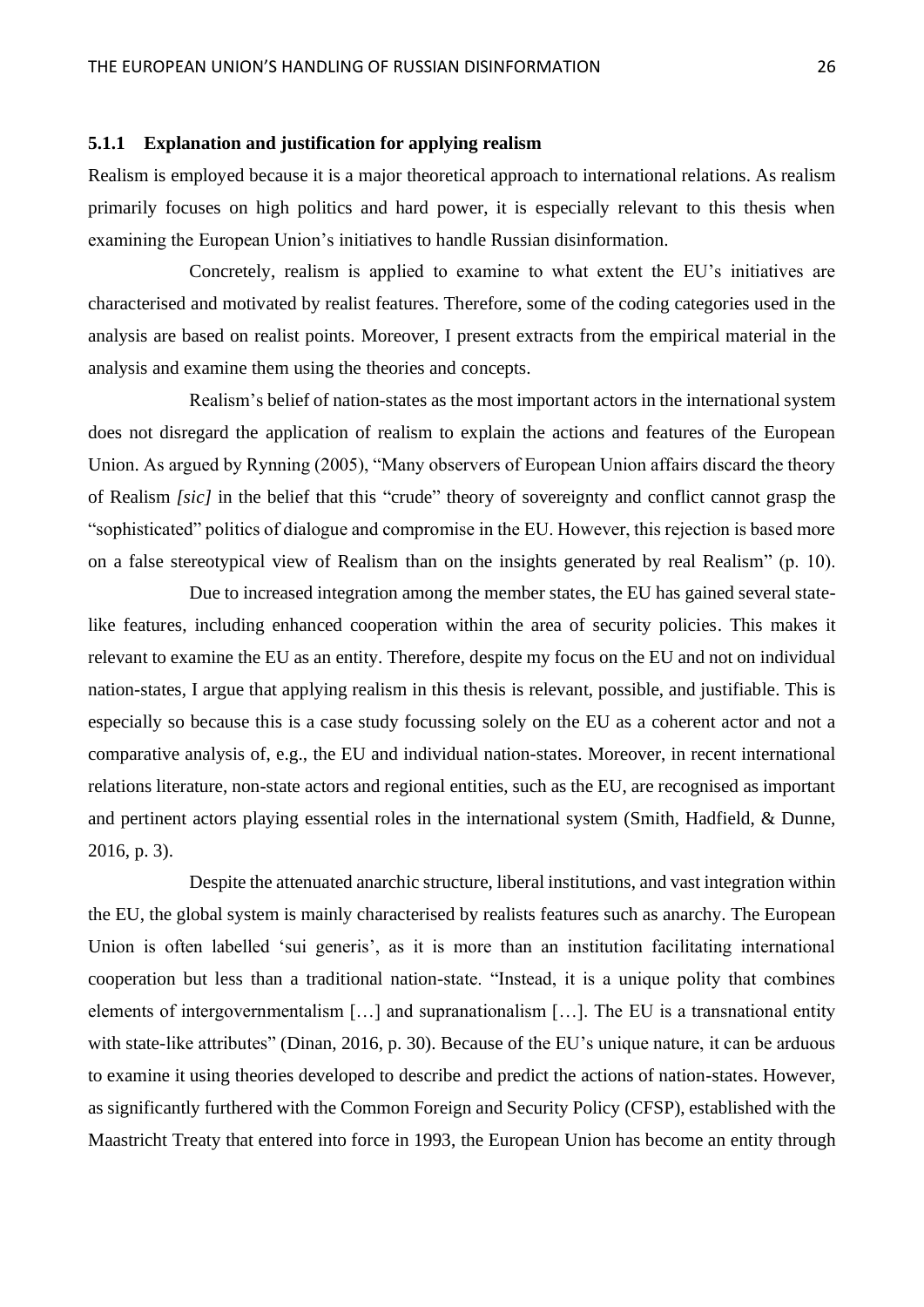which the member states can act as a coherent global actor and engage in high politics (Rynning, 2005). This supports the employment of realism in this thesis. Furthermore, despite the EU's focus on democratic values and other liberal ideals, many parts of Russia's foreign policy can be described using the principles of realism, making the theory relevant in this thesis. Examples of Russia's realist approach to foreign policy includes, e.g., the annexation of the Crimean Peninsula in 2014, where it invaded a territory of another nation-state, Ukraine.

Realism's belief of the principles defining international politics being 'unaffected by the circumstances of time and place' (Morgenthau, 1985, pp. 10-11) has been criticised for being "an abstraction, more useful to understand realism as a theory than world politics." (Orsi, Avgustin, & Nurnus, 2018, p. 1). Realism is criticised for having a pessimistic and cynical worldview. Realists, however, have responded that it simply presents a realistic description of human and international affairs (Wohlforth, 2016, p. 37). As previously stated, things are rarely one dimensional within the social sciences. Thus, the arguments of both proponents and critics can carry elements of truth.

## <span id="page-27-0"></span>**5.2 Social constructivism**

A social constructivist approach to international relations asserts that the structures defining the international system are socially constructed and that these structures affect the identity of the actors that operate in the system (Wendt, 1995, 72). In other words, actors shape and are shaped by the environment in which they operate. This claim contradicts rationalism, which realist theory is strongly built on. Constructivism is occasionally classified as a theory located between liberalism and realism (Adler, 1997).

Social constructivism lies within the group of critical theory together with postmodernists, feminists, neo-Marxists, and others. However, out of those, I focus solely on social constructivism for the sake of delimitation and because I consider it to be the most relevant to answer the research question.

Social constructivism focusses on various social ontologies such as "intersubjective meanings, norms, rules, institutions, routinized practices, discourse, constitutive and/or deliberative processes, symbolic politics, imagined and/or epistemic communities, communicative action, collective identity formation, and cultures of national security" (Christensen, Jorgensen, & Wiener, 1999, p. 535). Therefore, according to social constructivism, the EU's values, etc., are not pregiven and intrinsic but socially constructed by its member states, citizens, institutions, and norms.

Friis and Juncos (2019) argue that social constructivism, in contrast to other theories of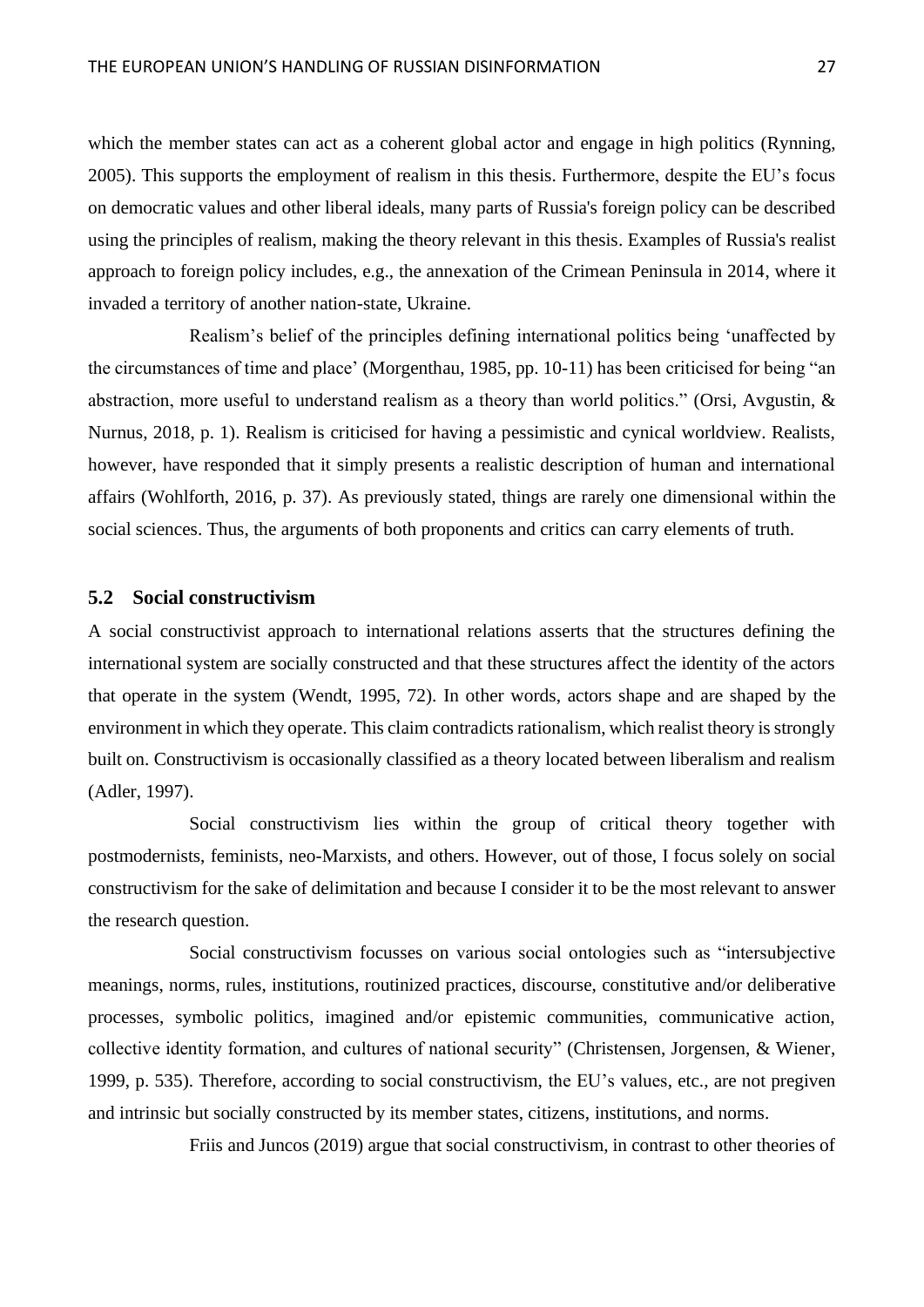international relations, is especially suitable for explaining the EU's foreign and security strategies because it considers its "foreign, security, and defence norms, practices and identity at the European level as a result of increased cooperation and integration" (p. 288). This also supports the previously presented point of disinformation being a shared issue among the member states due to the increased integration, especially regarding the EU's democratic processes and institutions. This explains the member states' motivation to seek collective solutions to alleviate the issue through EU initiatives, as shown in the empirical material.

As argued by Friis and Juncos (2019), a constructivist approach can elucidate a "potentially shared, common strategic culture across the member states through, for example, the production of common strategic documents" (p. 288). This is especially relevant regarding this thesis' focus and empirical material. Moreover, social constructivism provides the researcher with an improved ability to examine non-kinetic threats, such as disinformation, because disinformation constitutes a threat to socially constructed targets, such as norms and ideas, and cannot directly cause physical harm. As stated by Christensen et al. (19999 "beyond mere utterances, language constitutes meaning within specific contexts. If successfully performed, speech acts cause a particular meaning that, in turn, leads to rule-following" (p. 535).

Contrary to the concept of rational choice and the logic of consequentialism that characterise realism, social constructivists believe that actors act according to a logic of appropriateness (Filipec, 2019, p. 64). Meaning that what actors consider appropriate, i.e. the norms is a result of their culture, experiences, and other socially constructed factors. Conflicting values can cause adverse relations between actors (Filipec, 2019, p. 64). Katzenstein (1996) defines norms as "a standard set of appropriate behaviour for actors with a given identity" (p. 5).

According to social constructivism, ideas and discourses influence people's opinions and perceptions of reality (Filipec, 2019, p. 64). This makes disinformation a powerful instrument to employ as it can affect public opinion, mislead people, and cause their perceptions of reality to be based on falsehoods that are beneficial for the transmitter.

Wendt (1992) counters main arguments posed by neorealism, namely that actors are driven by self-interests and that power politics are crucial and constitutive components of the anarchic international system. Wendt argues that those features are socially constructed by the actors operating on the international arena and that "anarchy is what states make of it" (p. 395). Wendt (1995) argues that realists, in this case, Mearsheimer, do not acknowledge that constructivists are structuralists too. In fact, Wendt argues that neorealism does not allocate sufficient value to the role structures have on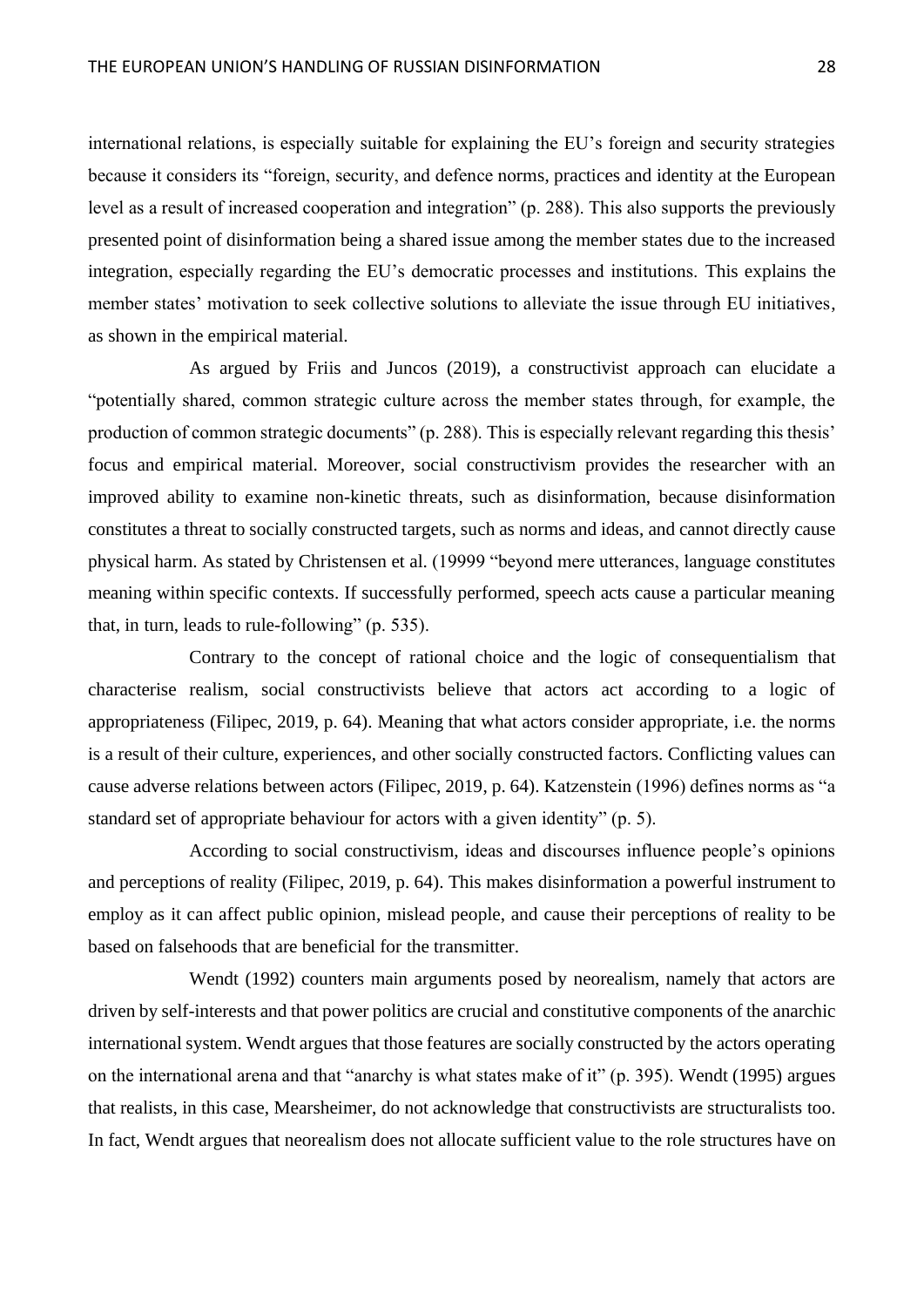international politics as the neorealist focus on individualism obscures the role structures, i.e., the environment in which actors operate, constitute on the actors (e.g., states) and their identity (Wendt, 1995, p. 72).

A central principle of social constructivism is that the way actors respond to objects, and other actors is a result "of the meaning those objects have for them" (Wendt, 1992, pp. 396-397). There are, e.g., vast differences between the USA's and Russia's perceptions of the EU. From a constructivist perspective, reasons for this are found in the assigned meanings those actors have for the EU and the principles it is built on, such as liberal ideology.

Wendt (1992) argues that "Identities are the basis of interests" (p. 398). In that regard, it is essential to note the role of context-dependent roles, which means that actors undertake different roles, i.e., identities in different contexts. When actors face a new object for the first time, they must construct its meaning and thereby the actors' interests "by analogy or invent them de novo" (Wendt, 1992, p. 398). To put this into the context of disinformation, while disinformation is not a new phenomenon, the level of threat it constitutes is on an unprecedented high level in contemporary times. This forces the EU to reconstruct its perception of disinformation and how it responds to it.

Risse (2009) argues that constructivism is based on a social ontology asserting that actors exist co-dependently with their "social environment and its collectively shared systems of meaning ('culture' in a broad sense') (pp. 145-146), which is in "contrast to the methodological individualism of rational choice" (Pollack, 2015, p. 21), which emphasises that the individual human action is the elementary unit of social life (Pollack, 2015, p. 21). Another difference lies in preferencemaking. Constructivists believe that preferences are endogenous to institutions and other actors "and are shaped and reshaped by their social environment" (Pollack, 2015, p. 21).

#### <span id="page-29-0"></span>**5.2.1 Justification for applying social constructivism**

Social constructivism is employed because it, as explained above, focuses on the role of values, norms, etc. This is especially relevant in regard to disinformation because it particularly is concepts like those that are being threatened by disinformation campaigns. As explained by Filipec (2019), disinformation seeks " … to construct a reality. This is happening by de-constructing and reconstructing key ideas, principles and at the end, also the identity of the target country and reinforcing its own identity by home targeted propaganda" (p. 67). The EU's many liberal democratic features make it vulnerable to disinformation. Therefore, I argue that it is also appropriate to examine how social constructivism and its features can explain the EU's initiatives to handle disinformation. Some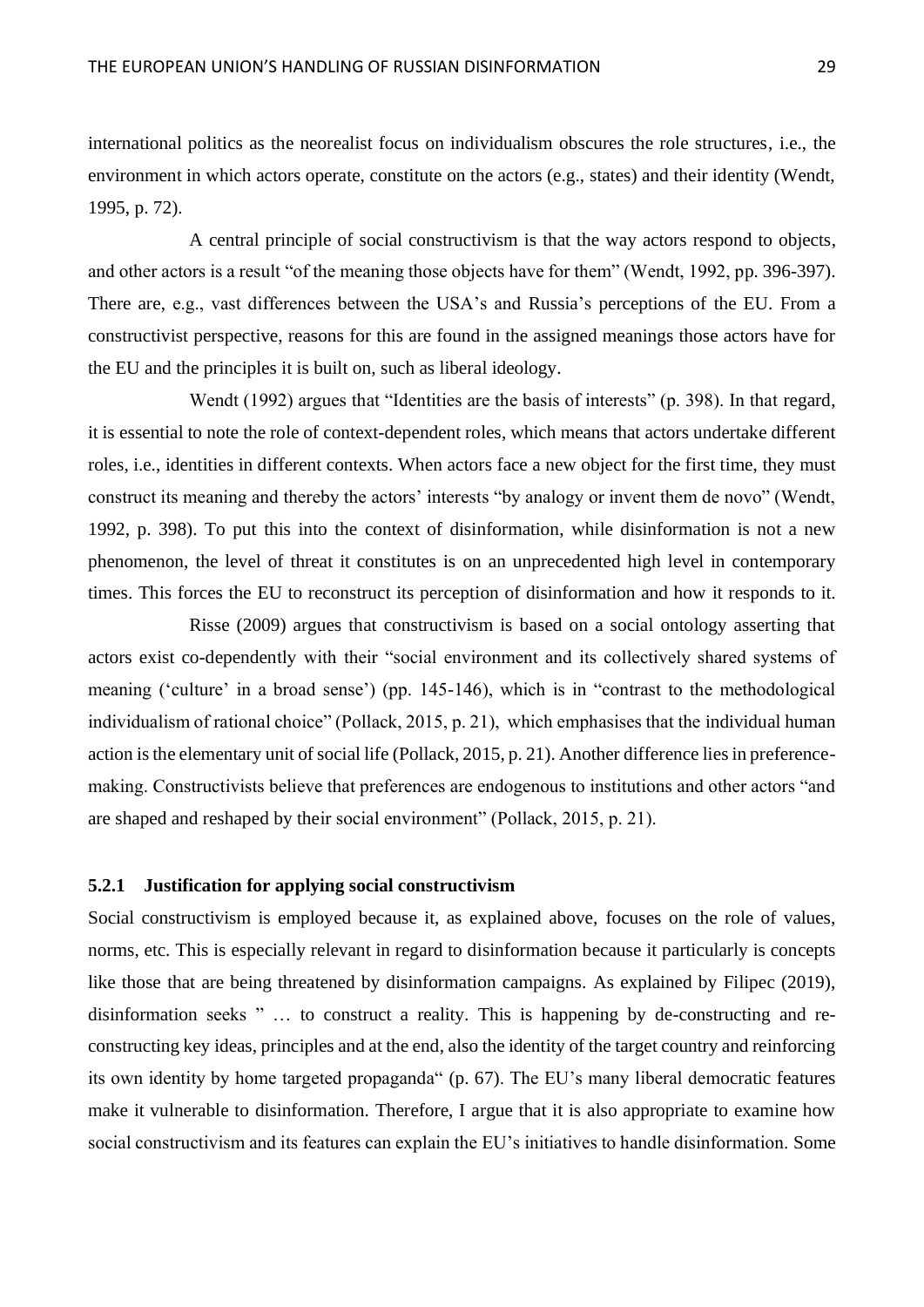of the coding categories are based on social constructivism. Moreover, I present extracts from the empirical material in the analysis and examine it using the theories and their concepts

#### <span id="page-30-0"></span>**5.3 Comparing realism and social constructivism**

Despite the differences between social constructivism and realism, the theories share some beliefs. Wendt explains this in his article 'Constructing International Politics'. Specifically, Wendt states that he "share all five of Mearsheimer's 'realist' assumptions" (Wendt, 1995, p. 72) (See Mearsheimer's five assumptions presented in the section on realism). Whereas realists describe the assumptions as pre-given conditions that constitute the world, social constructivists argue that the structures are socially constructed by the actors operating within said structures. Social constructivists generally define social structures by "shared understandings, expectations, or knowledge" (Wendt, 1995, p. 73). Constructivists argue that the shared understandings explain this among the states. Social constructivists argue that these elements can describe the features of realism. E.g., the realist assumption of distrust among states, declaring that states can never be certain of the intentions of other states.

According to constructivism, the opposite understanding is equally likely to exist as states build a community characterized by mutual trust (Wendt, 1995, p. 73). Examples of this are the European Union and NATO. These 'communities' are built on mutual trusts, shared meanings, and expectations of one another and increased interdependency, which is accepted by the member states due to the socially constructed values. Nevertheless, realism can also explain alliances but approaches them from a more cynical angle of hard power politics and the theoretical concept of balance of power (Wohlforth, 2016, p. 40). Overall, both theories comprise relevant, accurate and valuable elements. This again emphasises the nuances and complexity of the social sciences.

### <span id="page-30-1"></span>**5.4 Examples of Russian disinformation targeting**

Russia disseminates disinformation on a variety of topics. Recent examples are that the West is currently causing tension near the Ukrainian-Russian border (EUvsDisinfo, 2022). Other classic examples are that "Europe is, at best, morally bankrupt, at worst, on the verge of collapse."

(StopFake, 2016). Various disinformation stories have been spread on the topic of COVID19 (European Commission, 2020).

Albeit outside the scope of this thesis, it is important to note that Pro-Kremlin disinformation is also distributed domestically in Russia. Motivations for this can, e.g., be, to improve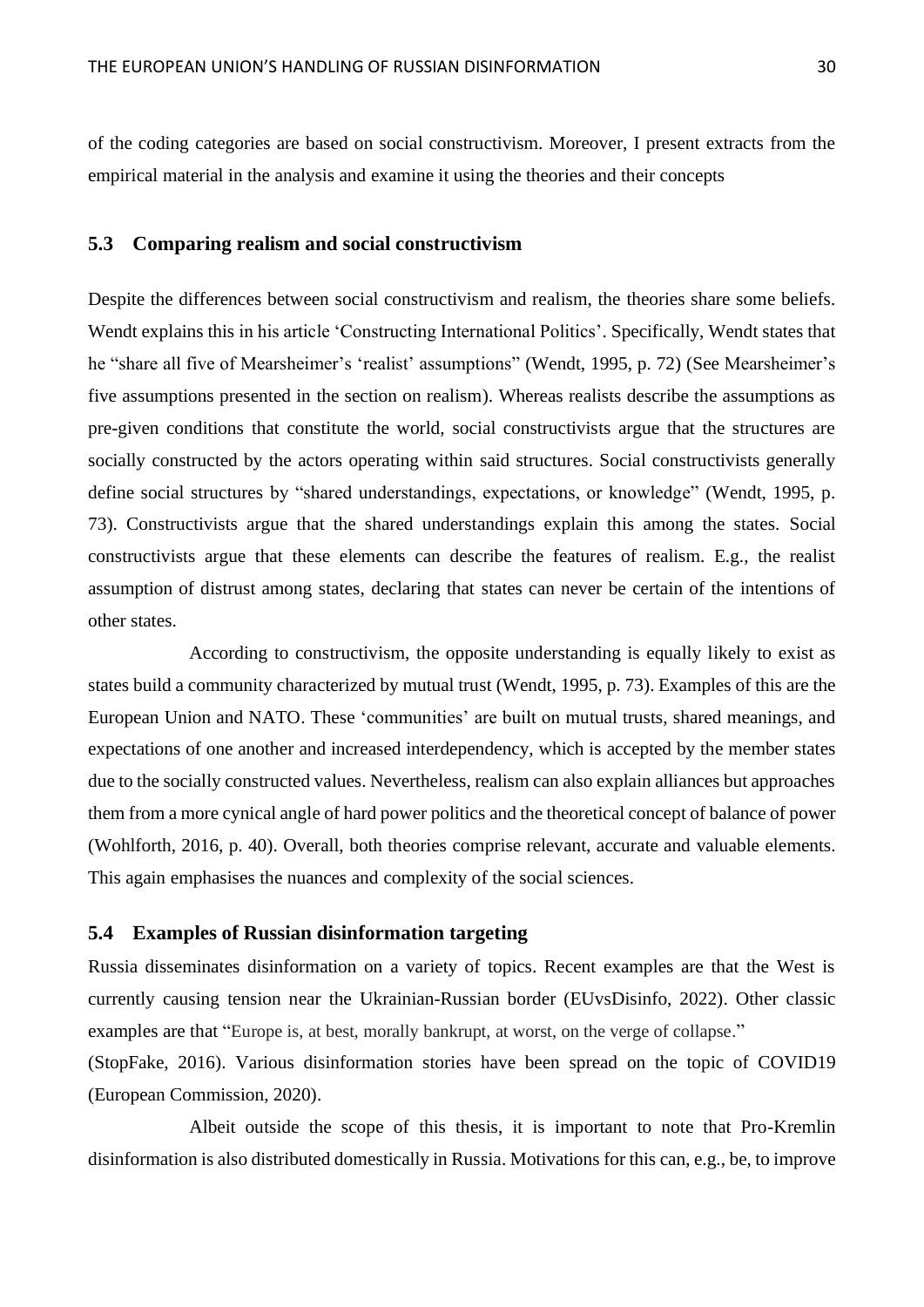support for "Russia's President Vladimir Putin, the Russian military" (Hansen, 2019) or to criticise and discredit 'normative power Europe' (Manners, 2006) and its progressive liberal values as they contradict the political agenda of the Kremlin. However, this thesis focuses on the role of disinformation targeted at the EU.



(Hansen F. S., Russian Hybrid Warfare: a Study of Disinformation, 2017, p. 9)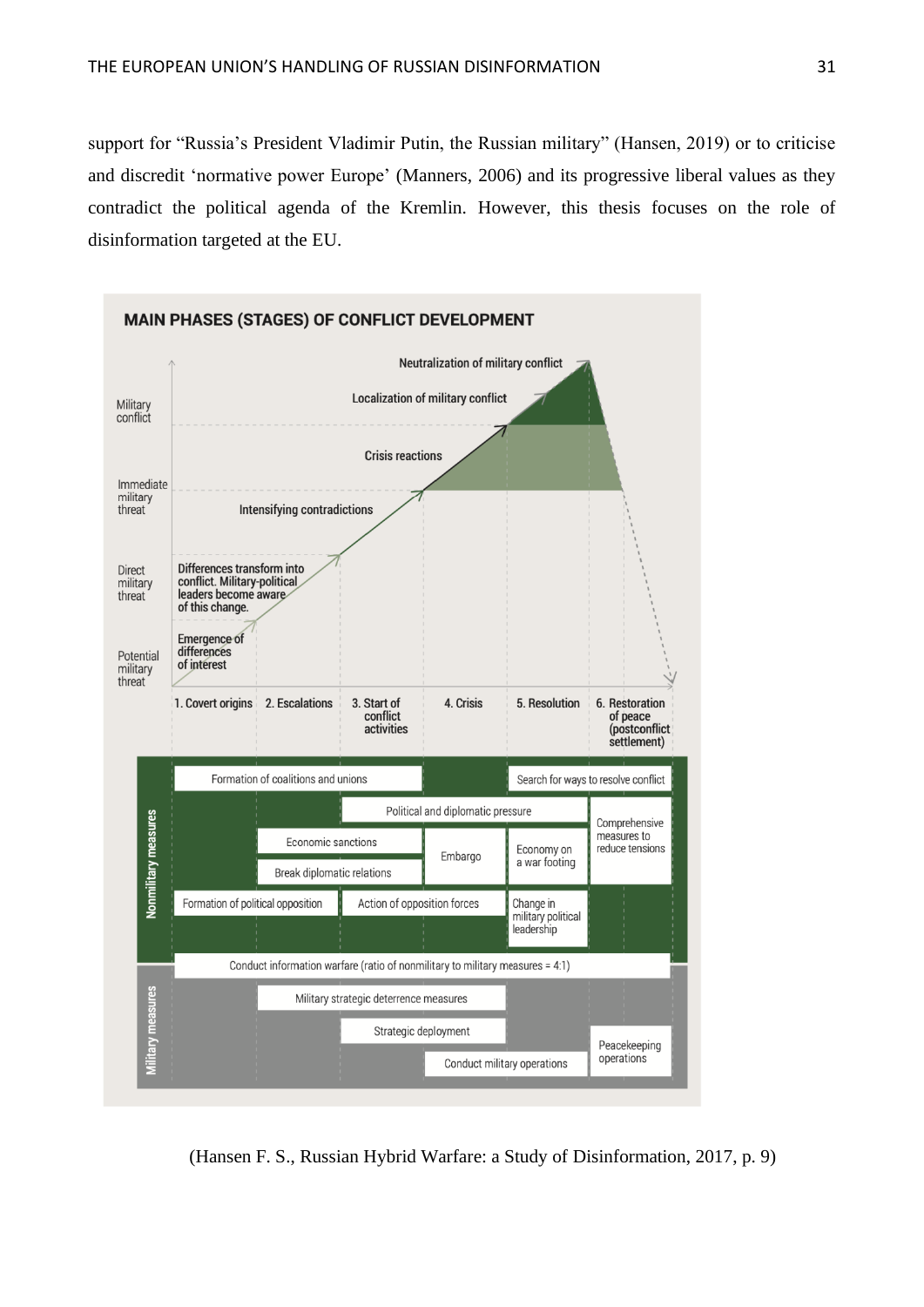The above graphic illustrates that information warfare is an integrated part of Russian military strategy. Thus, it must always be perceived as a potential threat and should not be distinguished from other military domains, e.g., land and sea. This point is also furthered by the interviewees (cf. appendix).

# <span id="page-32-0"></span>**6 Analysis**

This section will examine the empirical material and present the qualitative coding content analysis results. I have incorporated extracts from the policy documents and interviews to show examples of the coding units that have been identified. Additionally, I will supplement this with some general points and considerations from the empirical material using the chosen theories in order to improve the analysis and the answering of the research question, as presented in the conclusion.

# <span id="page-32-1"></span>**6.1 Policy documents**

# <span id="page-32-2"></span>**6.1.1 Communication: Tackling online disinformation: a European Approach**

| <b>Main category: Realism</b> | <b>Main</b><br>Social<br>category: |
|-------------------------------|------------------------------------|
|                               | constructivism                     |
| Survival of the state $(3)$   | Ensuring free public deliberation  |
|                               | (31)                               |
| Internal security (9)         | and<br>Protecting<br>democracy     |
|                               | democratic principles $(15)$       |
| Offensive realism (0)         |                                    |

In the Communication from the European Commission, a motivation to handle disinformation is to protect and ensure a free and neutral public deliberation sphere in the EU and democratic election processes. For example, this is, e.g., seen in the following extract: "Our open democratic societies depend on public debates that allow well-informed citizens to express their will through free and fair political processes".

Disinformation is perceived as a threat that can erode trust in the EU's institution. This was categorised as "Survival of the state" in the coding process. Because an absence of citizen trust in the EU's institution ultimately will result in a decay of the EU in general. The concerned extract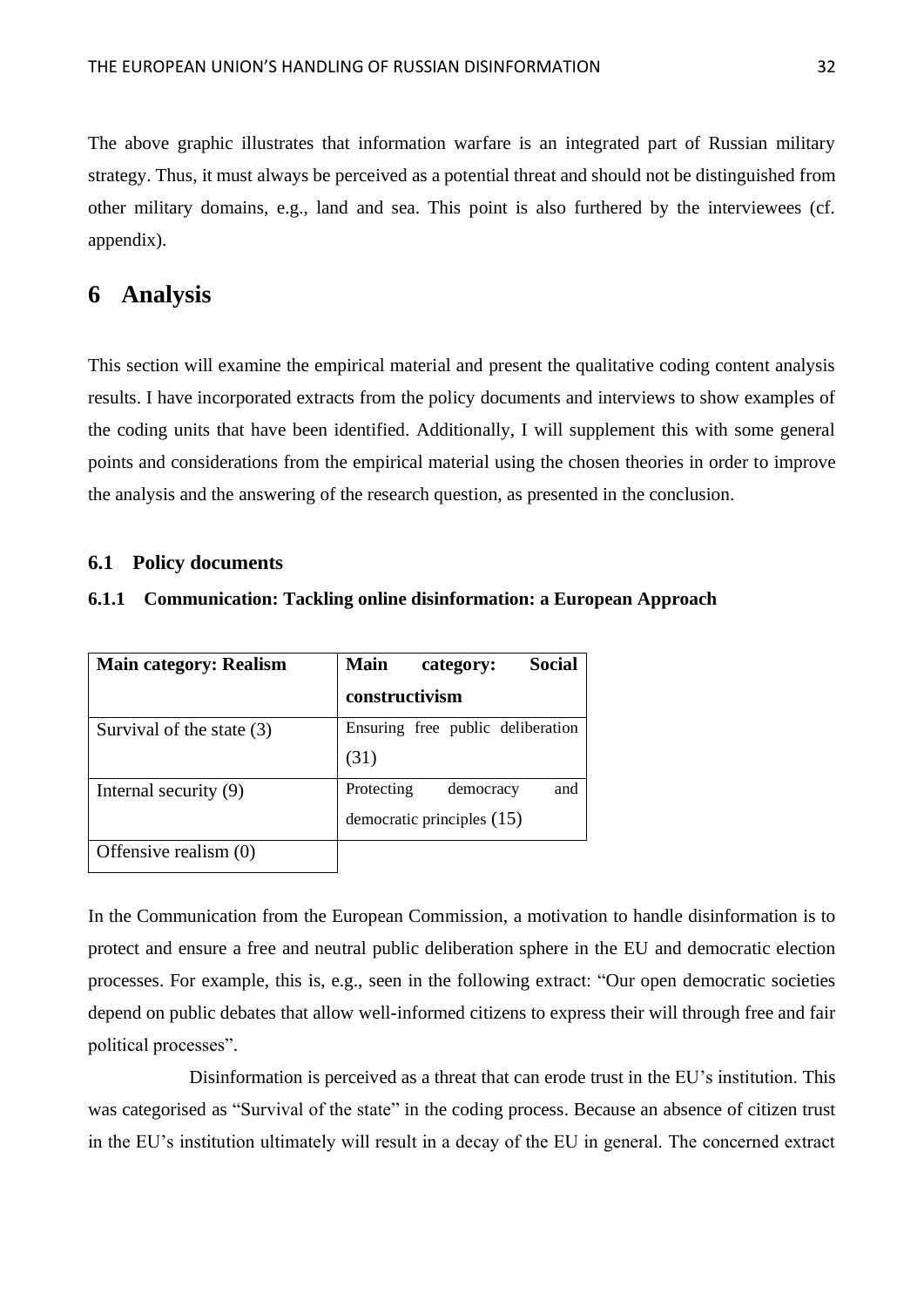is: "Disinformation erodes trust in institutions".

I found that the EU sees free media (public deliberation category) and a functioning democratic system as interdependent: "Democracy in the European Union rests on the existence of free and independent media". With modern social media platforms, the information sphere is no longer unidimensional. Instead, citizens can live in (online media) social realities that do not overlap, as a result of the social media platforms algorithms that tend to create echo chambers: "new technologies can be used, notably through social media, to disseminate disinformation on a scale and with speed and precision of targeting that is unprecedented, creating personalised information spheres and becoming powerful echo chambers for disinformation campaigns." Disinformation can be very effective in such echo chambers, resulting in disinformation constituting a potential threat to the European public deliberation and potentially Union in general if anti-EU disinformation successfully convinces citizens to change their voting behaviour accordingly to the disinformation's claims. Thus, disinformation can constitute a severe threat to the EU in that regard.

## <span id="page-33-0"></span>**6.1.2 The Code of Practice against disinformation**

The Code of Practice differs vastly from other policy documents as it has one specific purpose, whereas the other documents online several initiatives and motivations. The Code of Practice is solely focused on committing private internet actors to commit to certain procedures. As social media has become the public sphere for most public deliberation, the EU must ensure that disinformation is not (significantly) disturbing this deliberation. It can affect voting behaviour and citizens general perception of their government and the societies in which they live.

It is predominantly focused on online advertising as disinformation disseminators can exploit this. Regarding the theoretical framework, this is especially interesting from a realist perspective, where, as explained, nation-states (including the EU, in this thesis) are considered the most important actors. Here the 'state' calls upon non-state actors as their platforms potentially can be exploited for purposes (disinformation) that can have severe consequences for the EU. Such as eroding trust in its institutions. Interviewees 1 and 3 touches upon the role of social media platforms, which the Code of Practice is concerned with. Both (cf. appendix) are dissatisfied with the commitment from these platforms and criticise them for being more concerned with maximizing their financial profits than contributing to protecting and improving public deliberation and democratic principles.

An example from interview A emphasising the role social media platforms have in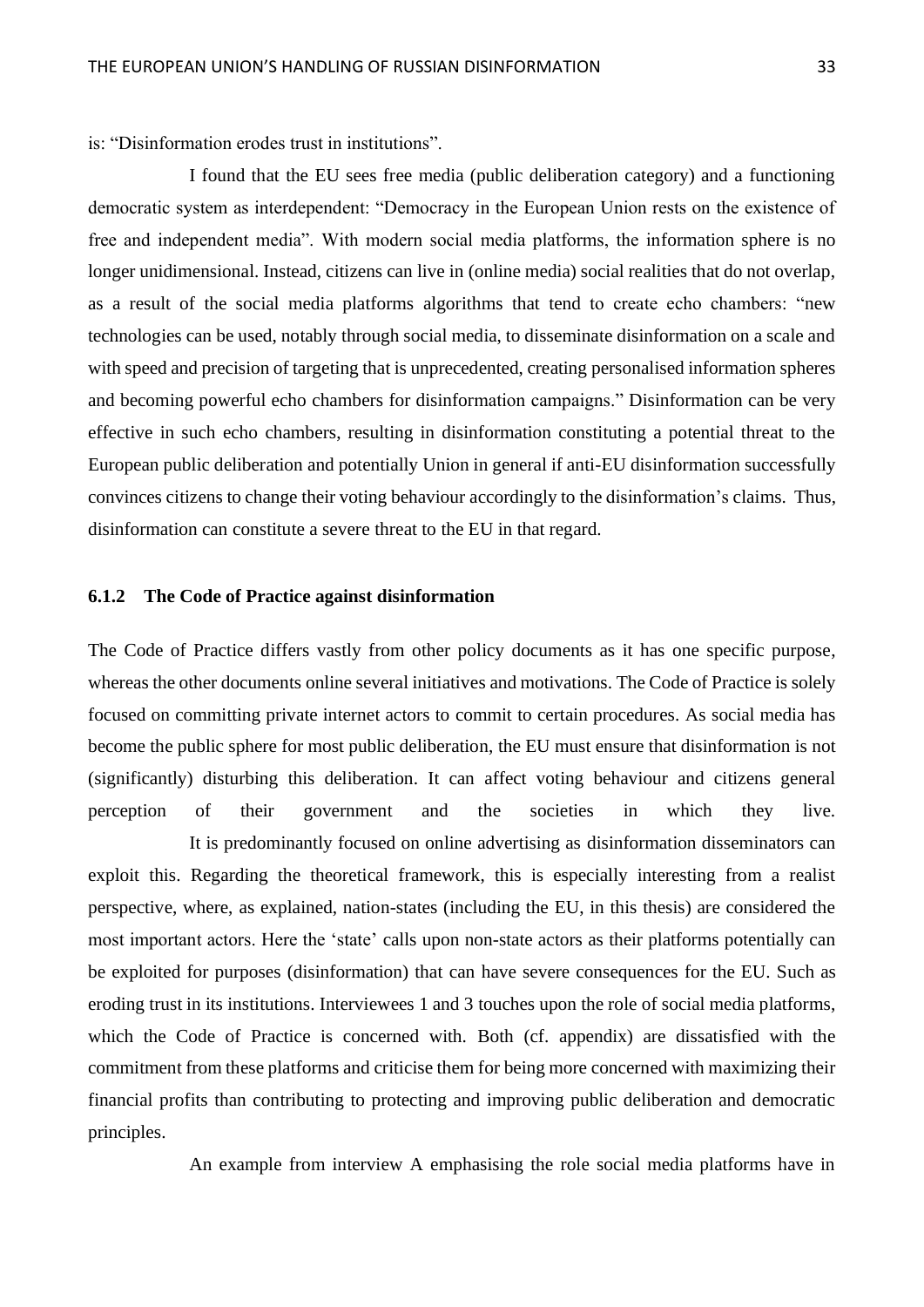regard to the issue of disinformation is: "they [Russia] use whatever channels that we use. And that is a big challenge, that it is not just, you know, that we need to be effective against, you know, single source of Russian disinformation we need to be, you know, we need to build resilient platforms. And that, of course, means the involvement of private sector of the platform owners who aren't necessarily driven by the same values that are sometimes more driven by the shareholder value than they are by values with the capital" (Interview A).

Interview C was also focused on the role of social media platforms in regard to disinformation. Especially how monitoring of disinformation is close to non in non-English languages, which provides beneficial conditions for disseminating disinformation. "But if we say the French, the German, the Arabic, the Russian, Spanish, those other segments of the internet, practically no moderation at all, no moderation. (…) It is basically a free Klondike. You can do whatever you want." (interview c). This contributes to an understanding of why the EU is eager to engage social media platforms to counter disinformation on their platforms because currently, the conditions are critical.

| <b>Main category: Realism</b> | Social<br><b>Main</b><br>category: |
|-------------------------------|------------------------------------|
|                               | constructivism                     |
| Survival of the state (6)     | Ensuring free public deliberation  |
|                               | (11)                               |
| Internal security (9)         | Protecting<br>democracy<br>and     |
|                               | democratic principles (20)         |
| Offensive realism (1)         |                                    |

#### <span id="page-34-0"></span>**6.1.3 The Action Plan against disinformation**

In the Action Plan from the European Commission, the central area of concern that has motivated the EU to handle disinformation is found in the code 'public deliberation'. This can mainly be explained using points from social constructivist theory, as socially constructed values that are central to the EU project, such as open and free debates about the EU and practically everything is challenged by disinformation as it obscures the public sphere and, if successful in its aim can disturb the public deliberation occurring in Europe. This can cause citizens to alter their voting behaviour due to disinformation if such contamination of the information sphere is not controlled.

Our open democratic societies depend on the ability of citizens to access a variety of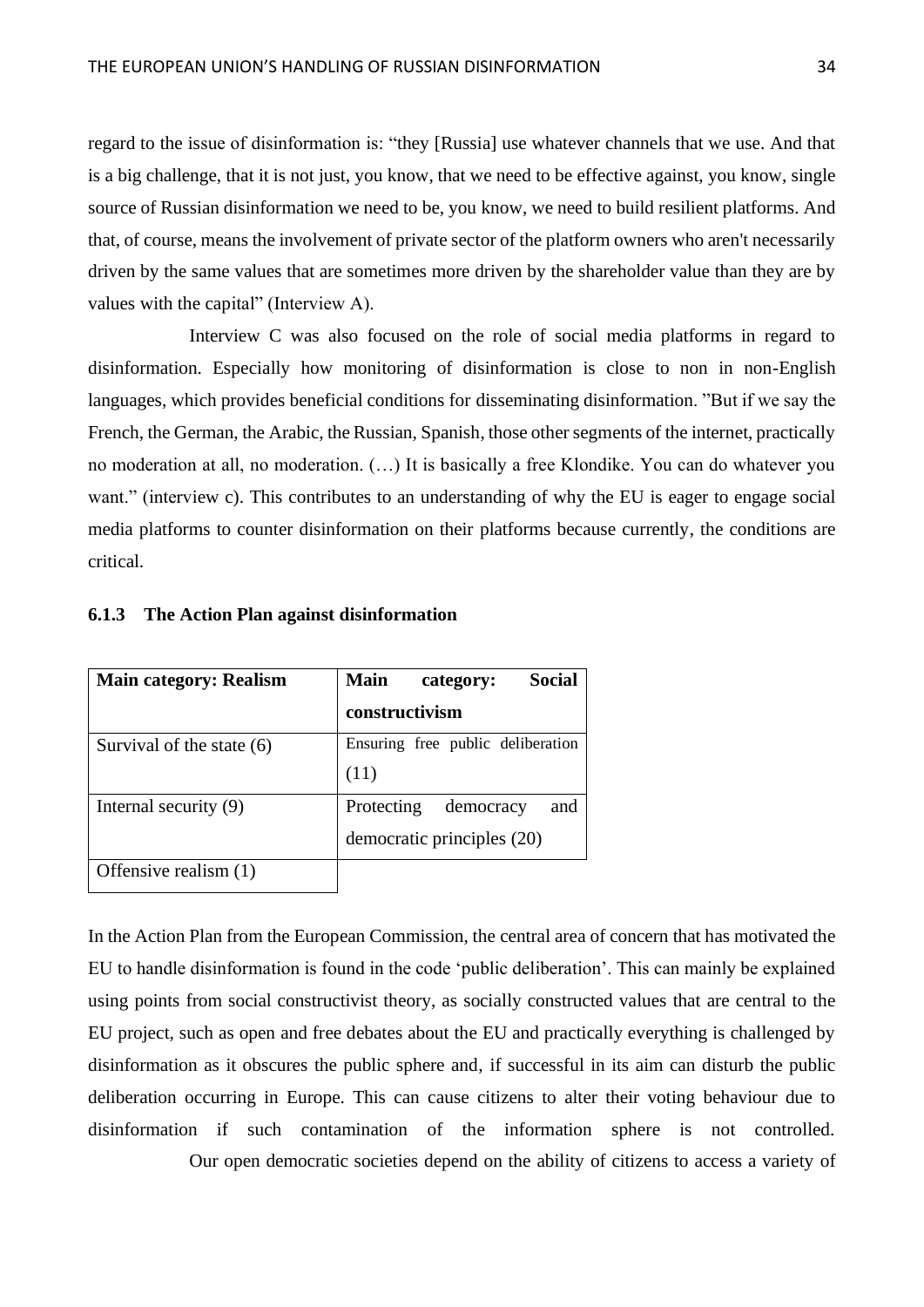verifiable information so that they can form a view on different political issues. In this way, citizens can participate in an informed way in public debates and express their will through free and fair political processes". This is e.g., evident in the following extract from the Action Plan: "Freedom of expression is a core value of the European Union enshrined in the European Union Charter of Fundamental Rights and the constitutions of Member States.

The following extract is another example of the Action Plan focusing on ensuring a public deliberation process that is free from disinformation and conducted by citizens who approaches media critically so that the risk of them being subjected to disinformation campaigns are lowered: " (..) an independent network of fact-checkers is being developed to increase the ability to detect and expose disinformation, and sustained efforts are being made at Union and national level to support media literacy".

An example of the 'Survival of the state' code in the Communication is: "disinformation often targets European institutions and their representatives and aims at undermining the European project itself in general". This refers to the risk posed by disinformation on eroding trust in the European project and the EU institutions.

One of the few units I have coded as 'offensive realism' is found in this part of the empirical material. It refers to the potential use of sanctions to actors who meddle in EU elections, e.g., by disseminating disinformation in the run-up to election days. The extract is: "the use of sanctions where appropriate". Nevertheless, it is difficult to impose such sanctions as the senders of disinformation often are obscured, and if Russian, typically are not linked directly to the Kremlin.

## <span id="page-35-0"></span>**6.2 Interviews**

Generally, fewer units were qualified to the coding categories because the interview data is another type and created with a different purpose than the policy documents from the European Commission. Besides elements that link well to the coding categories, the interviews were utilised to learn more about how the interviewees perceive disinformation as a threat and how the EU's initiatives match this threat.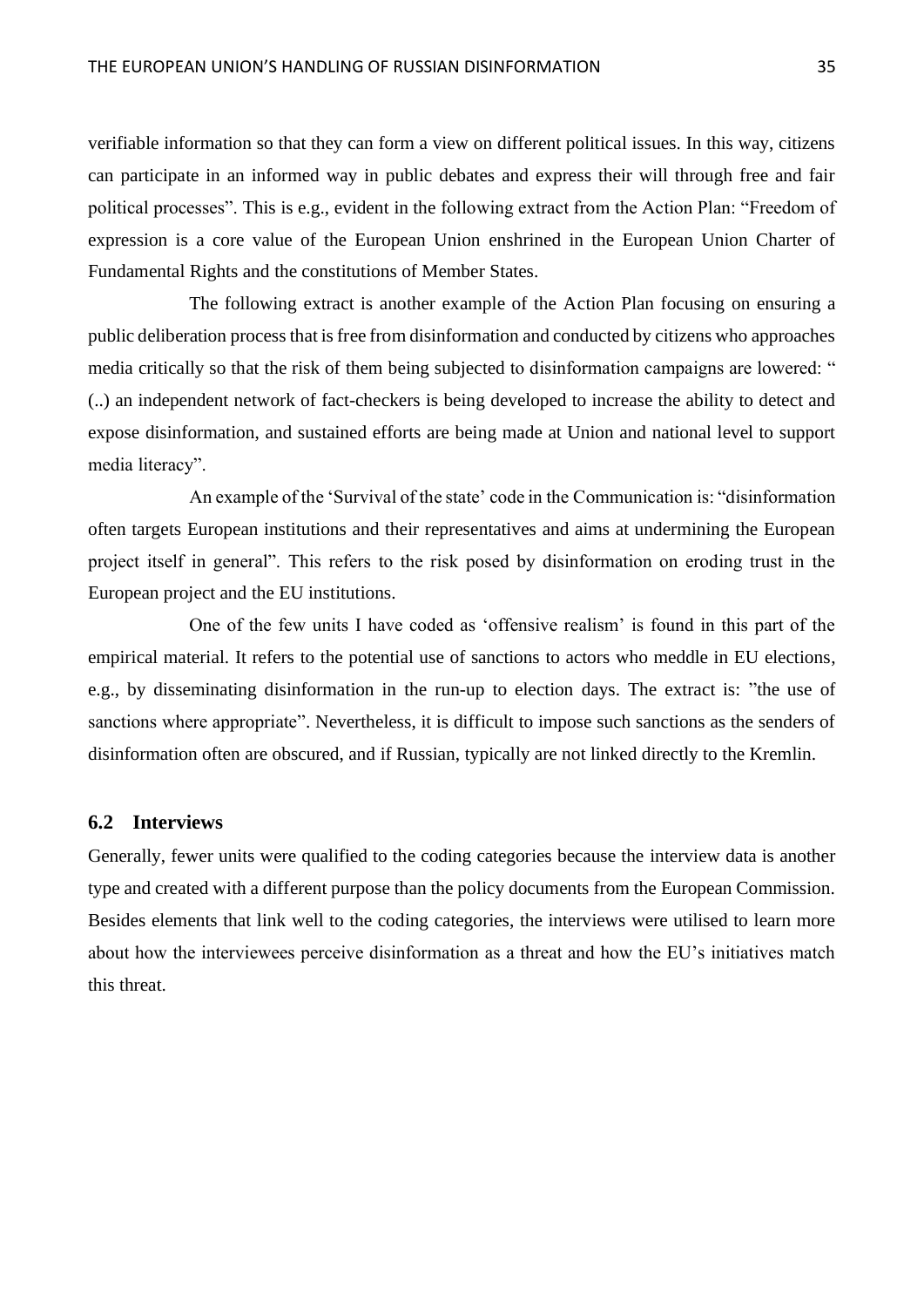# <span id="page-36-0"></span>**6.2.1 Interview A**

| <b>Main category: Realism</b> | <b>Social</b><br><b>Main</b><br>category: |
|-------------------------------|-------------------------------------------|
|                               | constructivism                            |
| Survival of the state (3)     | Ensuring free public deliberation         |
|                               | (4)                                       |
| Internal security (3)         | Protecting<br>democracy<br>and            |
|                               | democratic principles (3)                 |
|                               |                                           |
| Offensive realism (0)         |                                           |

# **Questions to interviewee A:**

•In what ways do you see disinformation constituting a threat to the EU?

•What actions taken by the EU to handle disinformation do you consider to be the most effective and why?

•Do you still consider Russia successful in spreading disinformation within the EU despite the EU's initiatives to handle disinformation? If yes, why do you think that is, and what can be done from the EU level to handle that?

•Within the last 10 years, has Russia posed a bigger threat to the EU through traditional kinetic military measures or through information warfare, including disinformation?

- Follow up question (cf. semistructured interview): "something I've been thinking about in my process, and now you just said it with the different languages. They have people who speak Italian, German and so on. But do you think that makes it more complicated to handle from the EU level because it is so many different languages? Or is that a benefit for the EU in some way because it makes it more difficult for Russia to translate it into all these different languages?"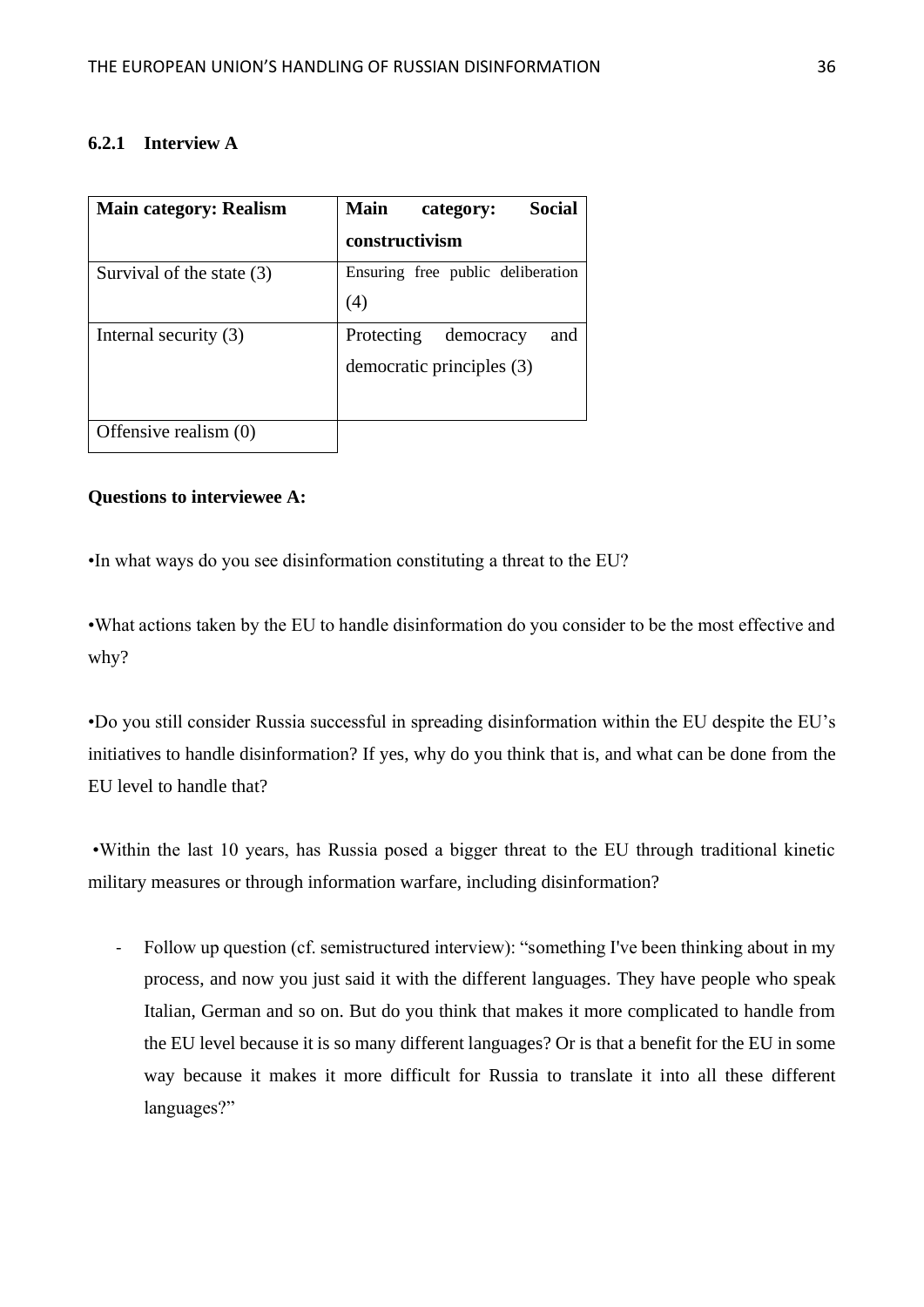Social cohesion is member states, and within the European Union is a typical element for disseminators of disinformation to target and seek harm. As the current EEAS employee says in the interview, when asked about how disinformation constitutes a threat to the EU: I think it absolutely does constitute a threat and a very serious threat to the European Union. Why do I say that? Because in my mind, this is a union more than any other union and probably in the history of unions that is built not on political necessity. So much as it is built on common values and on common understanding why those values are important to us and why they bind us together. And what we've seen in the recent, you know, years. It is a direct attack on those values because the adversaries of the West or the European Union or those whose interests are not aligned with ours, they've seen the strength of those values that bind us together, and they know that to dismantle this union, they have to go after what unites us".

This shows how realist and social constructivist elements are linked together. The realist desire to maintain a union to play a significant role in the international arena is dependent on the public support in the union, which is partly caused by a common set of liberal values that the EU is built on.

Generally, the interviewee is focused on the fact that the EU has acknowledged that disinformation is a real threat. All interviewees emphasise that communication and awareness within the union are important elements. On establishing the East StratCom Task Force, he states that it is: "a great way and a great step towards raising awareness within the institutions" (Interviewee A).

In addition to that, the interviewee emphasises the task force's hard work but admits that it does not stop pro-Kremlin sources from continuing the dissemination of disinformation in Europe: "the task force has catalogued some 13000 different disinformation cases, which is probably the largest publicly accessible database of Kremlin propelled disinformation against, you know, against Ukraine, against the European Union, against a whole wide variety of issues. So, do I think that it is effective to how stop disinformation? Unfortunately, not." (Interviewee A). However, he states that in the long run, this can be useful to understand Russia's disinformation techniques: "the larger our dataset is that, the more it allows us to understand and to predict, possibly next steps.". Also, despite Russian disinformation being disseminated it is not necessarily being effective, as he states: "there is a lot of disinformation out there, so they're successful at spreading it. I would say to some degree, they're successful in changing some opinions somewhere, but they're not successful in changing all the opinions everywhere."

In this interview, the coding category 'survival of the state' is": In all seriousness, I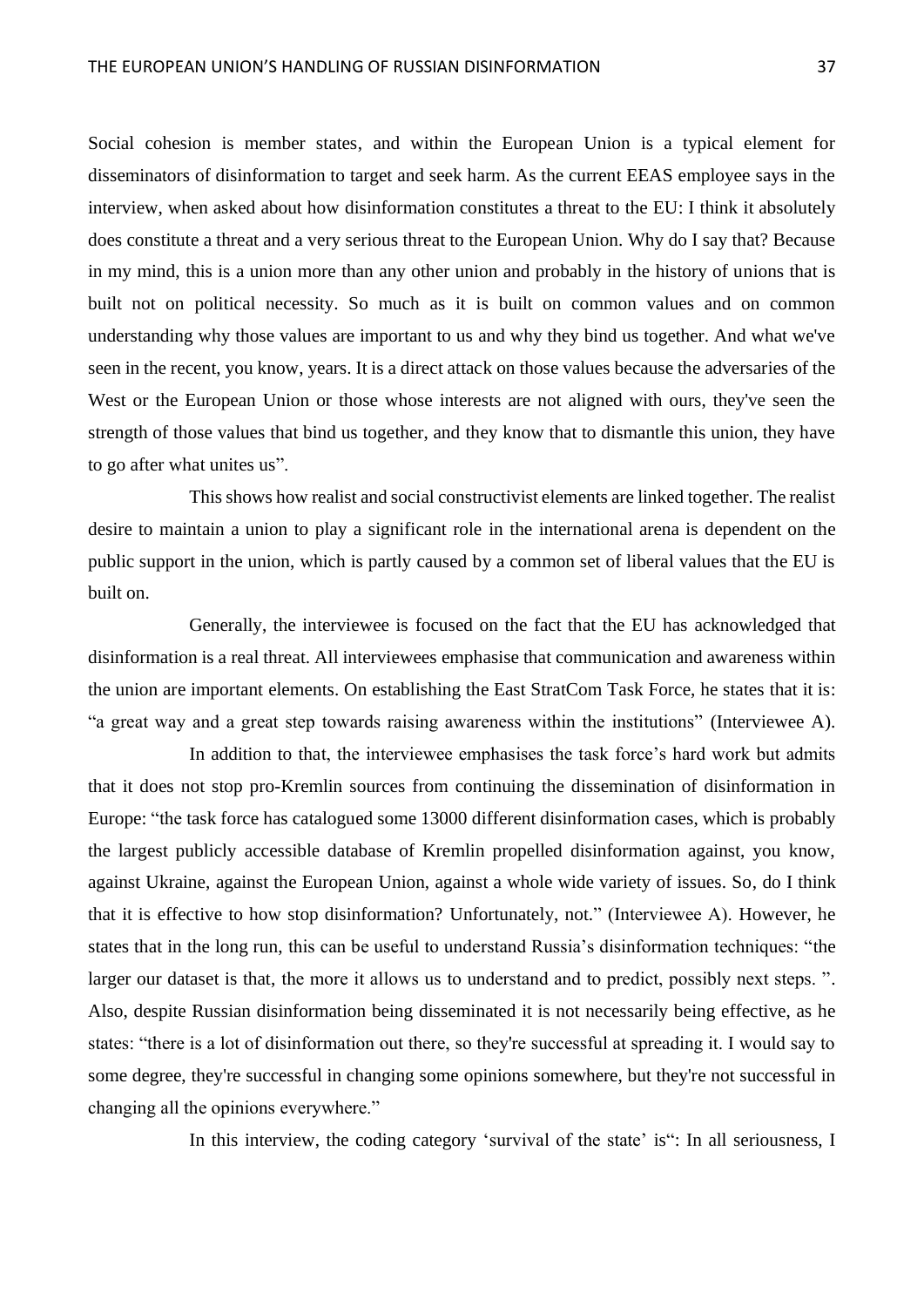think it's potentially one of the more existential threats to the European Union because of the very devious nature of disinformation. ". Especially the word "existential" indicates that this is unit can be assigned to that code. He emphasises that the EU is being attacked on the shared values that characterise the European Union: "disinformation or hostile information or manipulation of information is a particularly effective tool. To attack exactly on that front [common values] ". This contributes to an explanation for 'why', as asked in the research question, the EU seeks to handle Russian disinformation targeting the EU. Because if the common values are destroyed, trust and support for the EU will likely decrease rapidly, causing an existential threat.

The interviewee explains how disinformation is a central part of the Russian military strategy, which explains why the EU seeks to handle disinformation.

"So do I see a difference between the Russian stationing Iskander missiles in Kaliningrad and the way that they propel propaganda, you know, to instigate some covert actions in east Ukraine? Not really. I see it as part of the same tactic, which isn't, you know, necessarily geared towards a specific tactical objective. (…) It is largely an attack against our values and fundamentally against who we are, because at least to my mind, the Russian authorities' view, unfortunately, is. That it is a zero-sum game, and it is either-or." This also touches upon the differences between the values and ideologies that characterise the EU and Russia. Russia's has a very realist approach and perception of the international system, whereas the EU has less drastic and more liberal aims.

The interviewee says: "We are yet to come up with a definition that we can all agree on or with any sustainably effective means to counter it. It is a bit of like Sisyphus pushing that rock up the hill. I don't think we'll ever be able to push it up the hill. And that vein, I think it absolutely does constitute a threat and a very serious threat to the European Union." This point can be set in connection to a point advanced by Hansen (2017) "by the time a piece of disinformation has been debunked, the world of media has moved on, producing a vast number of new items in the process. And as sites are being flagged for disinformation content, new ones will emerge" (p. 36).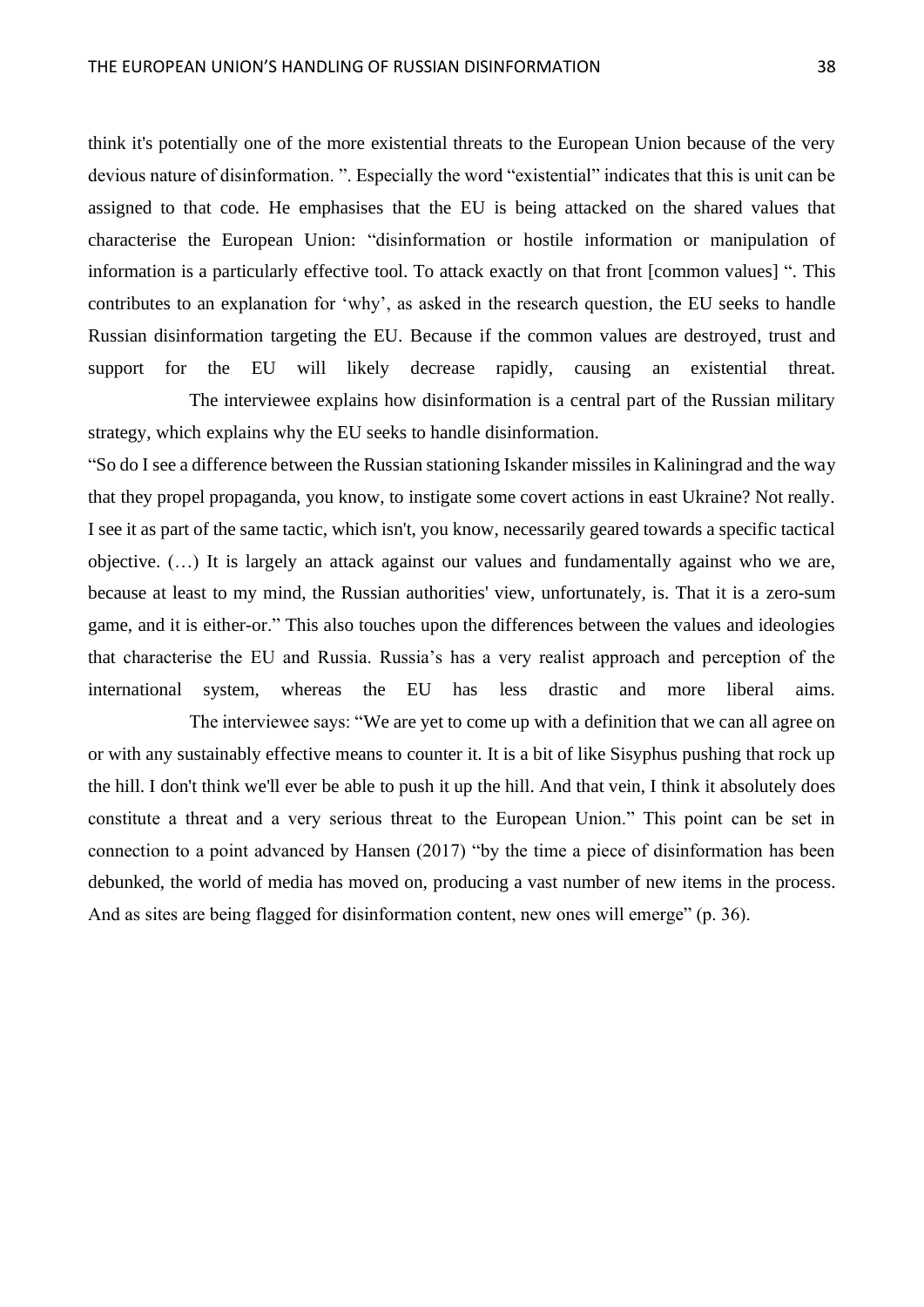## <span id="page-39-0"></span>**6.2.2 Interview B**

| <b>Main category: Realism</b> | <b>Main</b><br>Social<br>category: |
|-------------------------------|------------------------------------|
|                               | constructivism                     |
| Survival of the state $(0)$   | Public deliberation (1)            |
| Internal security (2)         | and<br>Protecting<br>democracy     |
|                               | democratic principles (4)          |
|                               |                                    |
| Offensive realism (1)         |                                    |

## **Interview questions**:

- In what ways do you see disinformation constitutes a threat to the EU?
- What actions taken by the EU to handle disinformation do you consider to be the most effective and why?
- Do you consider Russia to be successful in spreading disinformation within the EU, despite the initiatives the EU has taken?
- Would you say that Russia would, in the last five to 10 years, has posed a bigger threat to the EU through traditional kinetic military warfare or through all these types of information warfare, including disinformation?

This interviewee's European democratic morale and values are evident, see, e.g., the following extract, which concerns are clear difference between the EU and Russia. Namely, willingness to engage in other countries affairs: "I find it wrong, you know, this is a country who actually purposefully meddled in other countries affairs and tries to subside it" (interview B). This interviewee also focusses on the element of raising awareness within the EU as an important part of the EU's work with anti-disinformation strategies: "I think what was important in the beginning was to raise awareness. And I think that we successfully as a team, the East StratCom Task Force were successful in that". He argues that more people are aware that disinformation exists but that Russia has not been stopped from disseminating it. I argue that the EU's actions cause this focus on raising awareness and other 'defensive' solutions, rather than undertaking an offensive approach to prevent the disinformation from spreading. However, I acknowledge the difficulty in doing so due to, e.g. the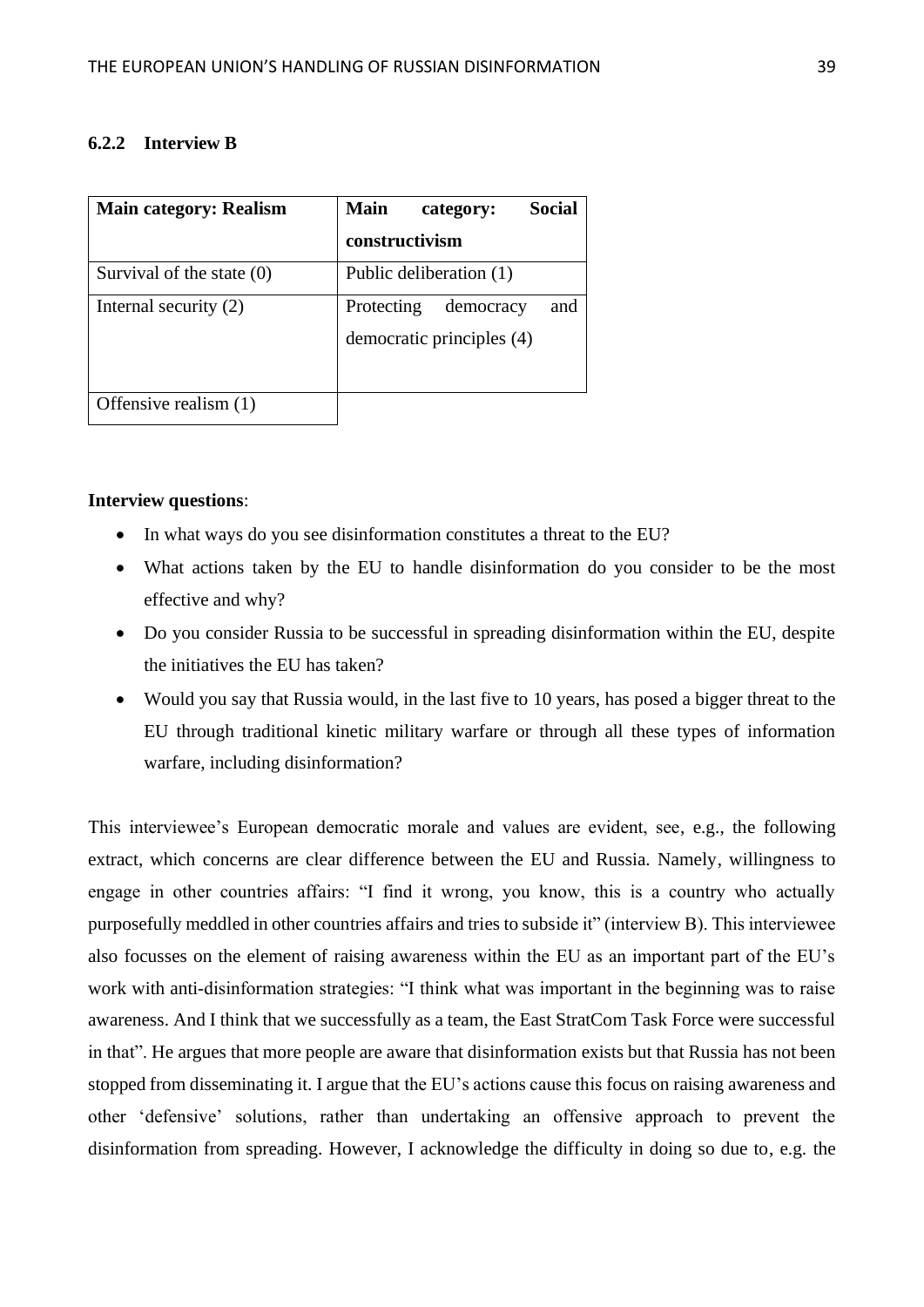obscured sender of disinformation. Extract: "Have people been more aware? Yes, we have general awareness growing in the EU that there is. That's an issue, actually. And I think it is good for that. So. So yes. Have we prevented Russia from doing it? No, I don't think so" "I don't think that we were ever, I would say, naive enough to think that activities like EUvsDisinfo or like action plans or something would actually prevent Russia or other kind of actors there are more actors. I don't think it was. I think the important was to get our own sort of act together to just think ourselves how to better control better and how to protect ourselves".

# <span id="page-40-0"></span>**6.2.3 Interview C**

| <b>Main category: Realism</b> | <b>Social</b><br>Main<br>category:                                                   |
|-------------------------------|--------------------------------------------------------------------------------------|
|                               | constructivism                                                                       |
| Survival of the state (3)     | Public deliberation (6)                                                              |
| Internal security (9)         | and<br>democracy<br>Protecting<br>democratic principles $(0 - not)$<br>focussed on). |
| Offensive realism (0)         |                                                                                      |

# **Interview questions:**

- How does this information constitute a threat to the EU?
- Would you say that within the last five, 10 years, the EU's view on Russia has changed because of Russian disinformation and in connection to that, if not, whether Russia constitutes a bigger threat to the EU through kinetic warfare and traditional military features, or if Russia is a bigger threat through its information, warfare and disinformation campaigns?
- Would you say that within the last five, 10 years the EU's view on Russia has changed because of Russian disinformation and in connection to that, whether Russia constitutes a bigger threat to the EU through kinetic warfare and traditional military features, or if Russia is a bigger threat through its information, warfare and disinformation campaigns?
- What roles do social media platforms play in regard to disinformation?
- Which of the EU's initiatives to handle Russian disinformation is the most effective?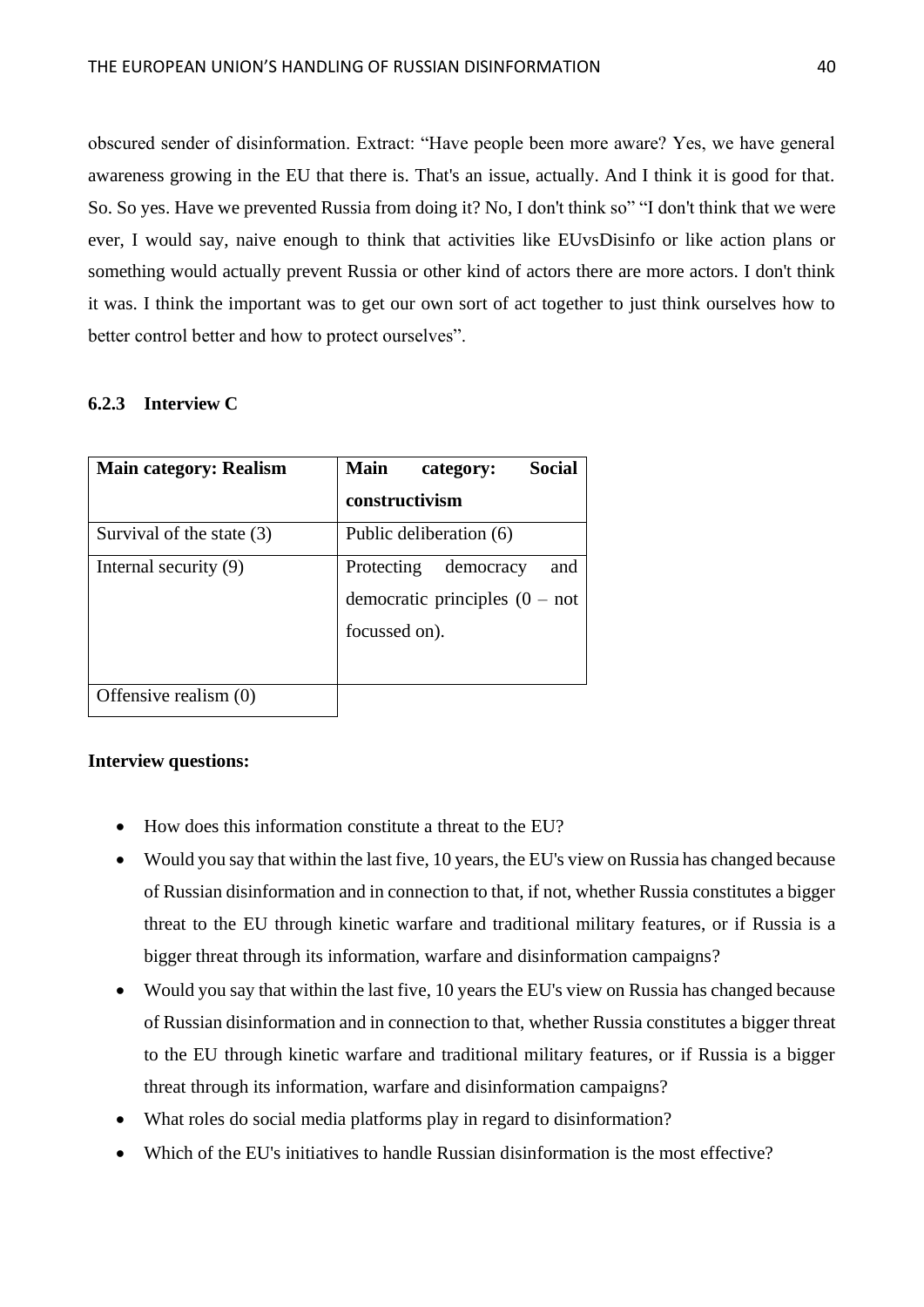- Would you say that most of the EU's initiatives focus on the EU itself and explain to the European population that this is just disinformation? Rather than doing something offensive, so to speak, against Russia, to stop it, such as sanctions?
- Would you say that regardless of the initiatives we have now from the European side, is Russia still successful in distributing disinformation within the EU and its member states?

Interviewee C argues that the EU's perception of Russia as a threat has changed due to the increased dissemination of Russian disinformation in recent years: "the perception of Russia has changed primarily because Russia herself has changed and their protracted campaign to undermine the government in Kyiv support the armed separatists in Donbas, eastern Ukraine to galvanise the annexation of Crimea that has, together with Russia involvement on the Bashar al-Assad side in Syria, and Russia's much-expanded operations also to support various dubious governments around the world. Venezuela is like that. The regimes in Africa were very kind of robust military means has led to a change of perception from where Russia would be a partner, with whom you could have a critical dialogue difficult to dance with to now by more and more EU member states being perceived as a competitor and a rival intended on eroding the EU system, intending on bringing in as much trouble and discontent from inside from the populations towards the EU system. And if you see the statement by the Russian government, they are, to say the least. Very, very critical of the EU system." (interview c). The part "a competitor and a rival intended on eroding the EU system" is an example of a unit that was coded to the 'survival of the state' category.

This point is also emphasised in interview A. He mentions how Russia incorporates the information sphere into its military strategy: " Russia needs to control the information sphere, and it is a battlespace unless we control it. Others will do it against us. So in the Russian perception, information space is a battlespace equal to that of land sea air. And basically, so the Russian perception is that information warfare is seen in connection with the others. It's not seen as separate too, but it is integrated into" (interview c).

In interview C is explained by the experienced EU diplomat why it has been so important to focus on creating awareness of the issue within the EU: " (…) even two years ago, we still had to argue with certain groups and segments in member state governments and certain, you know, opinion makers and shapers across the EU who would really doubt that disinformation was a problem. Is it really existing? Isn't it just another way of expressing what you have of personal viewpoint (…) [It was a] very naive discussion". Moreover, he states: "it is effective to have a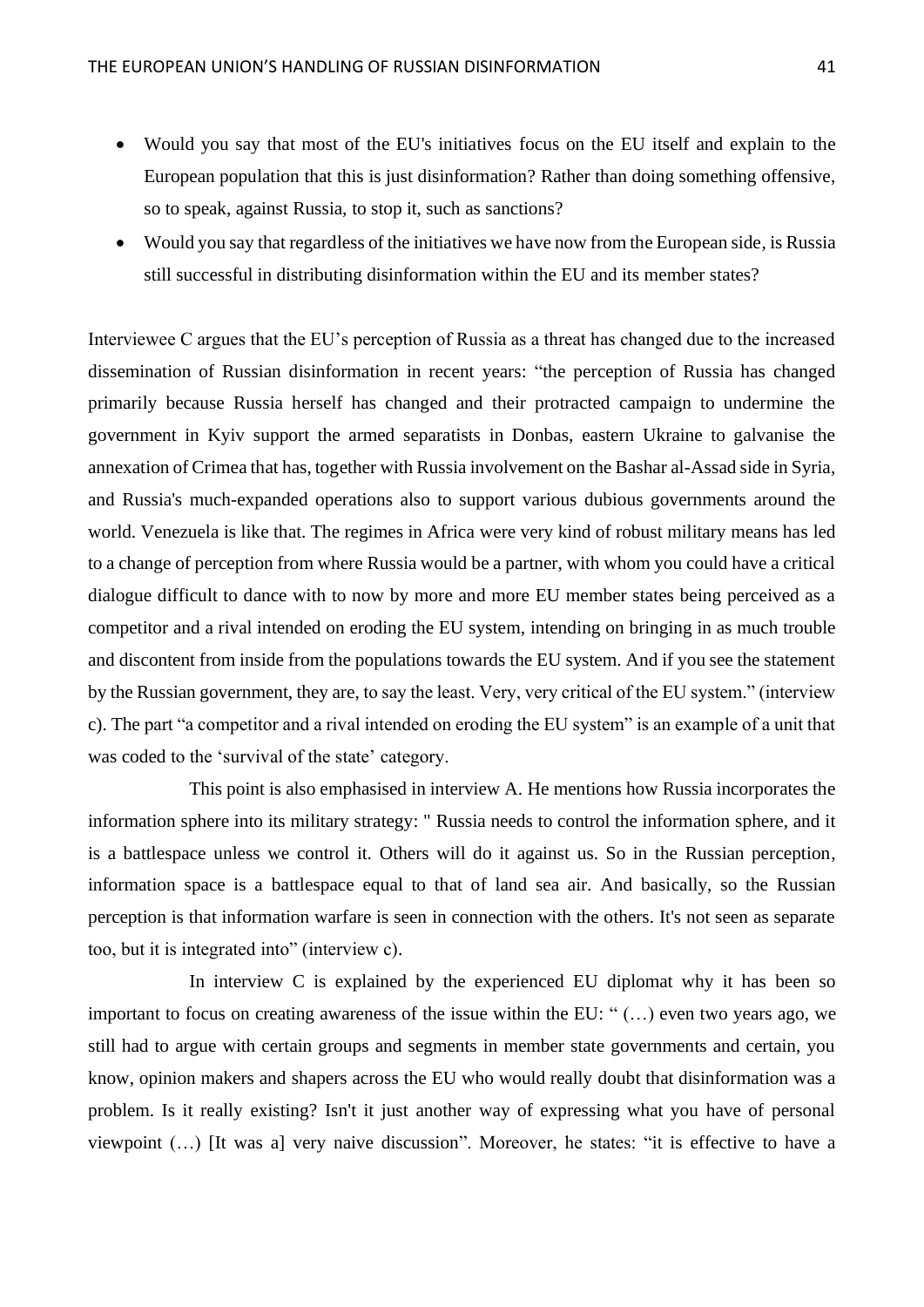common understanding and a basic approach of what we do. And I think also it is important to say that we have not fallen into the trap of becoming mind polices because the of course, one of the risks claims have always been, are we now organising the Ministry of Truth. And this becomes a threat to the to the basic freedom of expression. I think it's safe to say this is certainly not." This point touches on the socially constructed values in the EU, such as freedom of expression. It would be counterproductive if the EU, in an attempt to handle disinformation, diminished its ideals, such as freedom of expression.

When asked if he agrees that there are no actual offensive initiatives to handle Russian disinformation, he answers: "Yes. I mean, this is a fair representation. We are certainly not in the in the business of counter. Kind of you throw this weapon at us, and we throw a similar weapon at you" (interview c). Regardless of the coded 'Survival of state' units, interviewee C states: "I'm not pessimistic in the sense that I foresee a soon collapse of the way our democratic functioning discussions and dialogues. I think it's more robust than that."

# <span id="page-42-0"></span>**7 Conclusion**

# This thesis answered the research question: *Why does the European Union seek to handle the increased dissemination of Russian disinformation?*

By conducting a case study using qualitative content analysis method on official European Union policy documents and the examination of three elite interviews with current and former European Union diplomats, it has been found that the EU's primary motivation to handle the increased dissemination of Russian disinformation is to protect the public deliberation processes within the European Union and its member states, by ensuring that it is a fact-based. Another motivation was to ensure the democratic institutions and principles remain well-functioning in the European Union.

The EU's initiatives to handle disinformation are best characterised using social constructivists terms regarding the chosen theories. There are essentially zero offensive realist initiatives, e.g., sanctions imposed on Russia. Instead, the focus was on enhancing awareness of disinformation within the European Union, its institutions, member states, and citizens. Awareness of the issue is helpful to alleviate the potential consequences of disinformation, but it does not deter Russia from disseminating it. It can be characterised as a reactive response rather than a proactive one.

The European Union has launched several initiatives to handle disinformation, including cooperating with private social media platforms, which is difficult due to the varying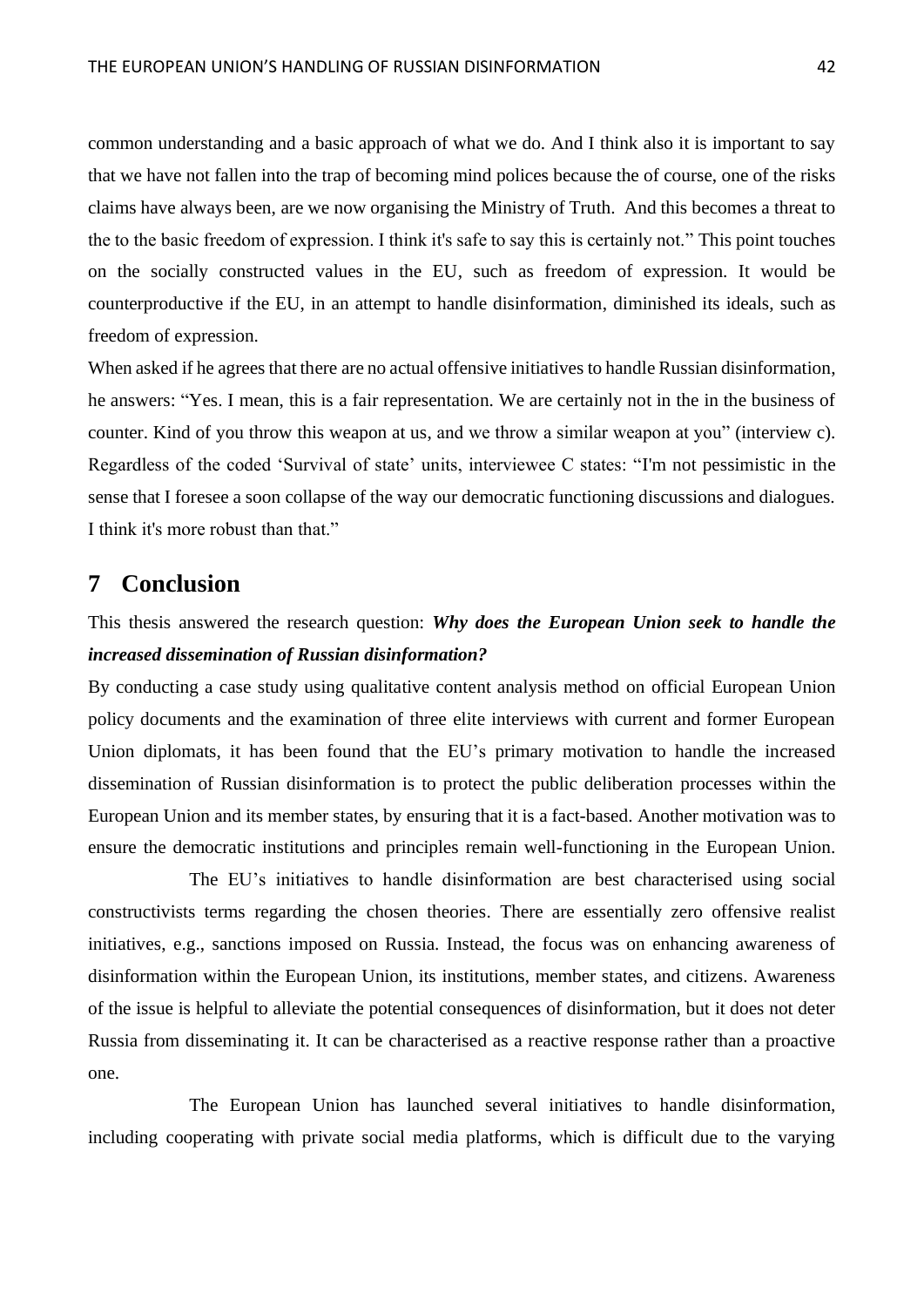motivations of governmental and private corporations. Additionally, databases debunking and calling out Russian disinformation has been created, namely EUvsDisinfo.com. Overall, the EU is exceptionally committed to educating its citizens to be critical media users.

Disinformation is a central component of Russia's warfare toolbox, and it must be treated as such. As the empirical material has shown, it is an outdated perception to either not perceive disinformation as a military instrument or as a tool only utilised in isolation. This is because information warfare, including disinformation, is an embedded component of all Russian military matters. Generally, Russia's actions in this connection are characterised well by realism. It undertakes a cynical approach to its affairs with the European Union and employs disinformation as a strategic tool to dismantle cohesion among the European Union's member states and citizens.

As this thesis finds that disinformation is a central part of the Russian foreign policy and military strategy, further research and, e.g., investigate how it is employed in connection with other types of hybrid warfare. Alternatively, simply investigate Russia's use of hybrid actions in general, as it seems to be a significant threat to the West in the coming years.

To provide self-criticism, the structure in the analysis chapter could be more rigid and uniform to each empirical material examined. However, the idea was to present the reader with different parts of the empirical material and relevant arguments presented by the interviewees, as would otherwise only be found in the appendix.

Thus, to sum up, the European Union mainly seeks to handle Russian disinformation to protect democracy and democratic principles, such as free and fair elections and a public debate that is not influenced by foreign interference such as disinformation and to protect and maintain the existence of the European Union and its institutions. The European Union seeks to do so mainly through internal solutions such as educating citizens and debunking Russian disinformation. There were essentially no offensive initiatives taken. This is, among other things, explained by the fact that disseminators of disinformation are often obscured and not directly linked to the Kremlin, making it difficult to justify, e.g., imposed economic sanctions or similar.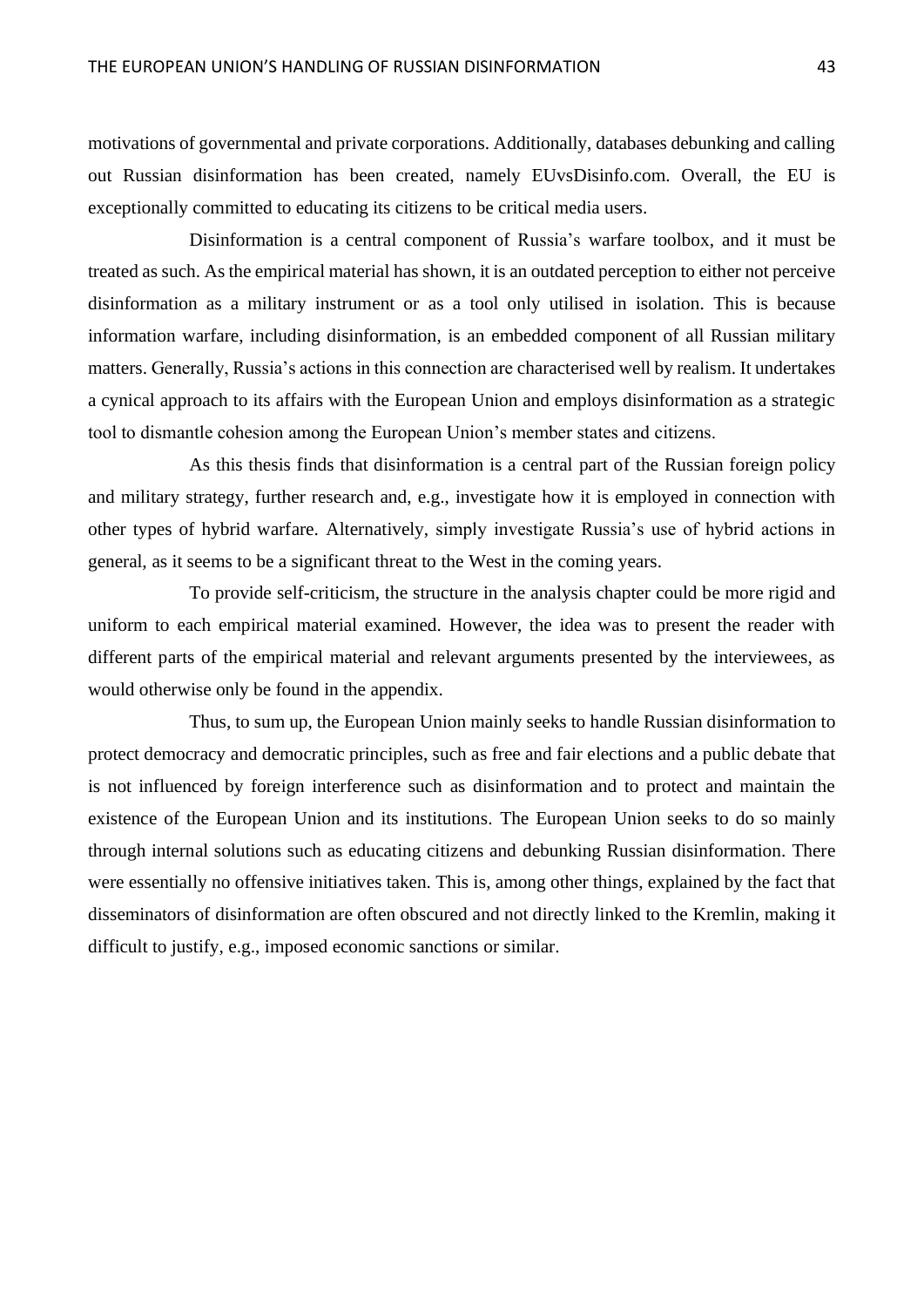# <span id="page-44-0"></span>**8 Reference list**

- Adler, E. (1997, September). Seizing the Middle Ground: Constructivism in World Politics. *European Journal of International Relations, 3*(3), pp. 319-363.
- Altrichter, H., Posch, P., & Somekh, B. (2005). *Teachers Investigate their Work: an introduction to the methods of action research.* London: Routledge.
- Andersen, L. B. (2012). Forskningskriterier. In L. B. Andersen, & R. Klemmensen, *Metoder i statskundskab* (pp. 98-112). Hans Reitzels Forlag.
- Antunes, S., & Camisão, I. (2017). Realism. In S. McGlinchey, R. Walters, & C. Scheinpflung, *International Relations Theory* (pp. 15-21). Bristol: E-International Relations Publishing.
- Atkinson, P., & Coffey, A. (2011). Analysing Documentary Realities. In D. Silverman, *Qualitative Research: Issues of Theory, Method and Practice.* London: Sage.

BBC. (2021). *A brief history of fake news*. Retrieved from https://www.bbc.co.uk/bitesize/articles/zwcgn9q

- Bryman, A. (2012). *Social Research Methods* (4th ed.). Oxford: Oxford University Press.
- Butcher, P. (2019). *Disinformation and democracy: The home front in the information war.* Brussels: European Policy Centre.
- Christensen, T., Jorgensen, K. E., & Wiener, A. (1999). The Social Construction of Europe. *Journal of European Public Policy, 6*(4), pp. 528-544.
- *Code of Practice on Disinformation*. (2021). Retrieved from Shaping Europe's digital future: https://digital-strategy.ec.europa.eu/en/policies/code-practice-disinformation
- Cohen, R. (1978). Threat Perception in International Crisis. *Political Science Quarterly, 93*(1), pp. 93-107.
- *Czech Radio*. (2016, December 29). Retrieved from Interior ministry-run anti-disinformation unit operational by January: https://english.radio.cz/interior-ministry-run-anti-disinformationunit-operational-january-8204830
- della Porta, D., & Keating, M. (2008). How Many Approaches in the Social Sciences? An Epistemological Introduciton. In D. della Porta, & M. Keating, *Approaches and Methodologies in the Social Sciences* (pp. 17-39). Cambridge: Cambridge University Press.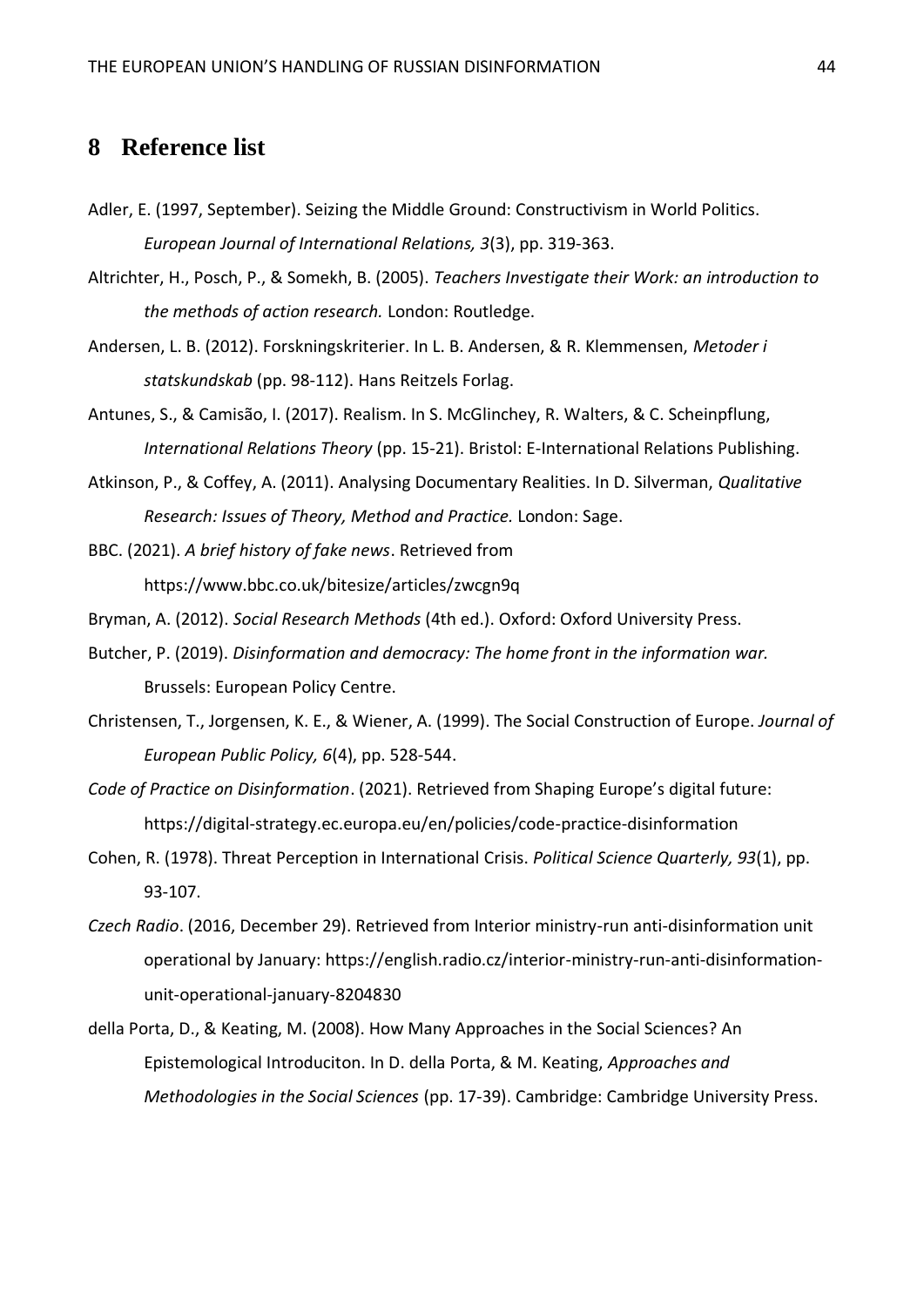- Denzin, N. K. (1970). *The Research Act: A Theoretical Introduction to Sociological Methods.* Chicago: Aldine.
- Dinan, D. (2016). The EU as efficient polity. In H. Zimmerman, & A. Dür, *Key Controversies in European Integration* (pp. 29-44). London: Palgrave Macmillan.
- Dizikes, P. (2018, March 8). *MIT News*. Retrieved from Study: On Twitter, false news travels faster than true stories: https://news.mit.edu/2018/study-twitter-false-news-travels-faster-truestories-0308
- Donelly, J. (2000). *Realism and International Relations.* Cambridge: Cambridge University Press.
- Elklit, J., & Jensen, H. (2012). Kvalitative datakilder. In R. Klemmensen, L. B. Andersen, & K. M. Hansen, *Metoder i statskundskab* (pp. 117-143). Hasn Reitzels Forlag.
- Euractiv.com. (2020, December 14). *US official: Western Balkan EU integration obstructed by China, Russia*. Retrieved from EURACTIV:

https://www.euractiv.com/section/politics/short\_news/us-official-western-balkan-euintegration-obstructed-by-china-russia/

European Commission. (2019). *Tackling online disinformation.* Retrieved from Shaping Europe's Digital Future:

https://eeas.europa.eu/sites/default/files/disinformation factsheet march 2019 0.pdf

European Commission. (2020, June 10). *Coronavirus: EU strengthens action to tackle disinformation*. Retrieved from European Commission:

https://ec.europa.eu/commission/presscorner/detail/en/ip\_20\_1006

- European Commission. (2021). *A growing threat to European democracies*. Retrieved from Strengthening the EU Code of Practice on Disinformation: https://ec.europa.eu/info/strategy/priorities-2019-2024/new-push-europeandemocracy/european-democracy-action-plan/strengthening-eu-code-practicedisinformation\_en
- European Court of Auditors. (2021). *Disinformation affecting the EU: tackled but not tamed.* Luxembourg.
- EUvsDisinfo. (2019, April 2). *Methods of Foreign Electoral Interference*. Retrieved from EUvsDisinfo: https://euvsdisinfo.eu/methods-of-foreign-electoral-interference/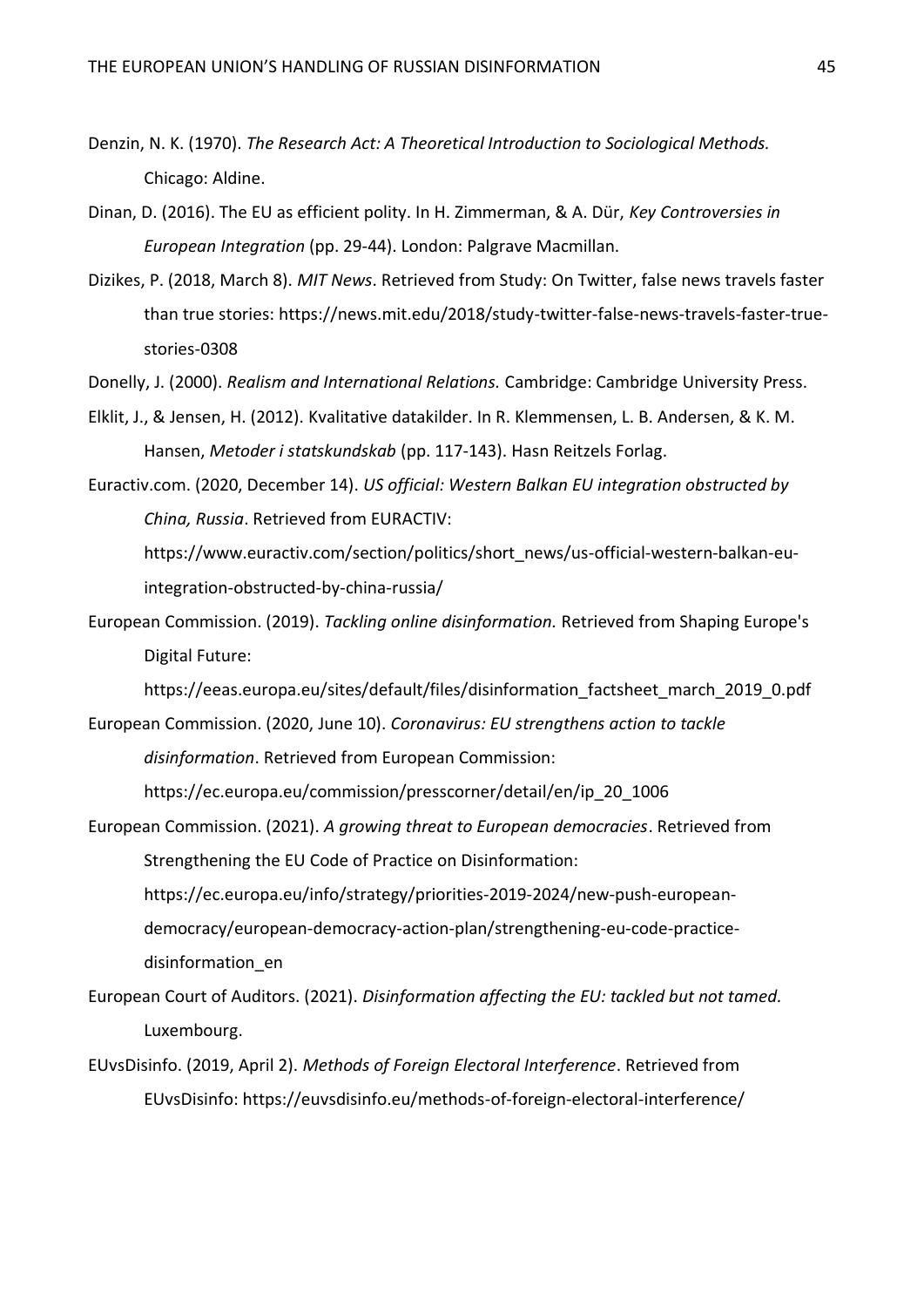*EUvsDisinfo*. (2022, January 24). Retrieved from DISINFORMATION ABOUT THE CURRENT RUSSIA-UKRAINE CONFLICT – SEVEN MYTHS DEBUNKED: https://euvsdisinfo.eu/disinformationabout-the-current-russia-ukraine-conflict-seven-myths-debunked/

EUvsDisinfo. (2022). *About*. Retrieved from EUvsDisinfo: https://euvsdisinfo.eu/about/

- EUvsDisinfo. (2022, January). *EUvsDisinfo*. Retrieved from ALL ROADS LEAD TO UKRAINE: HOW RUSSIA USES DISINFORMATION TO SUPPORT ITS EFFORTS ON THE GROUND: https://euvsdisinfo.eu/all-roads-lead-to-ukraine-how-russia-uses-disinformation-tosupport-its-efforts-on-the-ground/?fbclid=IwAR3eEqfF-94CRVYgrZT0O491hXalOU11eaXwkehTDDLk-bzk3bPLkURVgrA
- Eysenck, H. J. (1976). Introduction. In H. J. Eysenck, *Case Studies in Behaviour Therapy* (pp. 1-15). London: Routledge.
- Farkas, J., & Schou, J. (2020). *Post-Truth, Fake News and Democracy.* New York and London: Routledge.
- Filipec, O. (2019). Hybrid Warfare: Between Realism, Liberalism and Constructivism. *Central European Journal of Politics, 5*(2), pp. 51-70.
- Flick, U. (2011). *Introducing Research Methodology.* London: SAGE Publications.
- Flyvbjerg, B. (2006). Five Misunderstandings About Case-Study Research. *12*(2), pp. 219-245.
- Friis, A. M., & Juncos, A. E. (2019). The European Union's Foreign, Security, and Defence Policies. In M. Cini, & N. P.-S. Borragán, *European Union Politics* (6th ed., pp. 281-294). Oxford: Oxford University Press.
- General Secretariat of the Council. (2015, March 20). *European Council meeting 19 and 20 March 2015 - Conclusions.* Retrieved from European Council: https://www.eesc.europa.eu/resources/docs/european-council-conclusions-19-20-march-2015-en.pdf
- Gergő Vér, M. (2011). The Role of Information and Disinformation in the Establishment of the Mongolian Empire – A Re-examination of the 13th century Mongolian History from the Viewpoint of Information History. *University of Szeged*.
- Hansen, F. S. (2017). *Russian Hybrid Warfare: a Study of Disinformation.* Copenhagen: DIIS Danish Institute for International Studies.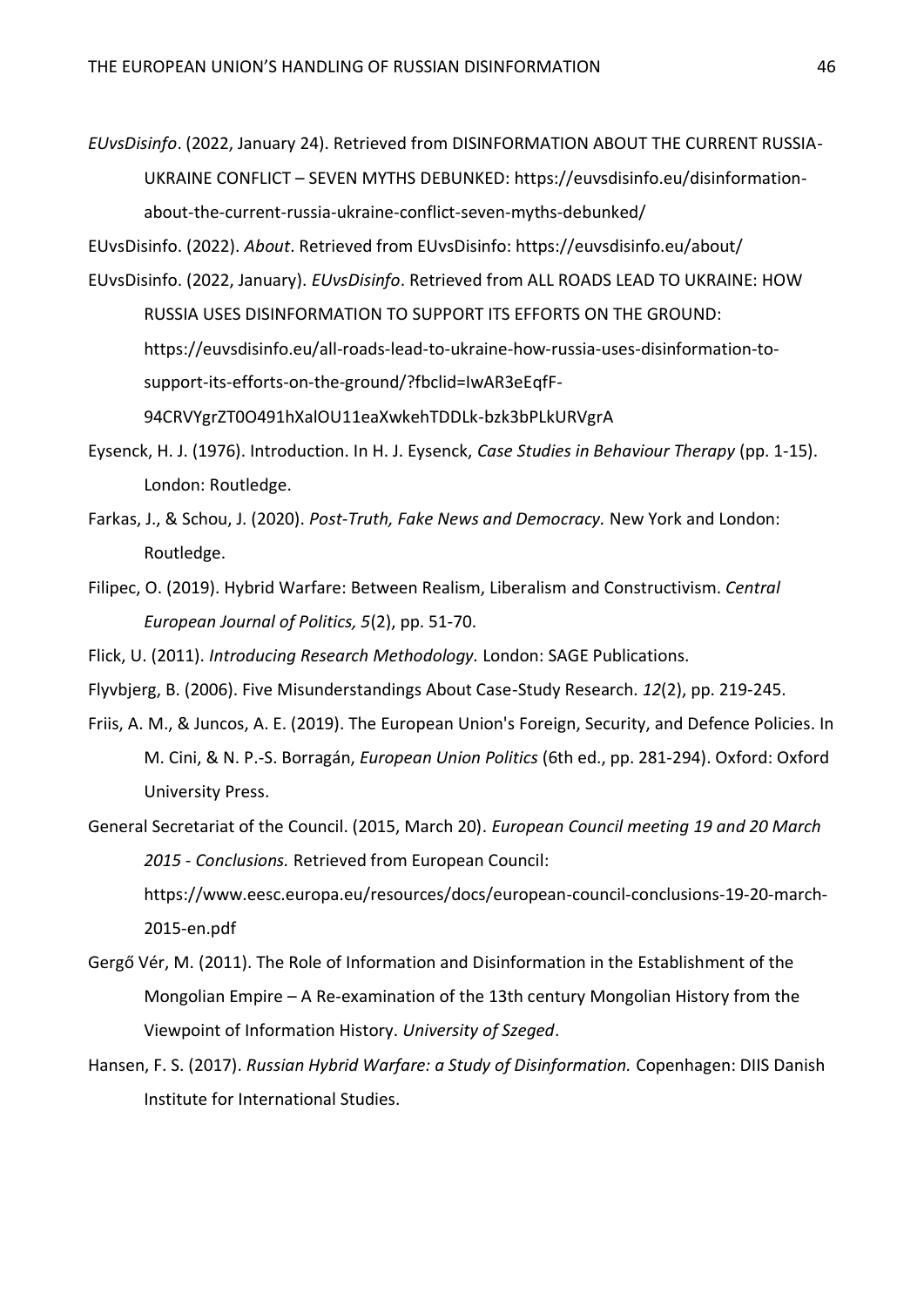- Hansen, F. S. (2017). *The weaponization of information.* Copenhagen: DIIS Danish Institute for International Studies.
- Hansen, F. S. (2019). *Trolls in your feed: Russian disinformation*. Retrieved from DIIS Danish Institute for International Studies: https://www.diis.dk/en/trolls-in-your-feed-russiandisinformation
- Hansen, K. M. (2012). Kvantitative datakilder. In L. B. Andersen, & R. Klemmensen, *Metoder i statskundskab* (pp. 287-300). Hans Reitzels Forlag.
- Hellevik, O. (2002). *Forskningsmetode i sosiologi og statsvitenskap.* Oslo: Universitetsforlaget.
- Hollis, M., & Smith, S. (1991). *Explaining and Understanding International Relations.* Oxford: Clarendon Press.
- Jakobsen, M. L. (2012). Kvalitativ analyse: kodning. In L. B. Andersen, K. M. Hansen, & R. Klemmensen, *Metoder i statskundskab* (pp. 173-187). Hans Reitzels Forlag.

Kant, I. (1795). *Perpetual Peace: A Philosophical Essay.*

- Katzenstein, P. (1996). Introduction: alternative perspectives on national security. In P. Katzenstein, *The Culture of National Security* (pp. 1-32). New York: Columbia University Press.
- Klemmensen, R., Andersen, L. B., & Hansen, K. M. (2012). At lave undersøgeler inden for statskundskab. In L. B. Andersen, K. M. Hansen, & R. Klemmensen, *Metoder i statskundskab* (pp. 19-42). Hans Reitzels Forlag.
- Kracauer, S. (1952, January 1). The challenge of qualitative content analysis. *Public Opinion Quarterly, 16*(4), pp. 631-642.
- Kvale, S., & Brinkmann, S. (2015). *Interview: Det kvalitative forskningsinterview som håndværk.* Hans Reitzels Forlag (via: studybox.dk).
- Lanoszka, A. (2019, April). Disinformation in International Politics. *European Journal of International Security*, pp. 1-22.
- Manners, I. (2006). Normative Power Europe reconsidered: beyond the crossroads. *Journal of European Public Policy, 13*(2), pp. 189-199.
- Mearsheimer, J. J. (1994, Winter). The False Promise of International Institutions. *International Security, 19*(3), pp. 5-49.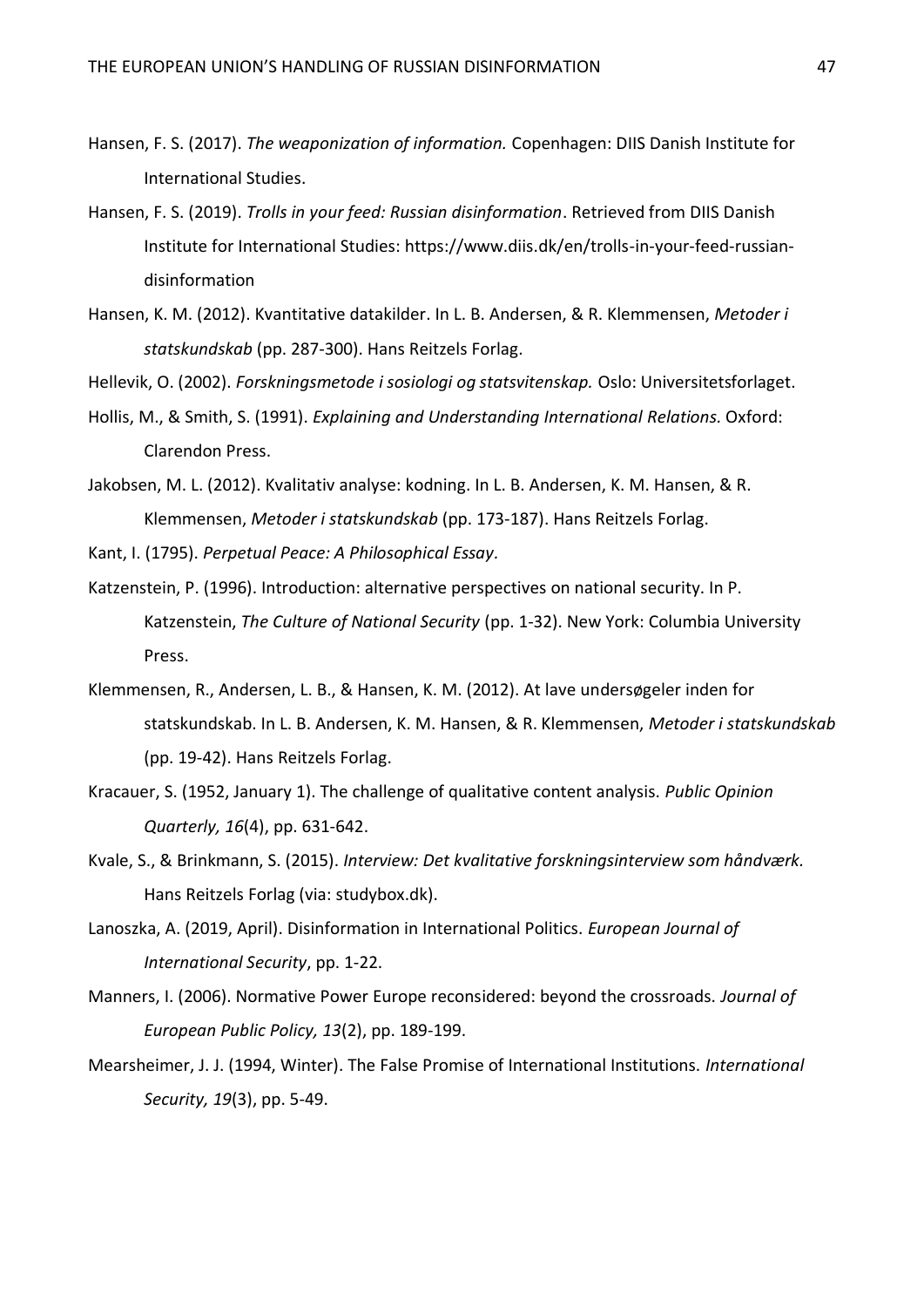- Moon, M. (2018). Triangulation: A Method to Increase Validity, Reliability, and Legitimation in Clinical Research. *Journal of Emergency Nursing*, pp. 103-105.
- Moravcsik, A. (1998). *The Choice for Europe: Social purpose and state power from Messina to Maastricht.* London: UCL Press.
- Morgenthau, H. (1985). *Politics among Nations.* Chicago: Chicago Univeristy Press.
- Orsi, D., Avgustin, J., & Nurnus, M. (2018). The Practice of Realism in International Relations. In D. Orsi, J. Avgustin, & M. Nurnus, *Realism in Practice An Appraisal* (pp. 1-6). Bristol: E-International Relations Publishing.
- Parliament, E. (2016, November 23). *EU strategic communication to counteract anti-EU propaganda by third parties.* Retrieved from European Parliament resolution of 23 November 2016 on EU strategic communication to counteract propaganda against it by third parties (2016/2030(INI)): https://www.europarl.europa.eu/doceo/document/TA-8- 2016-0441\_EN.pdf
- Paul, C., & Matthews, M. (2016). *Rand Cooperation.* Retrieved from The Russian "Firehose of Falsehood" Propaganda Model Why It Might Work and Options to Counter It: https://www.rand.org/pubs/perspectives/PE198.html
- PESCO. (2021, May 18). *About PESCO*. Retrieved from PESCO Member States Driven: https://pesco.europa.eu/
- Plous, S. (1993). *The psychology of judgment and decision making.* New York: McGraw-Hill.
- Pressman, J., & Wildavsky, A. (1973). *Implementation: How Great Expectations in Washington are Dashed in Oakland; Or Why It's Amazing That Federal Programs Work At All.* Berkeley: University of California Press.

Richter, W. E. (2009, January). The Future of Information Operations. *Military review, 89*(1).

- Risse, T. (2009). Social Constructivism and European Integration. In A. Wiener, & T. Diez, *European Integration Theory* (pp. 144-161). Oxford: Oxford University Press.
- Rynning, S. (2005). Return of the jedi: Realism and the study of the European Union. *Politique européenne, 3*(17), pp. 10-33.
- Saldaña, J. (2011). *Fundamentals of Qualitative Research: Understanding qualitative research.* New York: Oxford Univeristy Press.